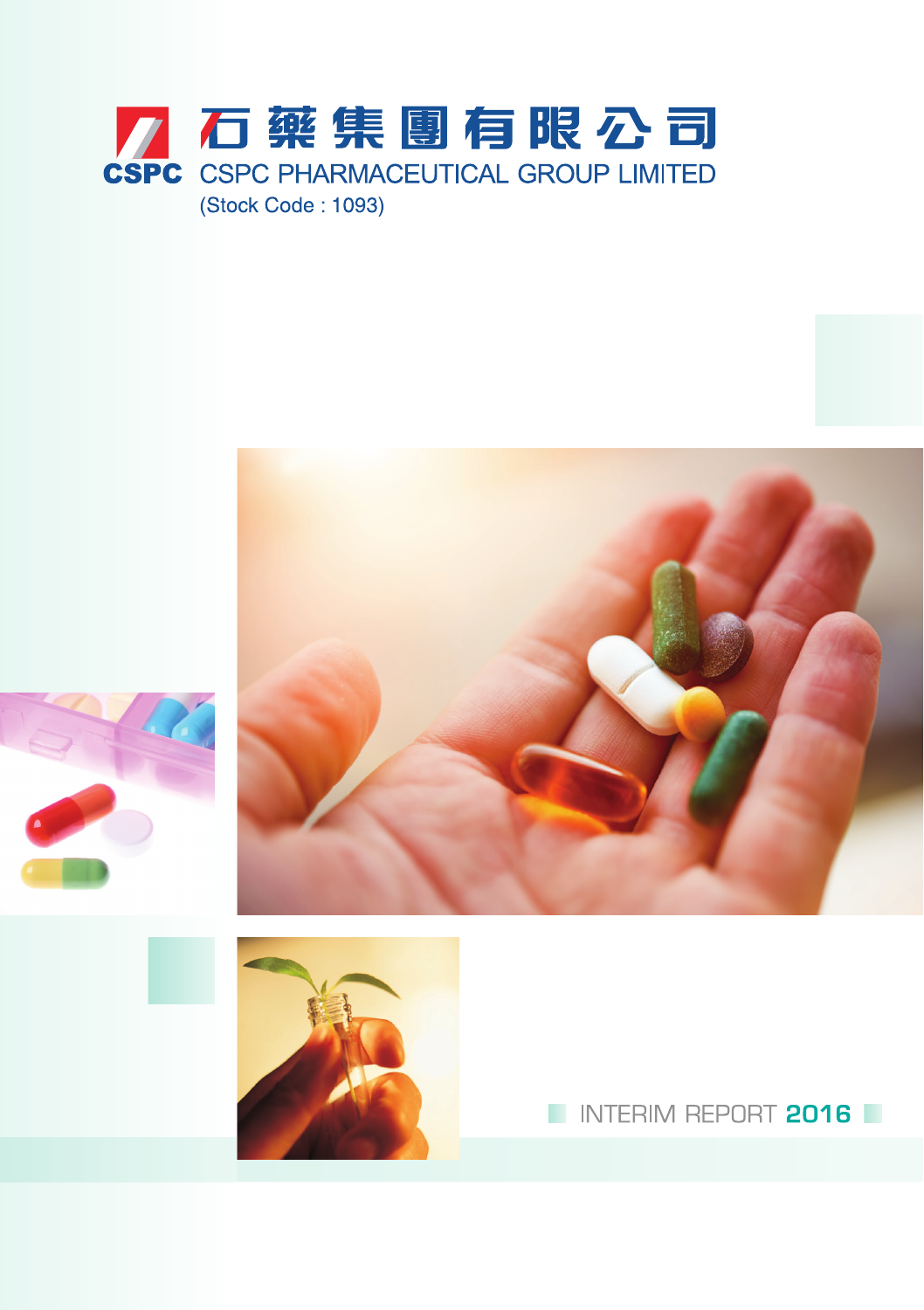

| <b>CONTENTS</b>                                                                      | PAGE(S) |
|--------------------------------------------------------------------------------------|---------|
| CORPORATE INFORMATION                                                                | 2       |
| FINANCIAL HIGHLIGHTS                                                                 | 3       |
| MANAGEMENT DISCUSSION AND ANALYSIS                                                   | 4       |
| REPORT ON REVIEW OF CONDENSED CONSOLIDATED FINANCIAL STATEMENTS                      | 12      |
| CONDENSED CONSOLIDATED STATEMENT OF PROFIT OR LOSS AND<br>OTHER COMPREHENSIVE INCOME | 14      |
| CONDENSED CONSOLIDATED STATEMENT OF FINANCIAL POSITION                               | 16      |
| CONDENSED CONSOLIDATED STATEMENT OF CHANGES IN EQUITY                                | 18      |
| CONDENSED CONSOLIDATED STATEMENT OF CASH FLOWS                                       | 20      |
| NOTES TO THE CONDENSED CONSOLIDATED FINANCIAL STATEMENTS                             | 21      |
| OTHER INFORMATION                                                                    | 40      |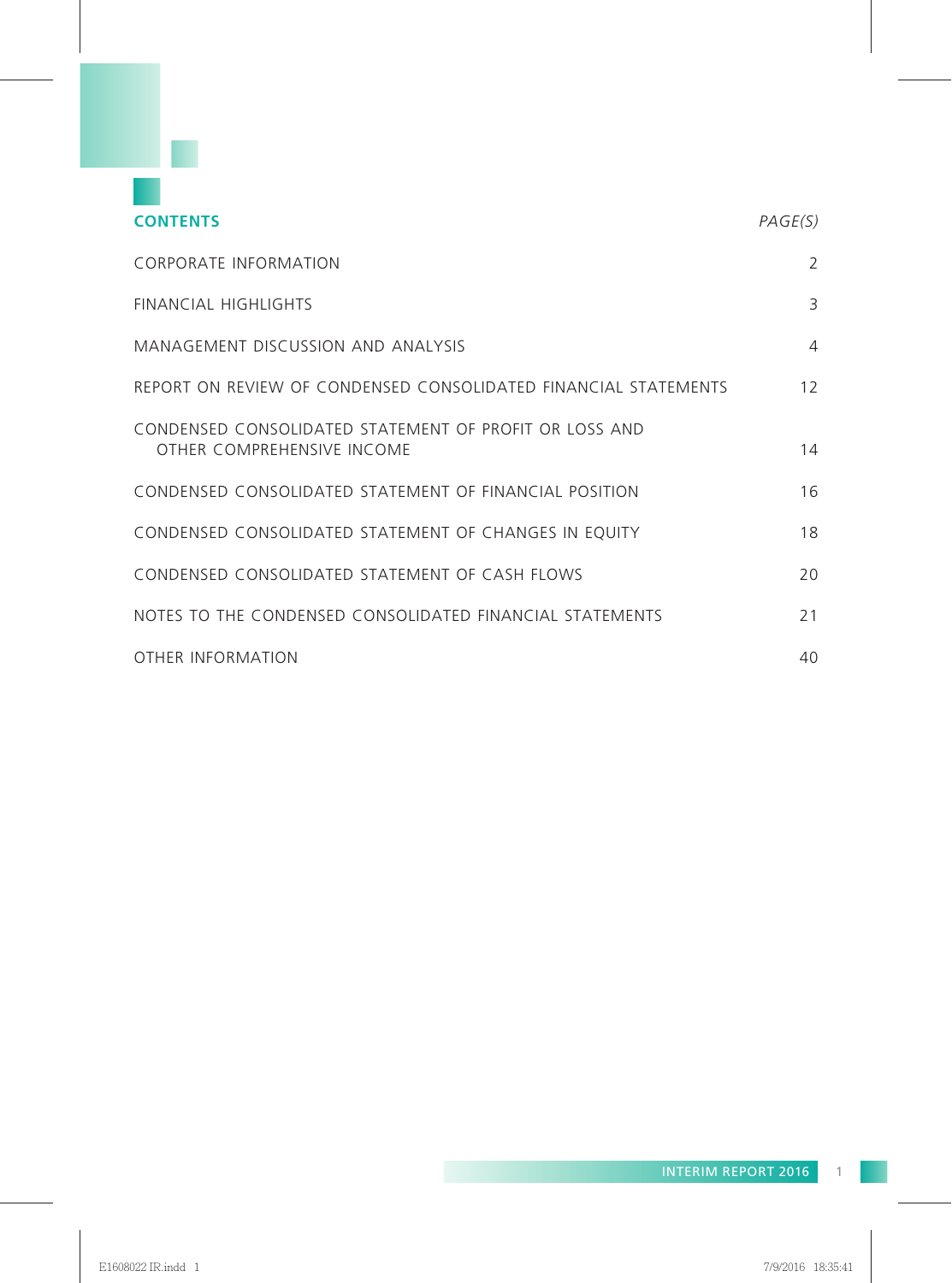# **CORPORATE INFORMATION**

## **Board of Directors**

## *Executive Directors*

CAI Dongchen *(Chairman and CEO)* CHAK Kin Man PAN Weidong WANG Shunlong WANG Huaiyu LU Jianmin WANG Zhenguo WANG Jinxu LU Hua

# *Non-executive Director*

LEE Ka Sze, Carmelo

#### *Independent Non-executive Directors*

CHAN Siu Keung, Leonard WANG Bo LO Yuk Lam YU Jinming CHEN Chuan

# **Committees**

# *Audit Committee*

CHAN Siu Keung, Leonard *(Chairman)* LEE Ka Sze, Carmelo WANG Bo

# *Nomination Committee*

CAI Dongchen *(Chairman)* CHAN Siu Keung, Leonard LO Yuk Lam

# *Remuneration Committee*

CHAN Siu Keung, Leonard *(Chairman)* LEE Ka Sze, Carmelo WANG Bo

## **Legal Advisers**

Woo, Kwan, Lee & Lo

#### **Auditor**

Deloitte Touche Tohmatsu

# **Company Secretary**

LEE Ka Sze, Carmelo

## **Authorised Representatives**

CHAK Kin Man PAN Weidong

# **Registered Office**

Suite 3206 Central Plaza 18 Harbour Road Wan Chai Hong Kong

# **Share Registrar and Transfer Office**

Tricor Secretaries Limited Level 22 Hopewell Centre 183 Queen's Road East Hong Kong

#### **Website**

www.cspc.com.hk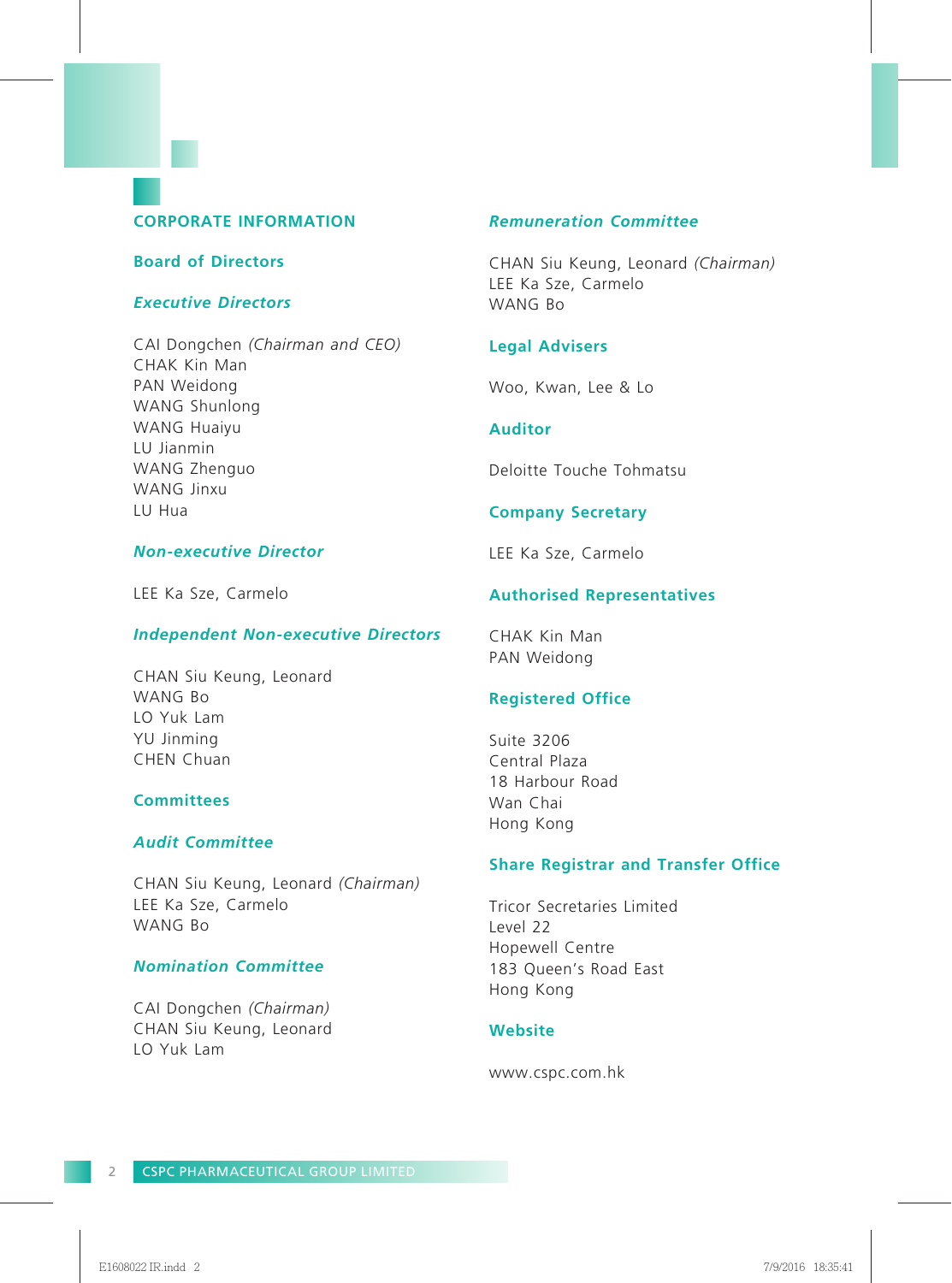# **FINANCIAL HIGHLIGHTS**

|                                        |                    |             |             | Change in %<br>excluding |
|----------------------------------------|--------------------|-------------|-------------|--------------------------|
|                                        | For the six months |             |             | foreign                  |
|                                        | ended 30 June      |             | Change in % | currency                 |
|                                        | 2016               | 2015        |             | effects                  |
|                                        | <b>HK\$'000</b>    | HK\$'000    |             | (Note)                   |
|                                        | (Unaudited)        | (Unaudited) |             |                          |
| Revenue by business units:             |                    |             |             |                          |
| Finished drugs                         |                    |             |             |                          |
| Innovative drugs                       | 2,268,398          | 1,767,684   | $+28.3%$    | $+34.9%$                 |
| Common generic drugs                   | 2,111,400          | 2,031,836   | $+3.9%$     | $+9.2%$                  |
| Bulk drugs                             |                    |             |             |                          |
| <b>Antibiotics</b>                     | 729,020            | 974,490     | $-25.2%$    | $-21.4%$                 |
| Vitamin C                              | 679,027            | 610,241     | $+11.3%$    | $+17.0%$                 |
| Caffeine and others                    | 358,021            | 346,124     | $+3.4%$     | $+8.7%$                  |
| Total revenue                          | 6,145,866          | 5,730,375   | $+7.3%$     | $+12.7%$                 |
|                                        |                    |             |             |                          |
| Gross profit                           | 3,036,082          | 2,576,726   | $+17.8%$    | $+23.9%$                 |
| Operating profit                       | 1,310,280          | 1,070,967   | $+22.3%$    | $+28.6%$                 |
| Profit attributable to<br>shareholders | 1,032,813          | 822,014     | $+25.6%$    | $+32.1%$                 |

*Note:* Majority of the Group's sales are conducted in the PRC and are denominated in Renminbi. Results stated on a constant currency basis are calculated by applying the average exchange rate of the same period in the prior year to current period local currency results.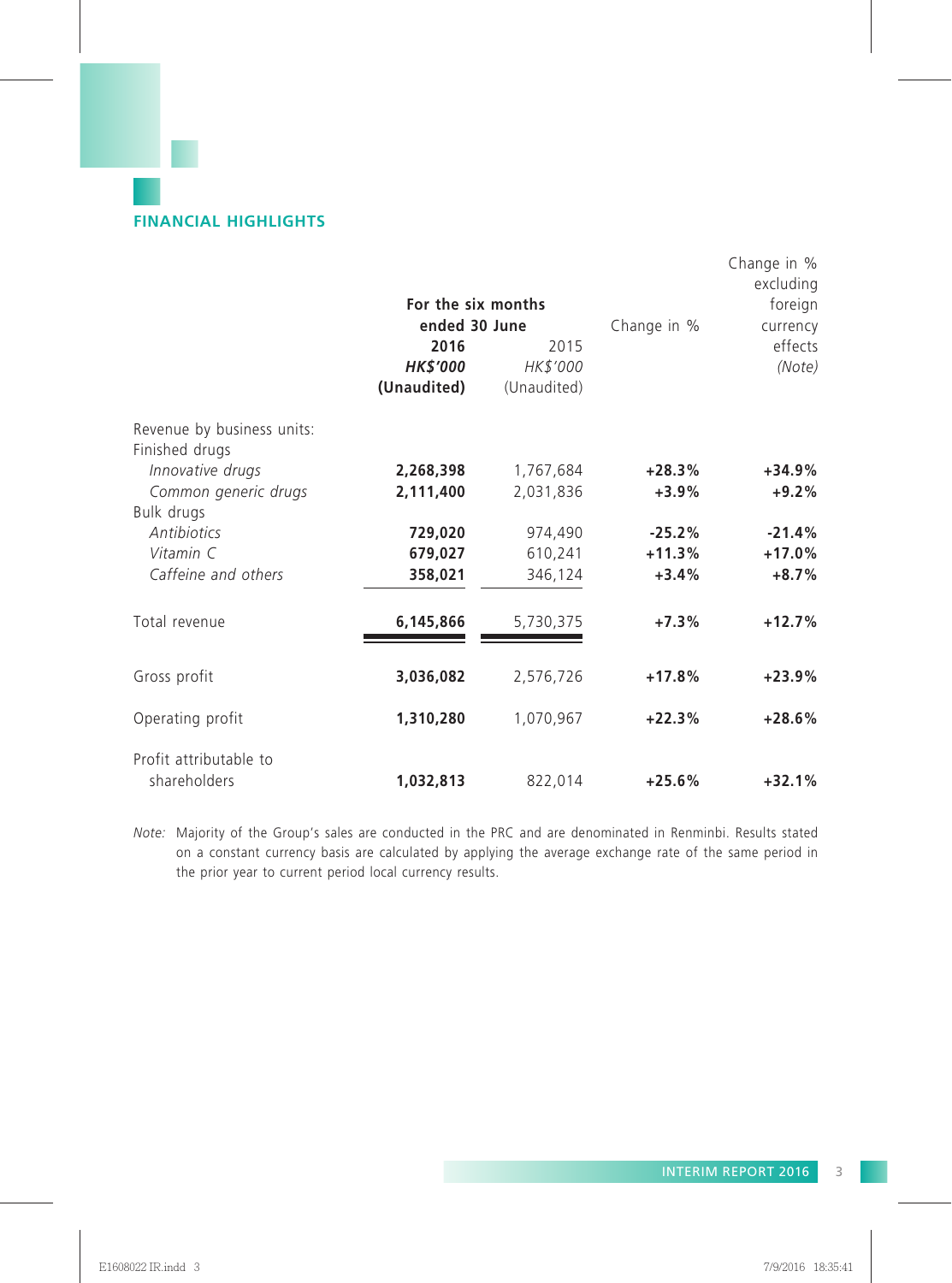# **MANAGEMENT DISCUSSION AND ANALYSIS**

## **Results**

For the first half of 2016, the Group recorded sales of approximately HK\$6,146 million, representing an increase of 7.3% (or increase of 12.7% on a constant currency basis) year-on-year, and profit attributable to shareholders of approximately HK\$1,033 million, representing an increase of 25.6% (or increase of 32.1% on a constant currency basis) year-on-year.

## **Finished Drug Business**

With the promulgation of new policies on drug price, drug tender, medical reimbursement, drug approval and two-invoice system, gradual deepening of the medical reform has asserted high pressure on the entire pharmaceutical industry in China. Under the challenging market conditions, the Group has formulated measures for its products to maximize the benefits with consideration of market share and prices, and has continued to increase its efforts in product promotion, market development and sale channel building. For the current period, the finished drug business continued to achieve satisfactory results. Sales reached approximately HK\$4,380 million, representing a growth of 15.3% (or growth of 21.2% on a constant currency basis) year-on-year. The following is a business review of the innovative drugs and common generic drugs within the finished drug business.

#### *Innovative Drug Products*

The innovative drug business of the Group has maintained strong growth momentum in recent years, with continuous expansion of market share and increasingly stronger presence and coverage in different market tiers. For the current period, sales of the innovative drug business reached approximately HK\$2,268 million, representing a growth of 28.3% (or growth of 34.9% on a constant currency basis) year-on-year.

It is expected that drug tenders of every province and city in China will be completed progressively. The Group will strive to ensure that its innovative drug products can win the tenders at reasonable prices in order to expand market coverage and drive rapid and sustainable growth. The Group will also further improve its expert network and increase its efforts in academic-based promotion so as to strengthen the market position of its innovative drug products in their respective therapeutic sector.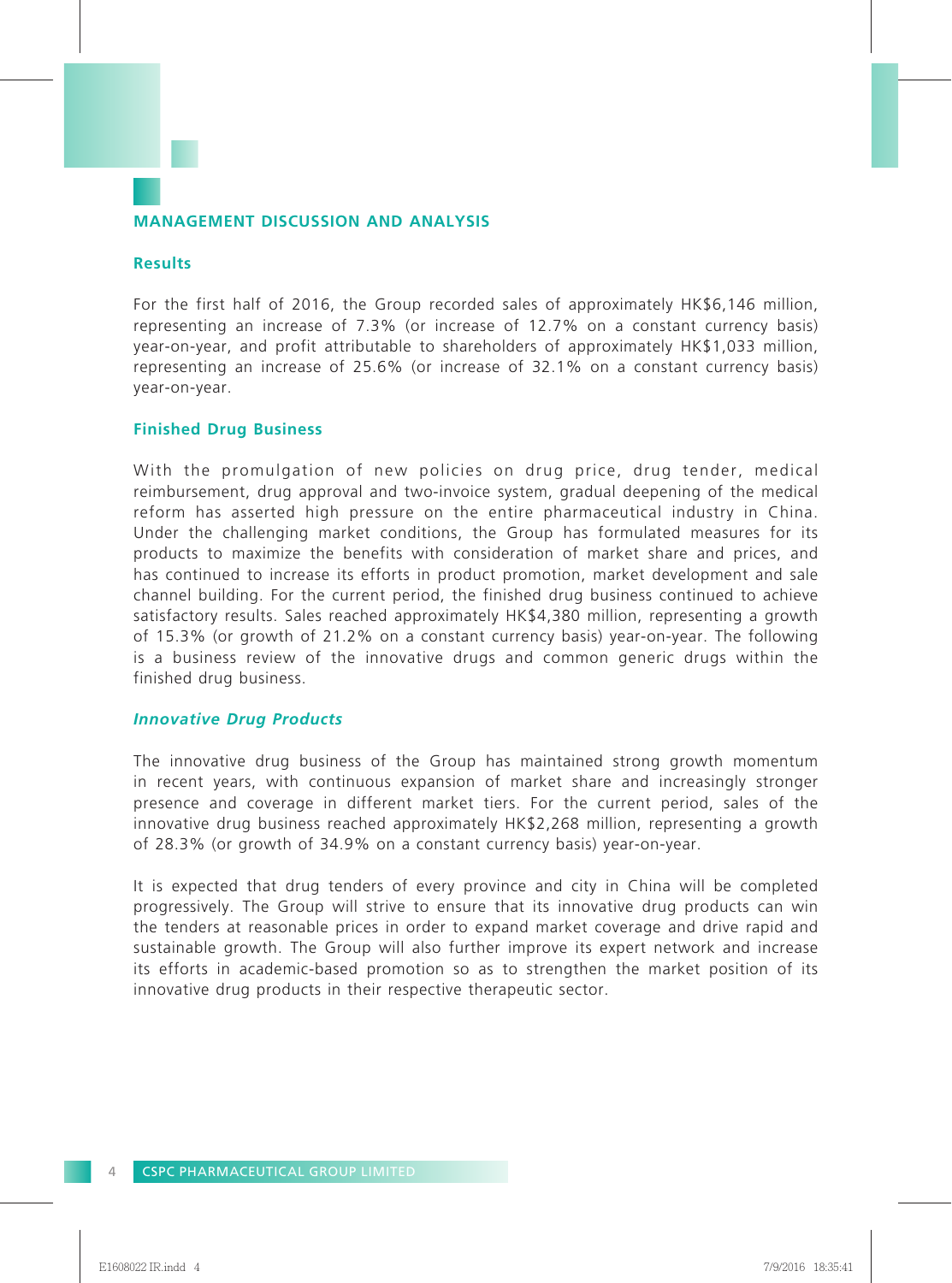# **Finished Drug Business** *(Continued)*

# *Innovative Drug Products (Continued)*

The following is an overview of the Group's major innovative drug products:

# *"NBP"*

"NBP" series is a new Class I drug in China and is also a patent-protected exclusive product. Its major ingredient is butylphthalide, and the drug is mainly used for the treatment of acute ischemic stroke. Its soft capsule and injection forms were launched in 2005 and 2010, respectively.

"NBP" has been awarded the State Science and Technology Progress Award (Second Class), Golden Award for Outstanding Chinese Patented Invention and China Grand Awards for Industry. "NBP" is listed as one of the recommended drugs on the "Guidelines for Acute Ischemic Stroke Treatment in China 2014" (the "New Guidelines") revised last year, which serves to recognize the clinical efficacy of "NBP" in treating acute ischemic stroke and provides a solid basis for the academic-based promotion of "NBP". The New Guidelines also mentions the better efficacy results of the "NBP" sequential treatment group (14 days of "NBP" injection followed by 76 days of "NBP" capsules) against the control group in a study, which provides a sound basis for expanding the market potential of the product. "NBP" also made progress in expanding into new treatment area. The China Food and Drug Administration ("CFDA") has approved the clinical trial application of "NBP" capsules for the treatment of vascular dementia caused by ischemic stroke in April 2016.

In 2016, the Group will continue its work on tenders, ensuring the tender prices of "NBP" are in line with the Group's product pricing strategy and achieving the goal of winning tenders in more provinces and cities for "NBP" injection. On the other hand, apart from achieving sustained growth and vigorous expansion in the high-end market, the Group will gradually expand its coverage into the lower-tier medical markets. The Group will also continue to strengthen academic-based promotion by way of holding academic conferences and initiating clinical study projects, so as to improve expert network and enhance experts' recognition of the product.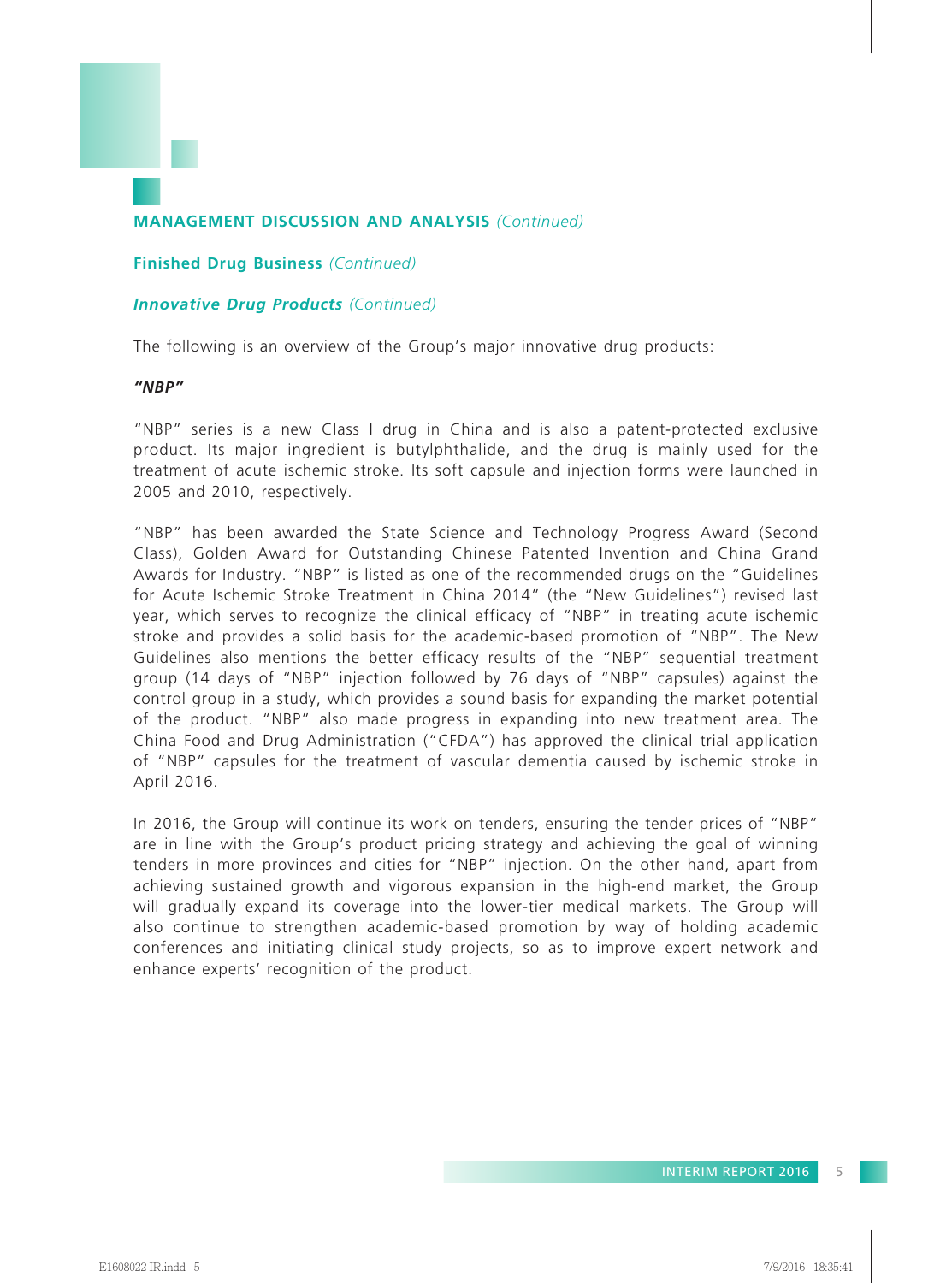**Finished Drug Business** *(Continued)*

# *Innovative Drug Products (Continued)*

# *"Oulaining"*

"Oulaining" series is available in the forms of capsule and lyophilized powder injection. Its major ingredient is oxiracetam, and the drug is mainly used for the treatment of mild to moderate memory and mental impairment resulting from vascular dementia, senile dementia and brain trauma. "Oulaining" lyophilized powder injection is currently an exclusive preparation form in China, and has been awarded the Hebei Province Science and Technology Progress Award (First Class). The market competition of oxiracetam injection products has become more intense in 2016. The Group will continuously increase its efforts in academic-based promotion and building its expert network to differentiate "Oulaining" from other competing products in order to capture a bigger market share.

# *"Xuanning"*

"Xuanning" series is available in the forms of tablet and dispersible tablet. Its major ingredient is maleate levamlodipine, and the drug is mainly used for the treatment of hypertension and angina pectoris. The product has been awarded the State Technological Invention Award (Second Class). With the aging population and high prevalence rate of hypertension in China, the product has good market potential. After years of academicbased promotion and market development, "Xuanning" has grown into a major brand among hypertension drugs in China, and is well positioned to capture a bigger market share.

# *"Duomeisu"*

"Duomeisu" (Doxorubicin hydrochloride liposome injection) is used as a first-line chemotherapy drug for the treatment of lymphoma, multiple myeloma, ovarian cancer and breast cancer. This product can also be used as a second-line chemotherapy drug for treating patients with improving progress of AIDS-related Kaposi's sarcoma. In addition, it can be used in patients who cannot tolerate using a combination of two or more of the following drugs: vincristine, bleomycin and doxorubicin (or any anthracycline antibiotics). "Duomeisu"'s patented nano-membrane extrusion technique can achieve a more consistent particle size of the liposome, ensuring the target enrichment effect of the liposomal drug. The product has good market prospects given that the current market penetration rate of doxorubicin hydrochloride liposome injection in China is relatively low.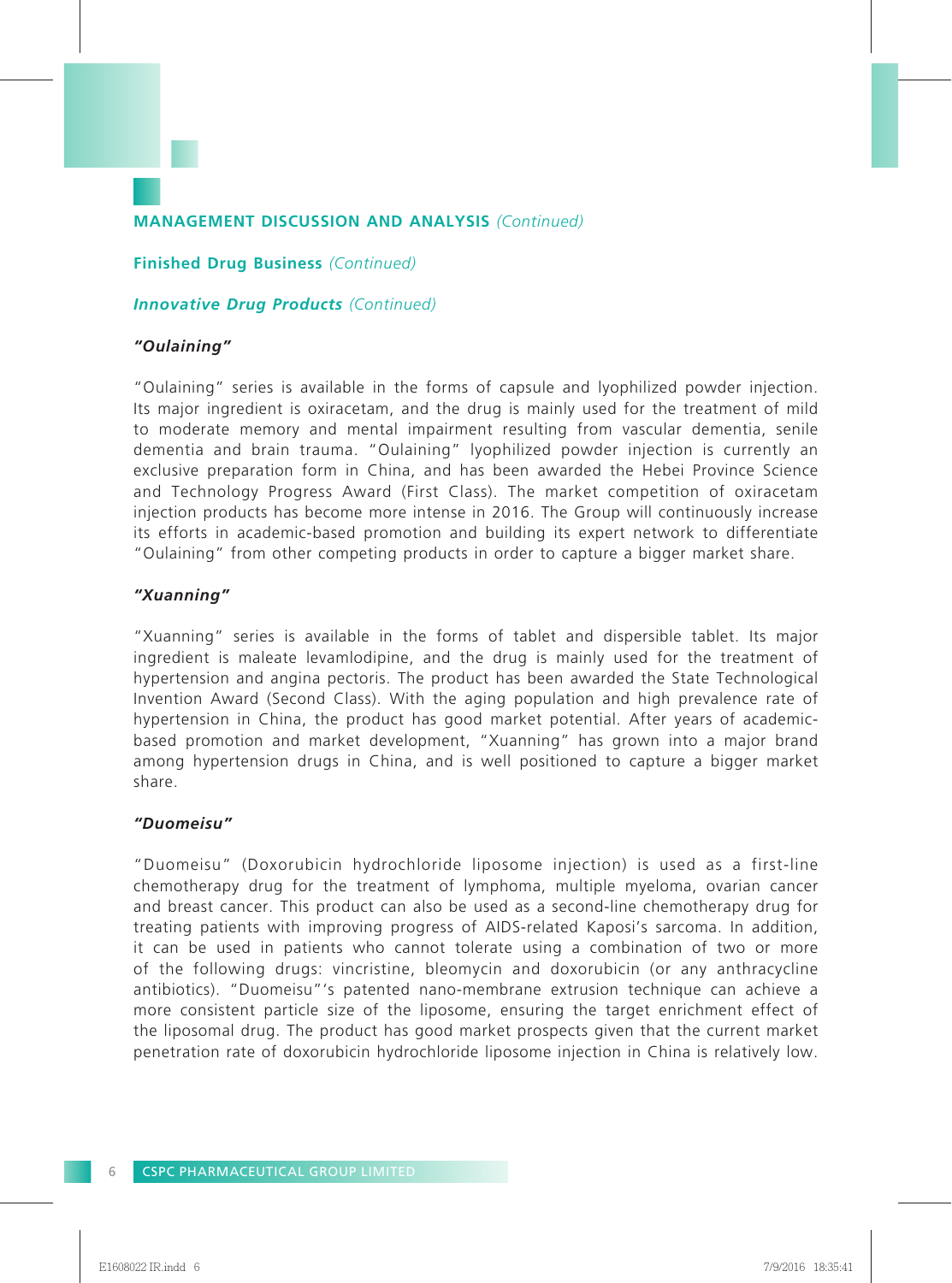**Finished Drug Business** *(Continued)*

# *Innovative Drug Products (Continued)*

## *"Jinyouli"*

"Jinyouli" (PEG-rhGCSF injection) is the first long-acting growth factor drug in China. This product is a long-acting white blood cell booster, characterized by its self-regulating and stable white blood cell boosting mechanism. It is used to help reduce the chance of infection due to a low white blood cell count in patients receiving chemotherapy. PEGrhGCSF injection is a product newly introduced in China and has huge market potentials.

## *"Ailineng"*

"Ailineng" (Elemene injection) is a drug mainly used for the treatment of nerve glioma and brain metastases, and for the adjuvant treatment of malignant pleural and peritoneal effusion. It is a category B product under the national reimbursement drug list in China. The upgraded liquid formulation of this product has obtained patent in China.

## *"Nuolining"*

"Nuolining" (Imatinib mesylate tablets) was launched in 2015 as the Group's first approved small molecule targeted cancer drug. It is a first-line drug mainly for the treatment of Philadelphia chromosome-positive chronic myelocytic leukemia (Ph+CML) and Philadelphia chromosome-positive acute lymphoblastic leukemia (Ph+ALL).

#### *Common Generic Drug Products*

In addition to the continuous efforts to promote the sales of its existing products for chronic diseases, the Group also introduced health supplement products for chronic diseases to further diversify its product lines in the first half of 2016. In order to capture higher growth potential for its existing key products (including "Linmeixin (林美欣) " (glimepiride dispersible tablets) and "Zhongnuo Shuluoke(中諾舒羅克)" (meropenem for injection)), the Group has adopted academic-based promotion and brand building strategy, and increased marketing activities with the end-user customers. For antibiotic products, the Group proactively enhanced product quality and worked on product differentiation in order to strive for better growth in the adversity of restricted use of antibiotics. By adopting these measures, the common generic drug business continued to deliver stable growth with sales reaching approximately HK\$2,111 million for the current period, representing a growth of 3.9% (or growth of 9.2% on a constant currency basis) year-on-year.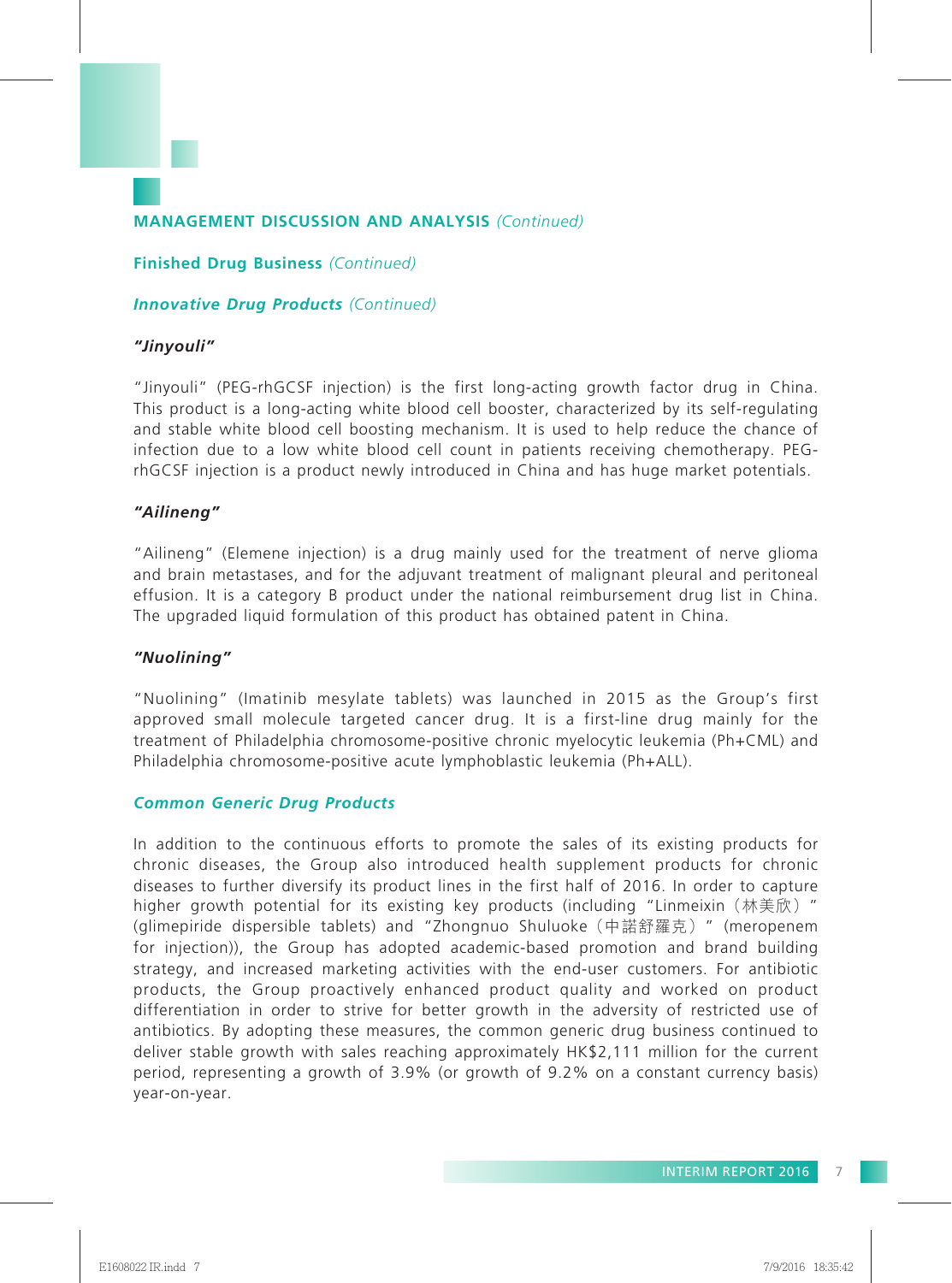# **Bulk Drug Business**

# *Antibiotics*

As affected by the sluggish market demand and increasing market supply, prices of antibiotic products declined in the first half of 2016, resulting in a significant deterioration in the performance of this business for the current period. Difficult market conditions are expected to remain for a certain period of time, the Group will continue to implement a number of measures such as technology upgrade, management reinforcement, energy saving and consumption reduction in order to continuously reduce the production costs and maintain its leading position in the industry.

# *Vitamin C*

Overcapacity of the vitamin C market still lingered in the first half of 2016 and product prices remained under pressure. The Group placed its emphasis on market development and production technology upgrade during the first half of the year, achieving an increase in sales volume and a continued decrease in production costs for the current period. As a result, the overall business performance improved as compared with the corresponding period of last year.

## *Caffeine and Others*

In the first half of 2016, the market demand for caffeine remained stable while product prices recorded a slight increase. The Group also succeeded in increasing market share and lowering production costs during the current period. The overall business performance showed further improvement.

## **Research and Development**

The Group continued to invest in the research and development of new products, and currently has more than 170 products under research and development, with focus on the therapeutic areas of cardio-cerebrovascular, diabetes, oncology, neurology and antiinfection. Among these products, 15 are Class 1 new drugs and 50 are Class 3 new drugs.

In the first half of 2016, the Group has submitted clinical trial applications for 2 products to the CFDA, obtained production approvals for 3 products (namely "cefamandole nafate for injection", "doxorubicin hydrochloride liposome injection (additional specification)" and "pitavastatin calcium raw material") and clinical trial approvals for 30 products (including Class 1 new drug "SKLB1028 capsules").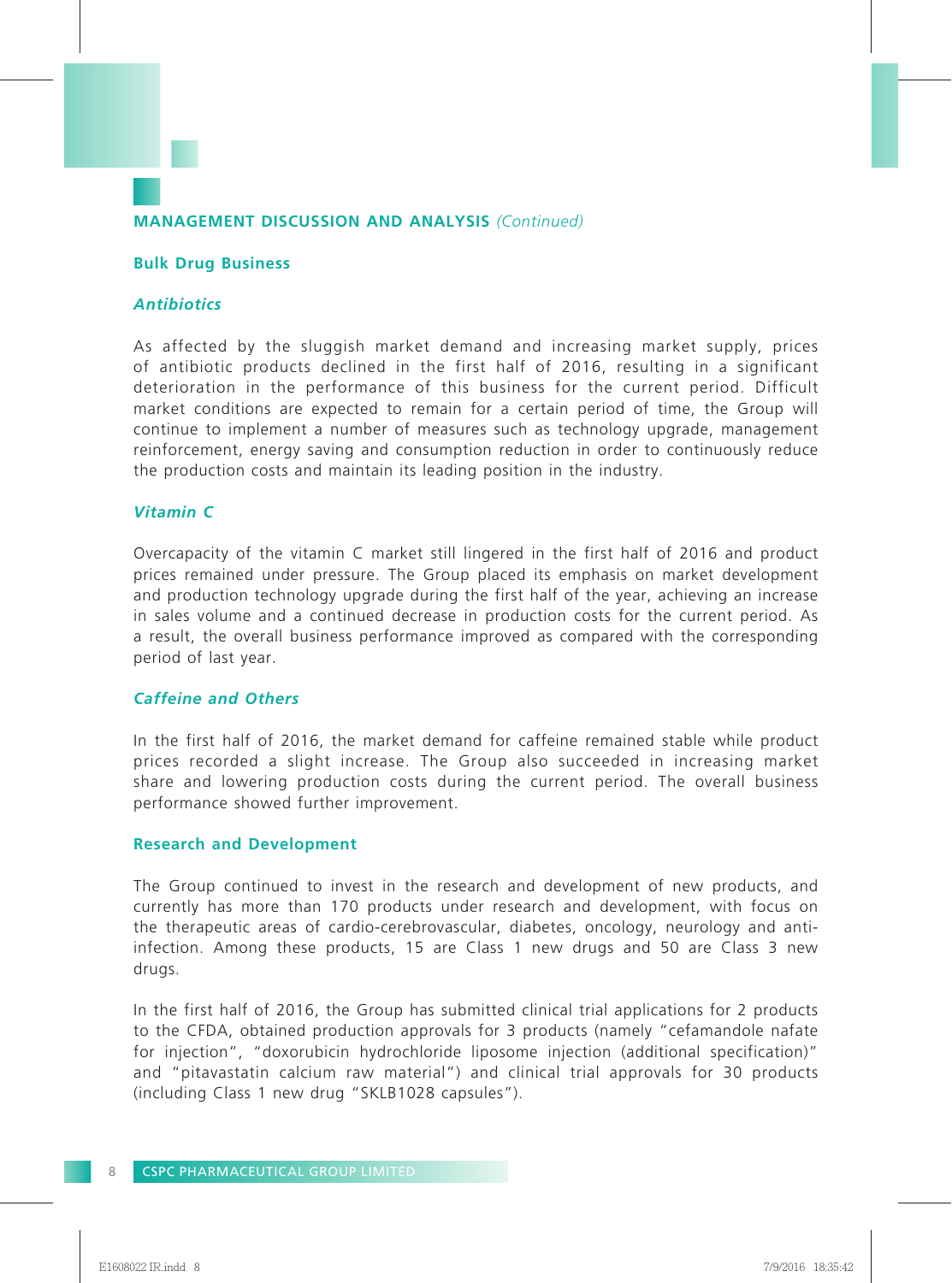# **Research and Development** *(Continued)*

At present, the Group has 27 products pending for production approval by the CFDA (including 4 Class 3 new drugs) and 19 products undergoing bioequivalence study or clinical trial (including 8 Class 1 new drugs). It is expected that the bioequivalence study for further 8 products can be completed and their applications for production can be submitted within this year.

With regard to the Abbreviated New Drug Application ("ANDA") in the U.S., the Group has submitted application for 2 drugs (namely "montelukast sodium tablets" and "montelukast sodium chewable tablets") and obtained approvals for 2 drugs (namely "metformin hydrochloride tablets" and "metformin hydrochloride extended-release tablets" (change of production site)) during the current period. Currently, the Group has a total of 9 drugs with the ANDA application submitted, and a total of 13 drugs under trial phase. It is expected that 1 ANDA approval will be obtained (namely "clopidogrel hydrogen sulfate tablets") and 3 ANDA applications will be submitted (namely "memantine hydrochloride tablets", "celecoxib capsules" and "benzonatate soft capsules 100 mg") in the second half of the current year.

Meanwhile, the phase II clinical trial of "butylphthalide soft capsules" in the U.S. is in the stage of liaison with hospitals for conducting the clinical trials. It is expected that subjects will be enrolled for the phase II clinical trial by end of this year. The Investigational New Drug ("IND") application for "mitoxantrone hydrochloride liposome injection" in the U.S. has also been approved by the U.S. FDA to commence clinical trials during the current period. At present, the protocol for clinical trial has passed the ethical evaluation and has started subject screening.

The Group also proactively explored cooperation opportunities with overseas pharmaceutical enterprises. During the current period, the Group entered into an agreement with a leading global pharmaceutical company in relation to the product technology licensing and commercialization of a complex generic oncology drug under development by the Group in the overseas market. According to the agreement, the Group may receive milestone payments of up to an aggregate amount of US\$106,000,000, as well as a share of the profit after market launch of the product.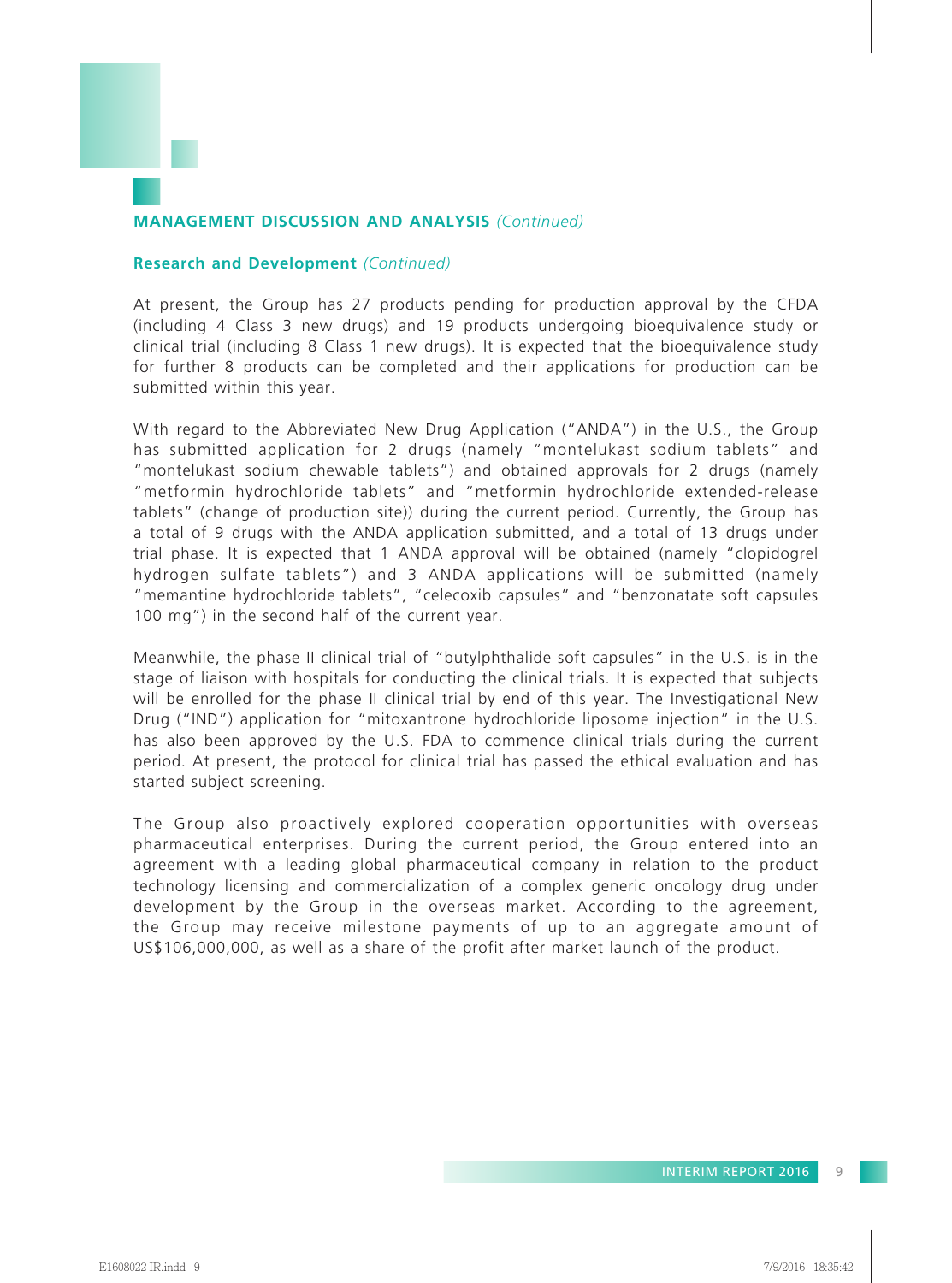# **Financial Review**

# *Results*

|                                     | For the six months<br>ended 30 June |           |          |  |  |  |
|-------------------------------------|-------------------------------------|-----------|----------|--|--|--|
|                                     | 2016                                | 2015      | Change   |  |  |  |
| Revenue (HK\$'000)                  |                                     |           |          |  |  |  |
| Finished drugs                      | 4,379,798                           | 3,799,520 | $+15.3%$ |  |  |  |
| Bulk drugs                          | 1,766,068                           | 1,930,855 | $-8.5\%$ |  |  |  |
| Total                               | 6,145,866                           | 5,730,375 | $+7.3%$  |  |  |  |
| Operating profit (HK\$'000)         | 1,310,280                           | 1,070,967 | $+22.3%$ |  |  |  |
| Operating profit margin             | 21.3%                               | 18.7%     |          |  |  |  |
| Profit attributable to shareholders |                                     |           |          |  |  |  |
| (HK\$'000)                          | 1,032,813                           | 822,014   | $+25.6%$ |  |  |  |
| Net profit margin                   | 16.8%                               | 14.3%     |          |  |  |  |
| Basic earnings per share (HK cents) | 17.47                               | 13.91     | $+25.6%$ |  |  |  |

Revenue from the finished drug business remained the major growth driver to our Group. In particular, the innovative drugs of the Group continued to deliver strong growth in the first half of 2016 with aggregate sales revenue reaching approximately HK\$2,268 million, representing a growth of 28.3%. Mainly due to the growing contribution from the innovative drugs, operating profit margin and net profit margin of the Group further improved to 21.3% and 16.8% in the first half of 2016, respectively. Profit attributable to shareholders increased by 25.6% to HK\$1,033 million with a corresponding 25.6% increase of basic earnings per share to HK17.47 cents in the first half of 2016.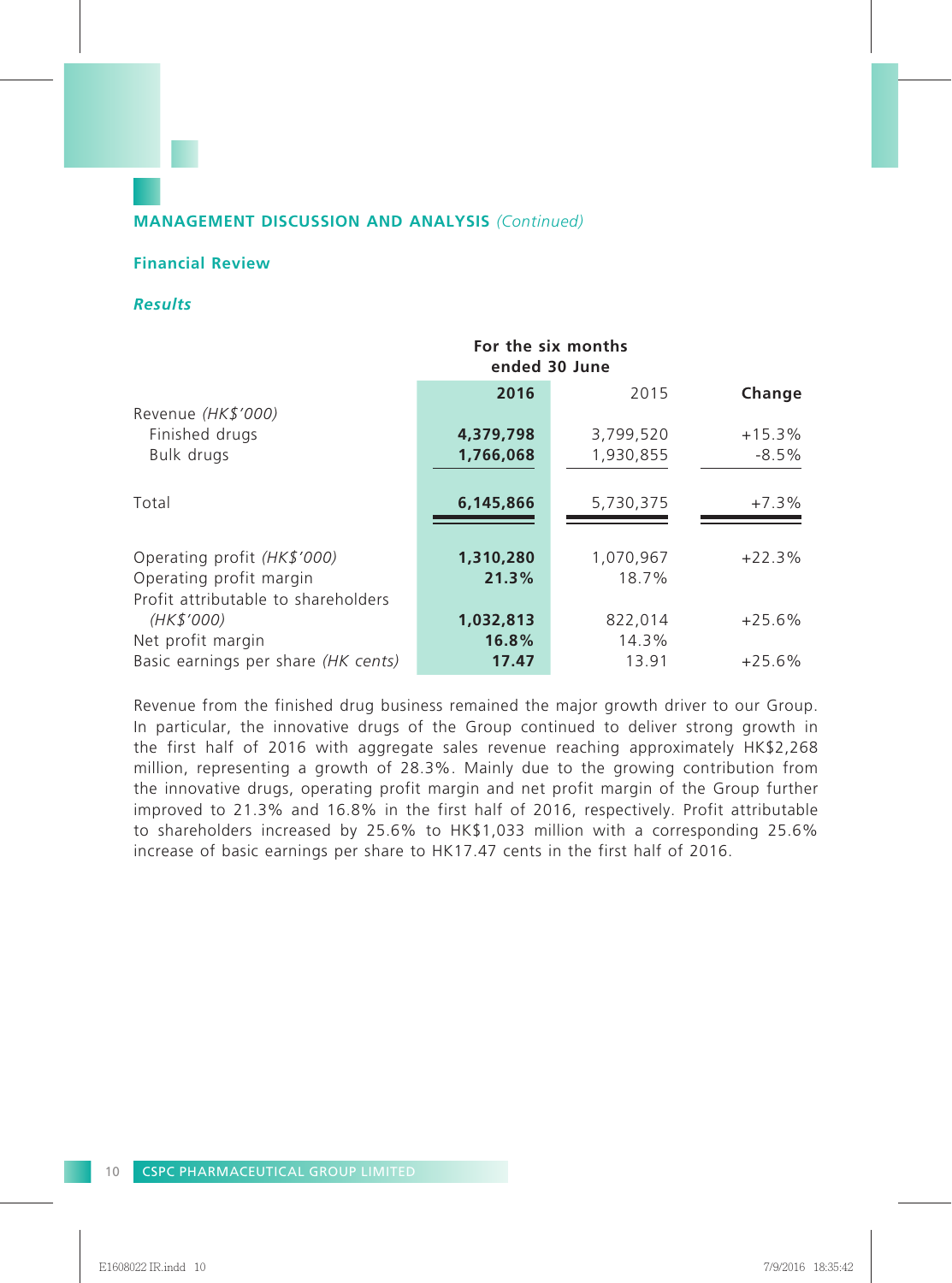## **Financial Review** *(Continued)*

## *Liquidity and Financial Position*

For the first half of 2016, the Group's operating activities generated a cash inflow of HK\$951 million (2015: HK\$694 million). Average turnover period of trade receivables (ratio of balance of trade receivables to sales, inclusive of value added tax for sales in China) slightly increased from 49 days in 2015 to 51 days in the current period. Average turnover period of inventories (ratio of balance of inventories to cost of sales) also slightly increased from 108 days in 2015 to 114 days in the current period. Current ratio of the Group was 1.8 as at 30 June 2016 as compared to 2.2 as at 31 December 2015. Capital expenditure in relation to the additions of production facilities amounted to HK\$396 million for the current period.

The Group's financial position remained solid. As at 30 June 2016, total bank balances and cash amounted to HK\$2,178 million and total borrowings amounted to HK\$1,573 million, resulting in a net cash positon of HK\$605 million (31 December 2015: HK\$843 million). Total borrowings comprise bank loans of HK\$1,511 million and loan from a related company of HK\$62 million. HK\$1,098 million of the total borrowings are repayable within one year and the remaining HK\$475 million repayable between two to three years. Gearing ratio (calculated on the basis of the Group's total borrowings over total equity) was 17.4% as at 30 June 2016 as compared to 16.6% as at 31 December 2015.

39.4% of the Group's borrowings are denominated in Hong Kong dollars, 17.7% in United States dollars and 42.9% in Renminbi. The Group's sales are mainly denominated in Renminbi for domestic sales in China and denominated in United States dollars for export sales. The Group manages its foreign exchange risks by closely monitoring its net foreign exchange exposures and mitigating the impact of foreign currency fluctuations by using appropriate hedging arrangements when considered necessary.

## *Employees*

As at 30 June 2016, the Group had about 10,080 employees. The majority of them are employed in mainland China. The Group will continue to offer competitive remuneration packages, discretionary share options and bonuses to staff based on the performance of the Group and individual employee.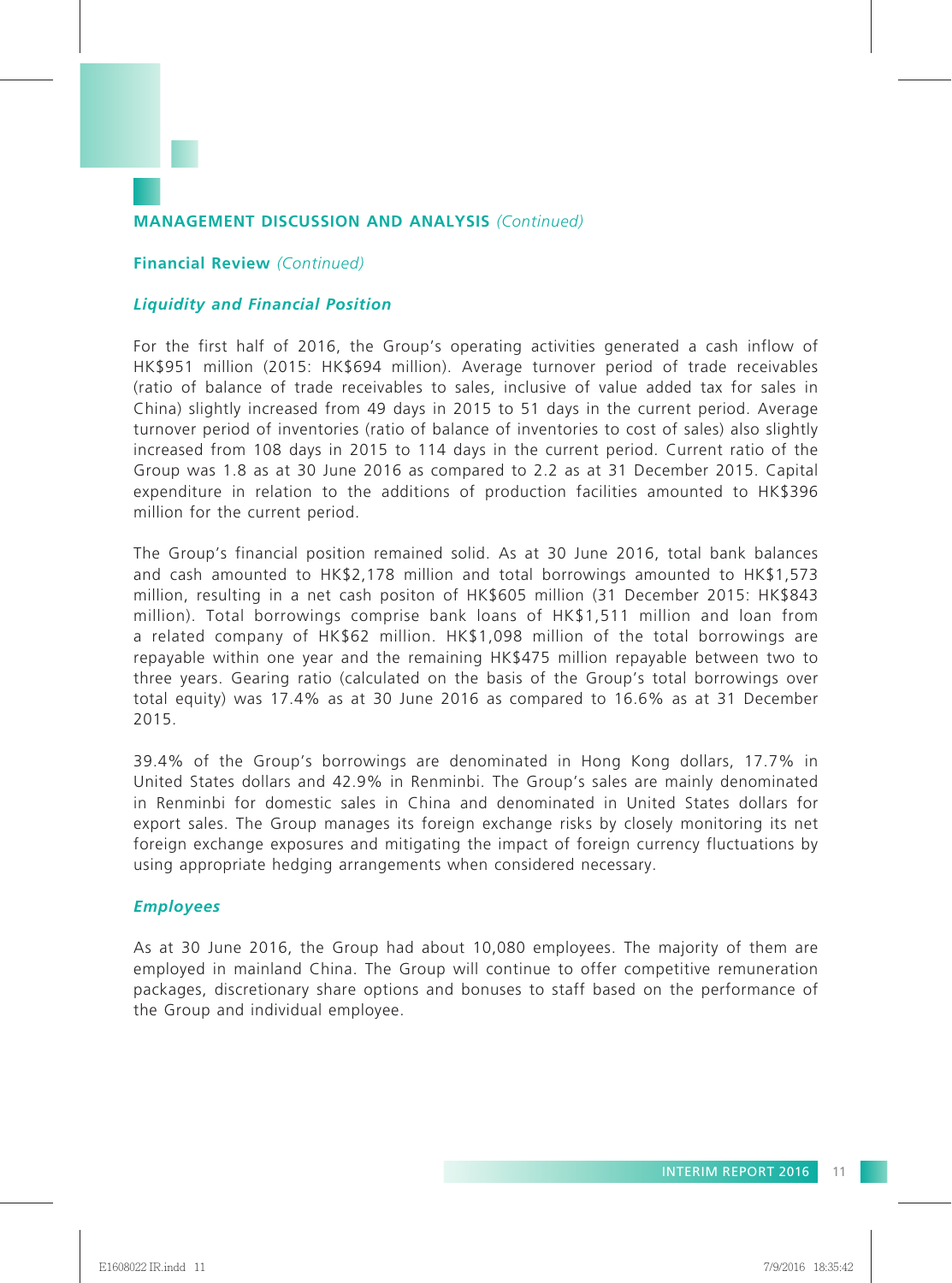**REPORT ON REVIEW OF CONDENSED CONSOLIDATED FINANCIAL STATEMENTS**

**Deloitte.** TO THE BOARD OF DIRECTORS OF

**CSPC PHARMACEUTICAL GROUP LIMITED 石藥集團有限公司** *(incorporated in Hong Kong with limited liability)*

### **INTRODUCTION**

We have reviewed the condensed consolidated financial statements of CSPC Pharmaceutical Group Limited (the "Company") and its subsidiaries (collectively referred to as the "Group") set out on pages 14 to 39, which comprise the condensed consolidated statement of financial position as of 30 June 2016 and the related condensed consolidated statement of profit or loss and other comprehensive income, statement of changes in equity and statement of cash flows for the six-month period then ended, and certain explanatory notes. The Rules Governing the Listing of Securities on The Stock Exchange of Hong Kong Limited require the preparation of a report on interim financial information to be in compliance with the relevant provisions thereof and Hong Kong Accounting Standard 34 "Interim Financial Reporting" ("HKAS 34") issued by the Hong Kong Institute of Certified Public Accountants. The directors of the Company are responsible for the preparation and presentation of these condensed consolidated financial statements in accordance with HKAS 34. Our responsibility is to express a conclusion on these condensed consolidated financial statements based on our review, and to report our conclusion solely to you, as a body, in accordance with our agreed terms of engagement, and for no other purpose. We do not assume responsibility towards or accept liability to any other person for the contents of this report.

#### **SCOPE OF REVIEW**

We conducted our review in accordance with Hong Kong Standard on Review Engagements 2410 "Review of Interim Financial Information Performed by the Independent Auditor of the Entity" issued by the Hong Kong Institute of Certified Public Accountants. A review of these condensed consolidated financial statements consists of making inquiries, primarily of persons responsible for financial and accounting matters,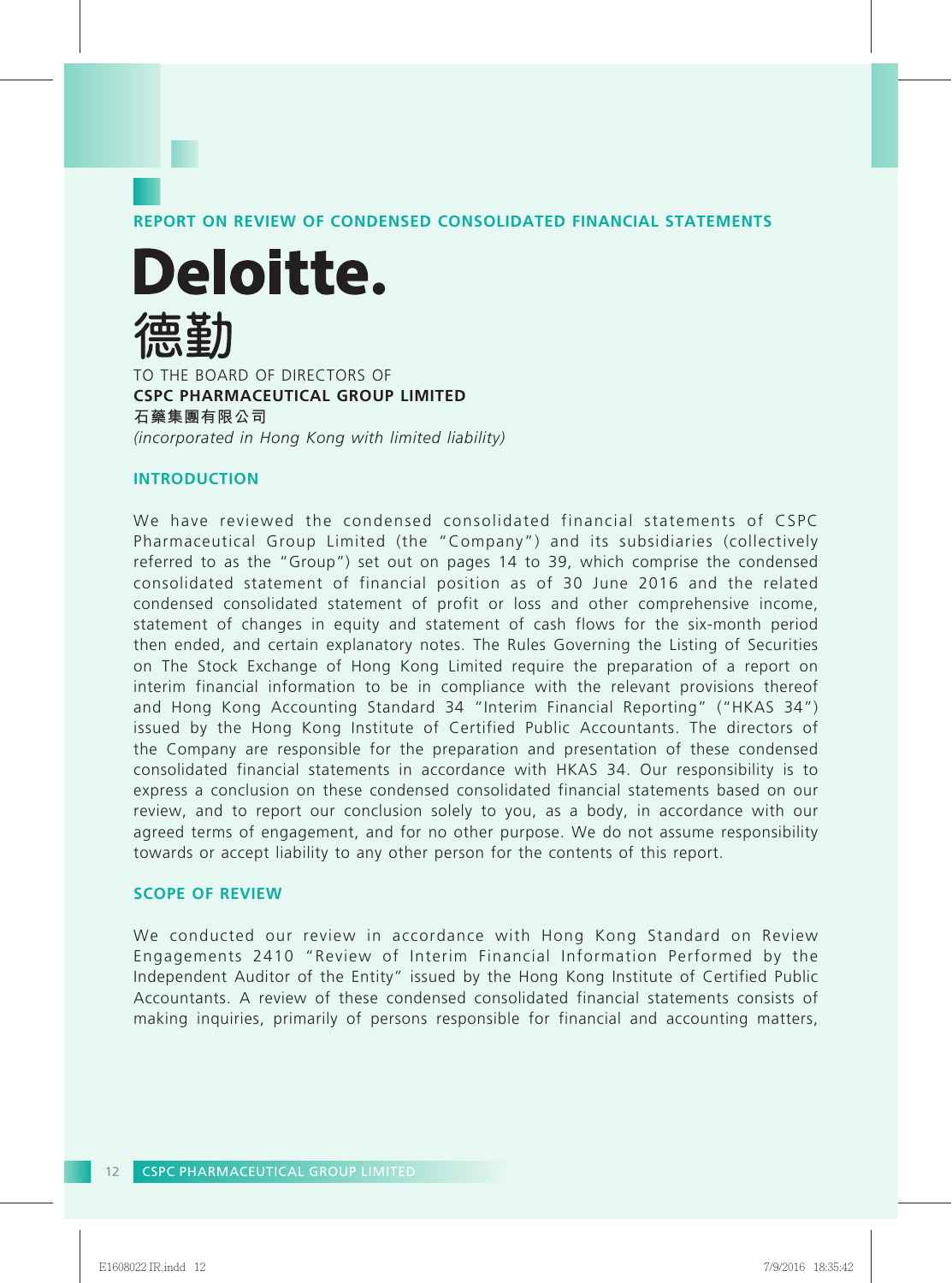and applying analytical and other review procedures. A review is substantially less in scope than an audit conducted in accordance with Hong Kong Standards on Auditing and consequently does not enable us to obtain assurance that we would become aware of all significant matters that might be identified in an audit. Accordingly, we do not express an audit opinion.

# **CONCLUSION**

Based on our review, nothing has come to our attention that causes us to believe that the condensed consolidated financial statements are not prepared, in all material respects, in accordance with HKAS 34.

# **Deloitte Touche Tohmatsu**

*Certified Public Accountants* Hong Kong

23 August 2016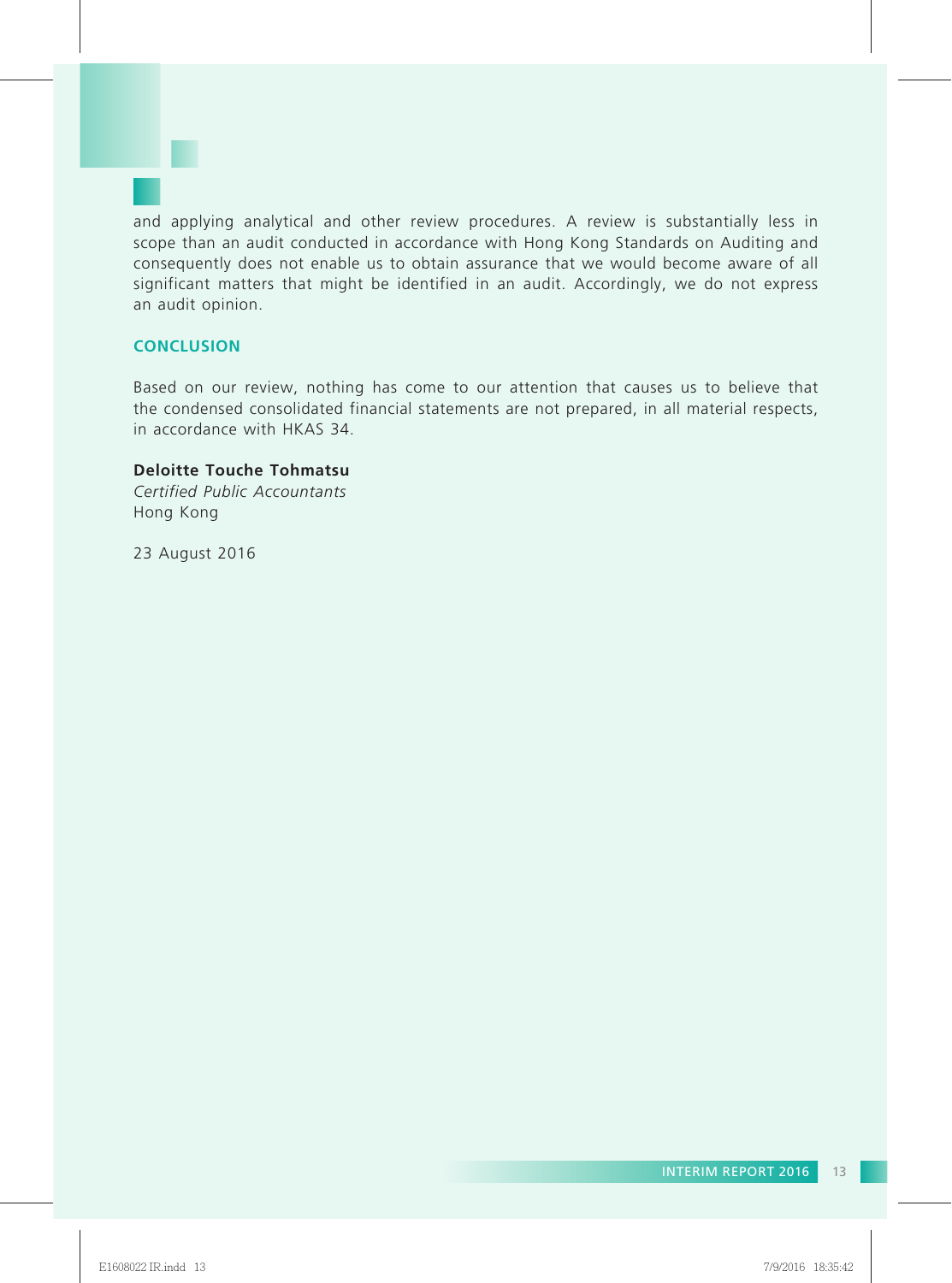# **CONDENSED CONSOLIDATED STATEMENT OF PROFIT OR LOSS AND OTHER COMPREHENSIVE INCOME**

*For the six months ended 30 June 2016*

|                                                                                                                                                                        |                | For the six months<br>ended 30 June                              |                                                                  |  |  |
|------------------------------------------------------------------------------------------------------------------------------------------------------------------------|----------------|------------------------------------------------------------------|------------------------------------------------------------------|--|--|
|                                                                                                                                                                        | <b>Notes</b>   | 2016<br><b>HK\$'000</b><br>(Unaudited)                           | 2015<br>HK\$'000<br>(Unaudited)                                  |  |  |
| Revenue<br>Cost of sales                                                                                                                                               | $\overline{3}$ | 6,145,866<br>(3, 109, 784)                                       | 5,730,375<br>(3, 153, 649)                                       |  |  |
| Gross profit<br>Other income<br>Selling and distribution expenses<br>Administrative expenses<br>Other expenses                                                         |                | 3,036,082<br>40,158<br>(1, 291, 476)<br>(278, 948)<br>(195, 536) | 2,576,726<br>36,518<br>(1, 100, 322)<br>(265, 624)<br>(176, 331) |  |  |
| Operating profit<br>Finance costs<br>Share of results of                                                                                                               |                | 1,310,280<br>(22, 212)                                           | 1,070,967<br>(27, 885)                                           |  |  |
| - a joint venture<br>- an associate                                                                                                                                    |                | 9,009                                                            | 4,196<br>141                                                     |  |  |
| Profit before tax<br>Income tax expense                                                                                                                                | 4<br>5         | 1,297,077<br>(257, 275)                                          | 1,047,419<br>(217, 399)                                          |  |  |
| Profit for the period                                                                                                                                                  |                | 1,039,802                                                        | 830,020                                                          |  |  |
| Other comprehensive expense:<br>Items that will not be reclassified to<br>profit or loss:<br>Exchange differences arising on<br>translation of financial statements to |                |                                                                  |                                                                  |  |  |
| presentation currency<br>Share of exchange differences of a joint                                                                                                      |                | (182, 852)                                                       |                                                                  |  |  |
| venture                                                                                                                                                                |                | (598)                                                            |                                                                  |  |  |
| Other comprehensive expense for the<br>period, net of income tax                                                                                                       |                | (183, 450)                                                       |                                                                  |  |  |
| Total comprehensive income for the<br>period                                                                                                                           |                | 856,352                                                          | 830,020                                                          |  |  |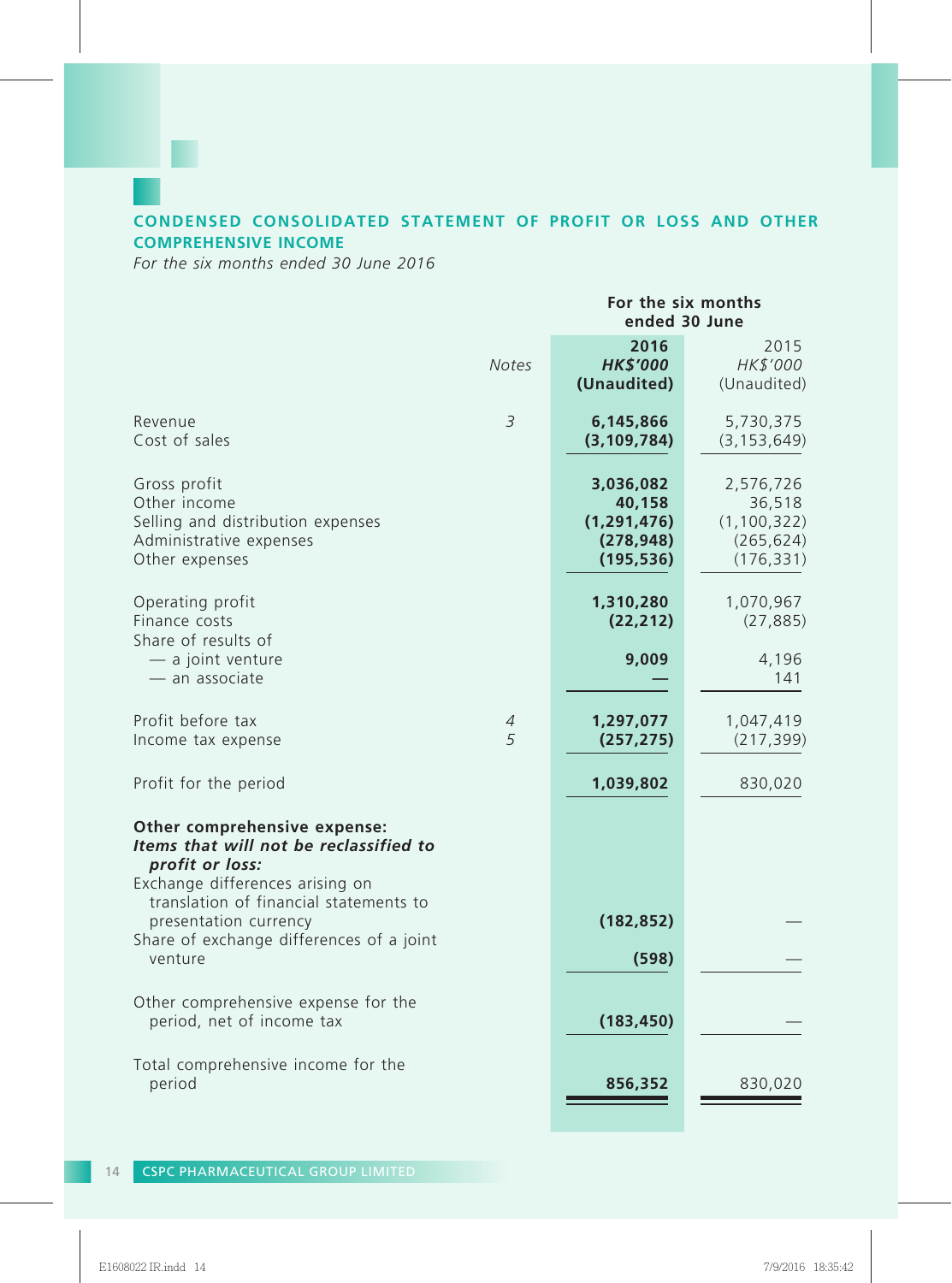## **CONDENSED CONSOLIDATED STATEMENT OF PROFIT OR LOSS AND OTHER COMPREHENSIVE INCOME** *(Continued)*

*For the six months ended 30 June 2016*

**For the six months ended 30 June 2016** 2015<br>**2006** 2015 *Notes HK\$'000 HK\$'000* **(Unaudited)** (Unaudited) Profit for the period attributable to: Owners of the Company **1,032,813** 822,014 Non-controlling interests **1,039,802** 830,020 Total comprehensive income for the period attributable to: Owners of the Company **850,880** 822,014<br>Non-controlling interests **850,880** 822,014<br>**8,006** 8,006 **Non-controlling interests 856,352** 830,020 *HK cents HK cents* Earnings per share *7*<br>
— Basic — Basic **17.47** 13.91 — Diluted **17.30** 13.76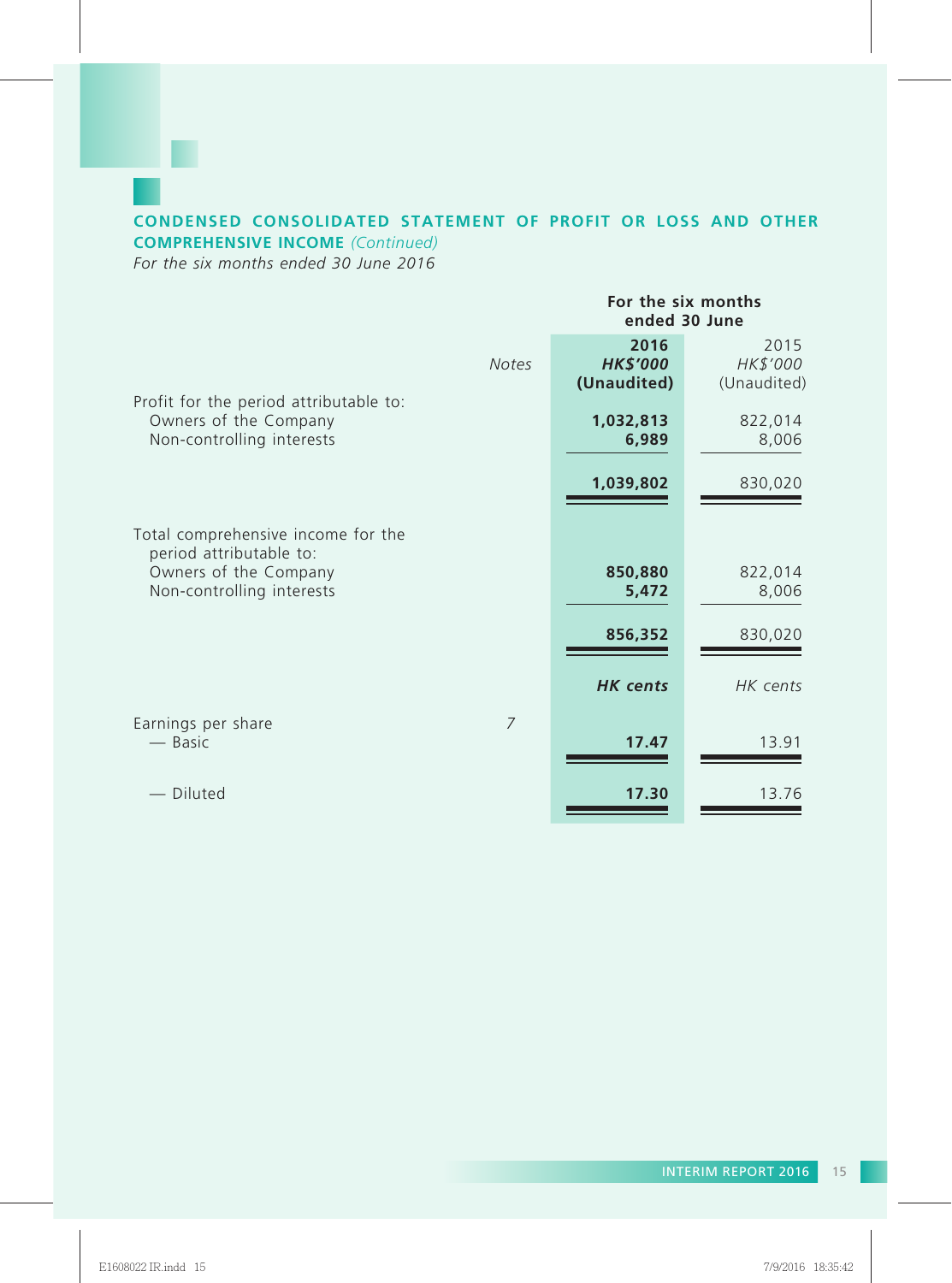# **CONDENSED CONSOLIDATED STATEMENT OF FINANCIAL POSITION**

*As at 30 June 2016*

П

|                                                                                                                                                                                                        | <b>Notes</b>   | As at<br>30 June<br>2016<br><b>HK\$'000</b><br>(Unaudited) | As at<br>31 December<br>2015<br>HK\$'000<br>(Audited) |
|--------------------------------------------------------------------------------------------------------------------------------------------------------------------------------------------------------|----------------|------------------------------------------------------------|-------------------------------------------------------|
| <b>Non-current assets</b><br>Property, plant and equipment<br>Prepaid lease payments<br>Goodwill<br>Other intangible assets<br>Interest in a joint venture<br>Deposit for acquisition of prepaid lease | 8              | 5,231,914<br>485,008<br>117,014<br>93,029<br>30,052        | 5, 142, 767<br>467,785<br>119,388<br>96,080<br>27,586 |
| payments<br>Deferred tax assets                                                                                                                                                                        |                | 76,374<br>36,387<br>6,069,778                              | 38,706<br>5,892,312                                   |
| <b>Current assets</b><br>Inventories<br>Trade and other receivables<br>Bills receivables<br>Trade receivables due from related                                                                         | 9<br>9         | 1,946,625<br>2,043,734<br>1,539,469                        | 1,819,228<br>1,877,617<br>1,389,493                   |
| companies<br>Amount due from a joint venture<br>Prepaid lease payments<br>Tax recoverable<br>Other financial assets<br>Restricted bank deposits                                                        | 10<br>10<br>11 | 261,289<br>91,259<br>15,583<br>817<br>12,216<br>4,347      | 162,212<br>75,179<br>15,057<br>2,477<br>606<br>6,202  |
| Bank balances and cash                                                                                                                                                                                 | 11             | 2,173,919<br>8,089,258                                     | 2,299,468<br>7,647,539                                |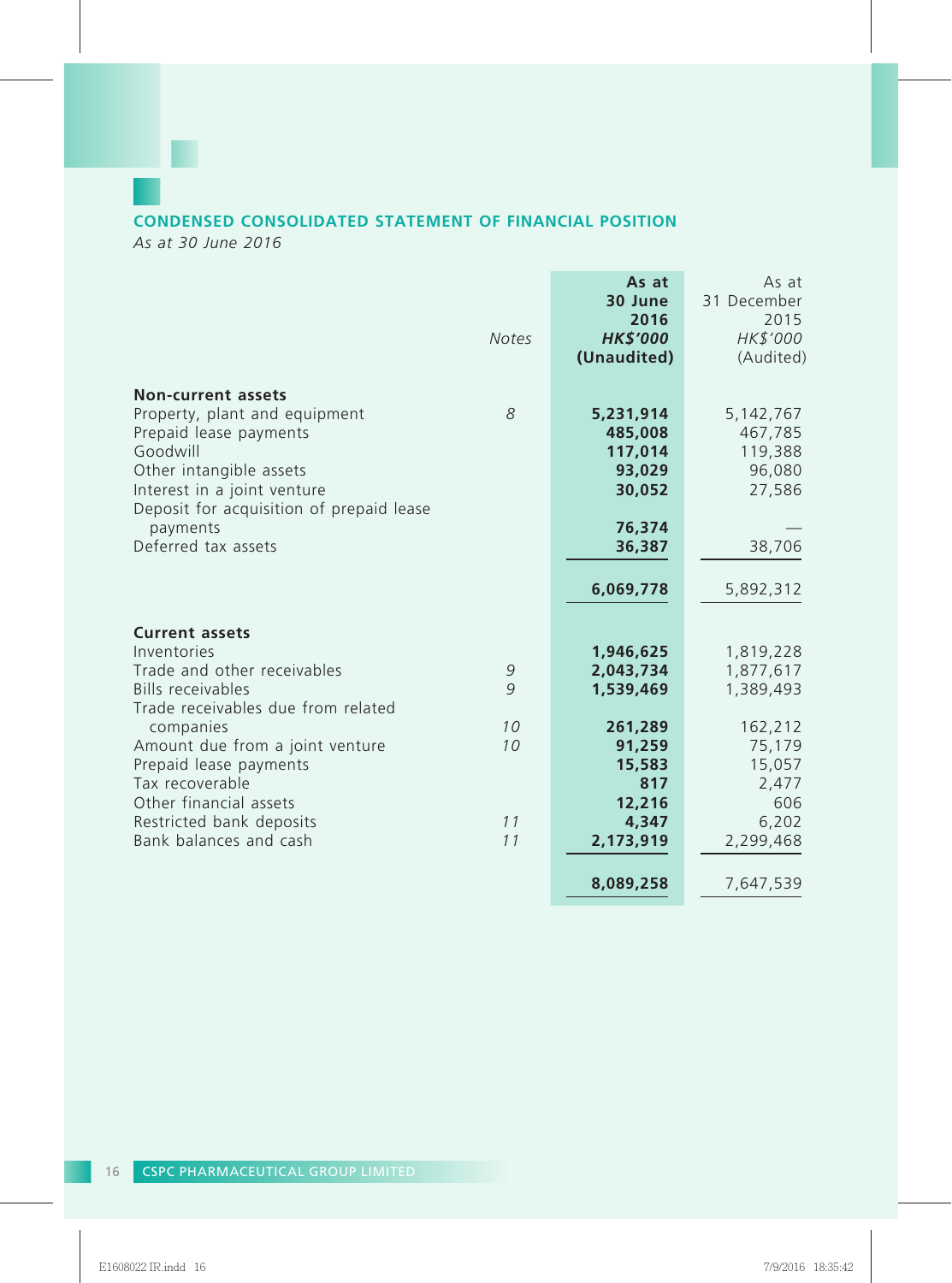# **CONDENSED CONSOLIDATED STATEMENT OF FINANCIAL POSITION** *(Continued)*

*As at 30 June 2016*

|                                                                                                                                                                                                                                         | <b>Notes</b>                     | As at<br>30 June<br>2016<br><b>HK\$'000</b><br>(Unaudited)     | As at<br>31 December<br>2015<br>HK\$'000<br>(Audited)                 |
|-----------------------------------------------------------------------------------------------------------------------------------------------------------------------------------------------------------------------------------------|----------------------------------|----------------------------------------------------------------|-----------------------------------------------------------------------|
| <b>Current liabilities</b><br>Trade and other payables<br>Bills payables<br>Trade payables due to related companies<br>Trade payable due to a joint venture<br>Amounts due to related companies<br>Tax liabilities<br><b>Borrowings</b> | 12<br>12<br>10<br>10<br>10<br>13 | 2,759,414<br>292,573<br>402<br>120,220<br>119,405<br>1,098,001 | 2,488,645<br>392,828<br>1,108<br>1,591<br>3,060<br>145,063<br>451,966 |
| Net current assets                                                                                                                                                                                                                      |                                  | 4,390,015<br>3,699,243                                         | 3,484,261<br>4,163,278                                                |
| Total assets less current liabilities                                                                                                                                                                                                   |                                  | 9,769,021                                                      | 10,055,590                                                            |
| <b>Non-current liabilities</b><br>Deferred tax liabilities<br><b>Borrowings</b><br>Government grants                                                                                                                                    | 13                               | 82,101<br>474,784<br>177,521                                   | 46,322<br>1,010,944<br>185,717                                        |
|                                                                                                                                                                                                                                         |                                  | 734,406                                                        | 1,242,983                                                             |
| Net assets                                                                                                                                                                                                                              |                                  | 9,034,615                                                      | 8,812,607                                                             |
| <b>Capital and reserves</b><br>Share capital<br>Reserves                                                                                                                                                                                | 14                               | 9,835,299<br>(884, 697)                                        | 9,835,299<br>(1,097,244)                                              |
| Equity attributable to owners of the<br>Company<br>Non-controlling interests                                                                                                                                                            |                                  | 8,950,602<br>84,013                                            | 8,738,055<br>74,552                                                   |
| <b>Total equity</b>                                                                                                                                                                                                                     |                                  | 9,034,615                                                      | 8,812,607                                                             |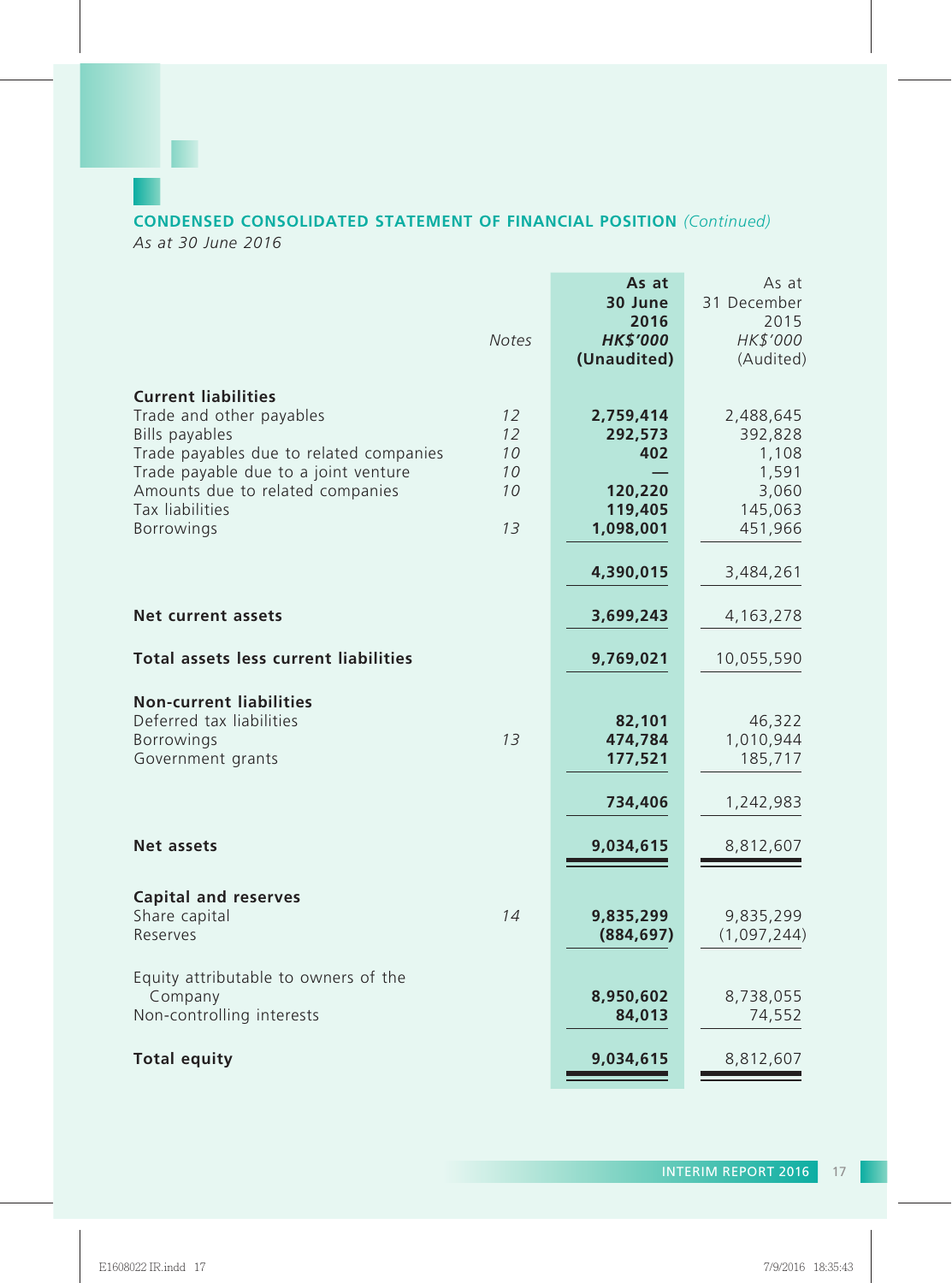# **CONDENSED CONSOLIDATED STATEMENT OF CHANGES IN EQUITY**

*For the six months ended 30 June 2016*

п

| Equity attributable to owners of the Company                                                          |                              |                                          |                                               |                                                              |                                         |                                           |                                    |                                      |                                              |                                      |
|-------------------------------------------------------------------------------------------------------|------------------------------|------------------------------------------|-----------------------------------------------|--------------------------------------------------------------|-----------------------------------------|-------------------------------------------|------------------------------------|--------------------------------------|----------------------------------------------|--------------------------------------|
|                                                                                                       | Share<br>capital<br>HK\$'000 | Other<br>reserve<br>HK\$'000<br>(note i) | Statutory<br>reserve<br>HK\$'000<br>(note ii) | Capital<br>contribution<br>reserve<br>HK\$'000<br>(note iii) | Share<br>options<br>reserve<br>HK\$'000 | <b>Translation</b><br>reserve<br>HK\$'000 | Accumulated<br>profits<br>HK\$'000 | Total<br>HK\$'000                    | Non-<br>controlling<br>interests<br>HK\$'000 | Total<br>HK\$'000                    |
| At 1 January 2015 (Audited)<br>Profit and total comprehensive                                         | 9,819,731                    | (5, 523, 729)                            | 514,760                                       | 45,564                                                       | 181,433                                 | 35,269                                    | 3,006,126                          | 8,079,154                            | 72,374                                       | 8,151,528                            |
| income for the period<br>Dividends recognised as                                                      |                              |                                          |                                               |                                                              |                                         | -                                         | 822,014                            | 822,014                              | 8,006                                        | 830,020                              |
| distribution (note 6)<br>Dividends paid to a                                                          |                              |                                          |                                               |                                                              |                                         | -                                         | (590, 802)                         | (590, 802)                           | $\overline{\phantom{0}}$                     | (590, 802)                           |
| non-controlling interest<br>Transfer to statutory reserve                                             |                              |                                          | 3,923                                         |                                                              |                                         |                                           | (3,923)                            |                                      | (2,500)                                      | (2,500)                              |
| At 30 June 2015 (Unaudited)                                                                           | 9,819,731                    | (5,523,729)                              | 518,683                                       | 45,564                                                       | 181,433                                 | 35,269                                    | 3,233,415                          | 8,310,366                            | 77,880                                       | 8,388,246                            |
| At 1 January 2016 (Audited)<br>Profit for the period<br>Other comprehensive expense for<br>the period | 9,835,299                    | (5,523,729)                              | 700,636                                       | 45,564                                                       | 174,175                                 | (385, 407)<br>(181, 933)                  | 3,891,517<br>1,032,813             | 8,738,055<br>1,032,813<br>(181, 933) | 74,552<br>6,989<br>(1, 517)                  | 8,812,607<br>1,039,802<br>(183, 450) |
| Total comprehensive (expense)<br>income for the period<br>Dividends recognised as                     |                              |                                          |                                               |                                                              |                                         | (181, 933)                                | 1,032,813                          | 850,880                              | 5,472                                        | 856,352                              |
| distribution (note 6)<br>Transfer to statutory reserve<br>Lapse of share options                      |                              |                                          | 41,635                                        |                                                              | (1, 210)                                |                                           | (650, 212)<br>(41, 635)<br>1,210   | (650, 212)                           |                                              | (650, 212)                           |
| Acquisition of interest in a<br>subsidiary (note 18)                                                  |                              |                                          |                                               | 11,879                                                       |                                         |                                           |                                    | 11,879                               | 3,989                                        | 15,868                               |
| At 30 June 2016 (Unaudited)                                                                           | 9,835,299                    | (5,523,729)                              | 742,271                                       | 57,443                                                       | 172,965                                 | (567, 340)                                | 4,233,693                          | 8,950,602                            | 84,013                                       | 9,034,615                            |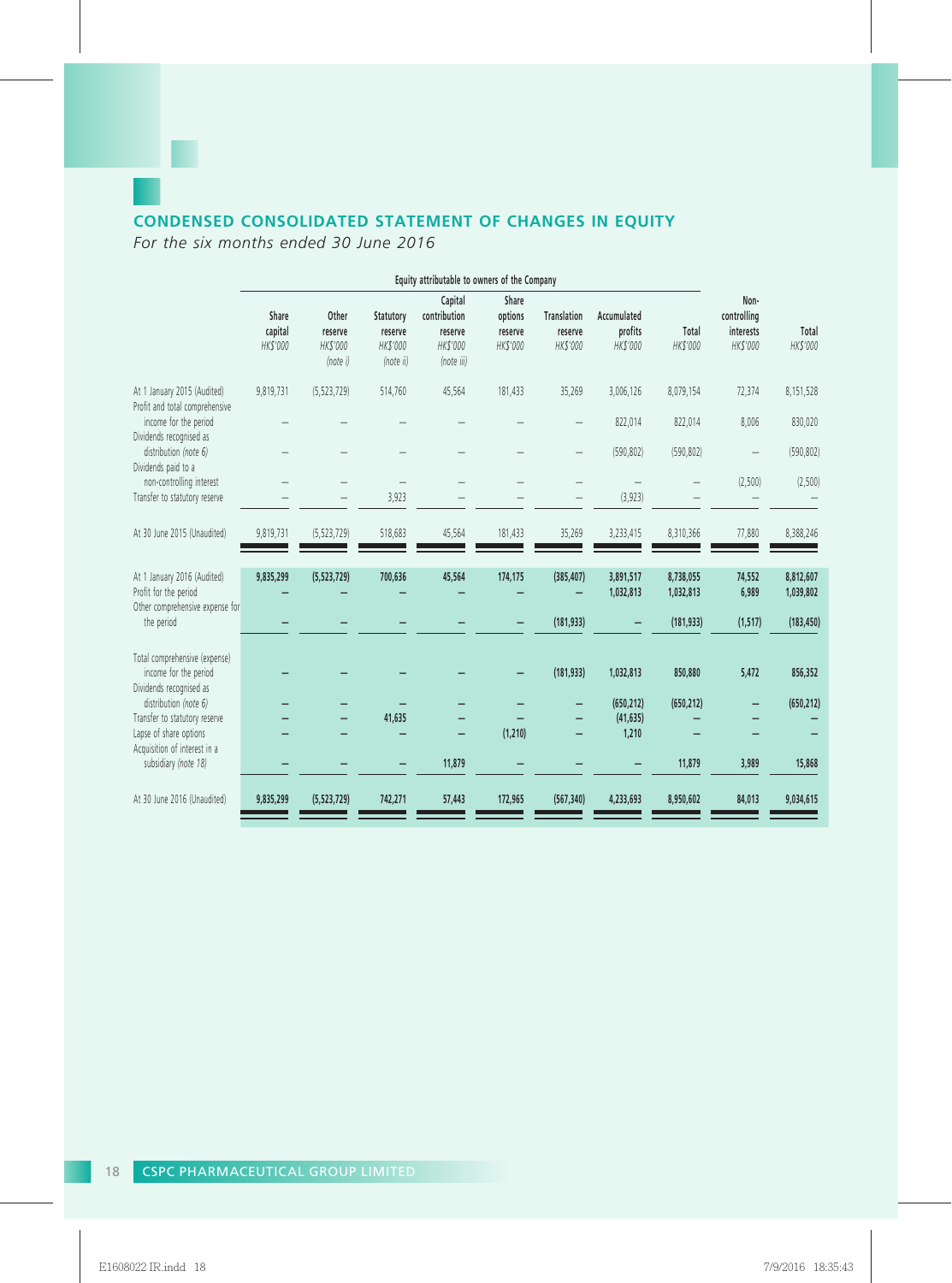

*Notes:*

- (i) The balance in other reserve mainly included an amount of HK\$5,038,291,000 which represents the difference between the fair value of the deemed consideration under the reverse acquisition of HK\$3,288,998,000 and the fair value of the consideration paid by the Company of HK\$8,327,289,000 in the reverse acquisition on 29 October 2012.
- (ii) The statutory reserves were appropriated from the profit after tax of the Company's subsidiaries in the People's Republic of China (the "PRC") under the laws and regulations of the PRC.
- (iii) The balance in capital contribution reserve mainly included the deemed contribution by CSPC Holdings Company Limited ("CHL") which comprise (1) the difference between the carrying amount of the net assets of entities comprising Robust Sun Holdings Limited ("Robust Sun") and its subsidiaries (collectively referred to as the "Robust Sun Group") and the consideration paid to CHL and its subsidiaries during group reorganisation under Robust Sun Group in 2012; (2) the imputed interest arising on loan from CHL and (3) deemed capital contribution arising as a result of the acquisition set out in note 18.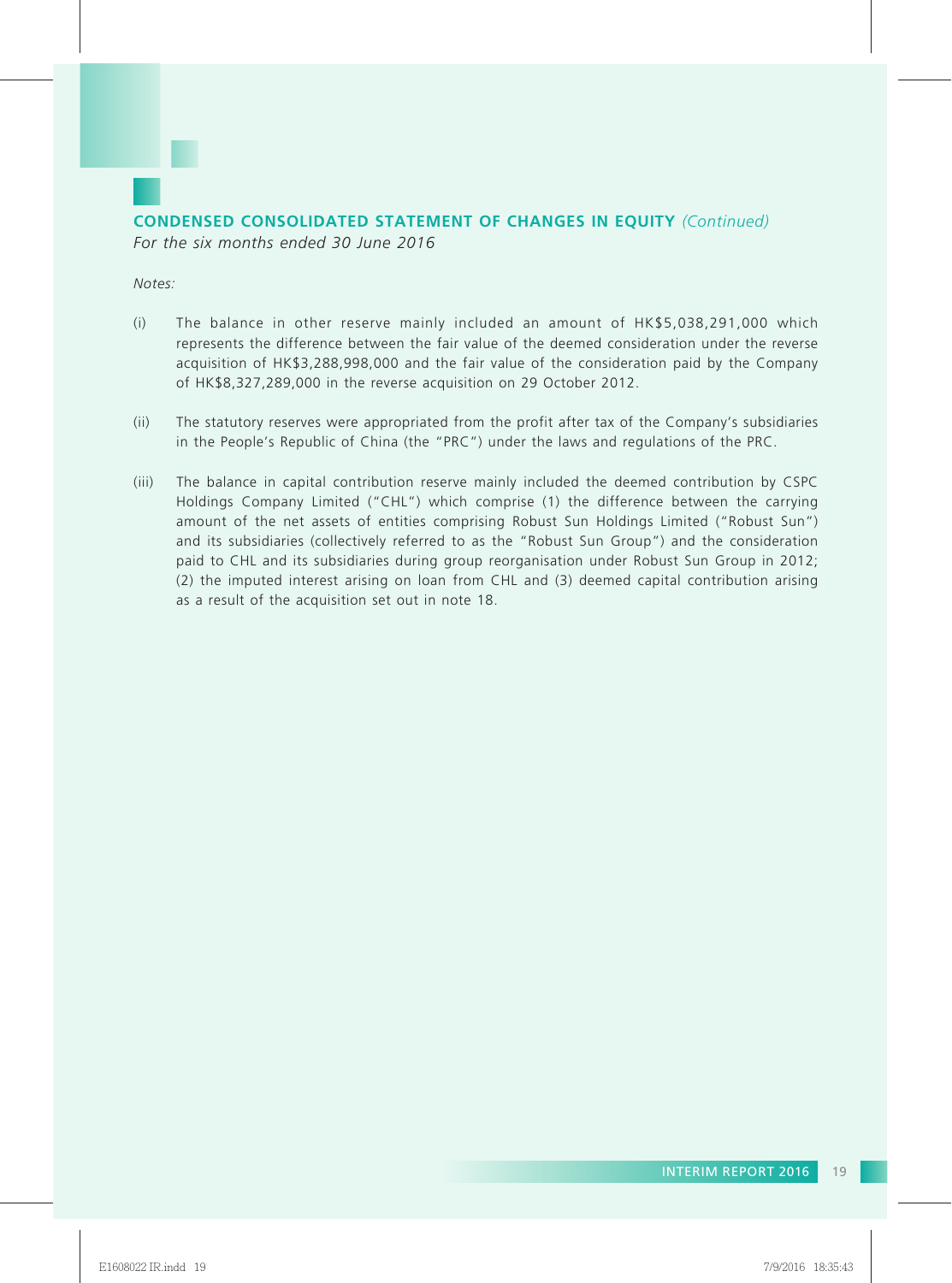# **CONDENSED CONSOLIDATED STATEMENT OF CASH FLOWS**

*For the six months ended 30 June 2016*

|                                                                                                                                                                                                                                                         |      | For the six months<br>ended 30 June                         |                                                                                     |  |  |
|---------------------------------------------------------------------------------------------------------------------------------------------------------------------------------------------------------------------------------------------------------|------|-------------------------------------------------------------|-------------------------------------------------------------------------------------|--|--|
|                                                                                                                                                                                                                                                         | Note | 2016<br><b>HK\$'000</b><br>(Unaudited)                      | 2015<br>HK\$'000<br>(Unaudited)                                                     |  |  |
| Net cash from operating activities                                                                                                                                                                                                                      |      | 951,206                                                     | 694,372                                                                             |  |  |
| Net cash used in investing activities:<br>Purchases of property, plant and<br>equipment<br>Deposit paid for acquisition of prepaid<br>lease payment                                                                                                     |      | (420, 214)<br>(76, 374)                                     | (475, 789)                                                                          |  |  |
| Acquisition of interest in a subsidiary<br>(Advance to) repayment from a joint                                                                                                                                                                          | 18   | (25, 570)                                                   |                                                                                     |  |  |
| venture<br>Addition of intangible assets<br>Interest received<br>Proceeds on disposal of property, plant                                                                                                                                                |      | (11, 249)<br>(6,685)<br>6,478                               | 6,898<br>(7, 293)<br>4,670                                                          |  |  |
| and equipment<br>Proceeds on disposal of available-for-                                                                                                                                                                                                 |      | 5,341                                                       | 8,607                                                                               |  |  |
| sale investment<br>Other investing cash flows                                                                                                                                                                                                           |      | (11, 059)                                                   | 2,063<br>1,641                                                                      |  |  |
|                                                                                                                                                                                                                                                         |      | (539, 332)                                                  | (459, 203)                                                                          |  |  |
| Net cash (used in) from financing<br>activities:<br>Dividend paid<br>Repayments of borrowings<br>New borrowings raised<br>Advance from related parties<br>Repayment of loans from a related<br>company<br>Dividend paid to non-controlling<br>interests |      | (650, 212)<br>(111, 669)<br>230,906<br>37,659<br>(493, 316) | (590, 802)<br>(680, 890)<br>1,325,000<br>178,657<br>(58, 489)<br>(2,500)<br>170,976 |  |  |
| Net (decrease) increase in cash and cash<br>equivalents<br>Cash and cash equivalents at 1 January<br>Effect of foreign exchange rate changes                                                                                                            |      | (81, 442)<br>2,299,468<br>(44, 107)                         | 406,145<br>1,468,421                                                                |  |  |
| Cash and cash equivalents at 30 June,<br>represented by bank balances and cash                                                                                                                                                                          |      | 2,173,919                                                   | 1,874,566                                                                           |  |  |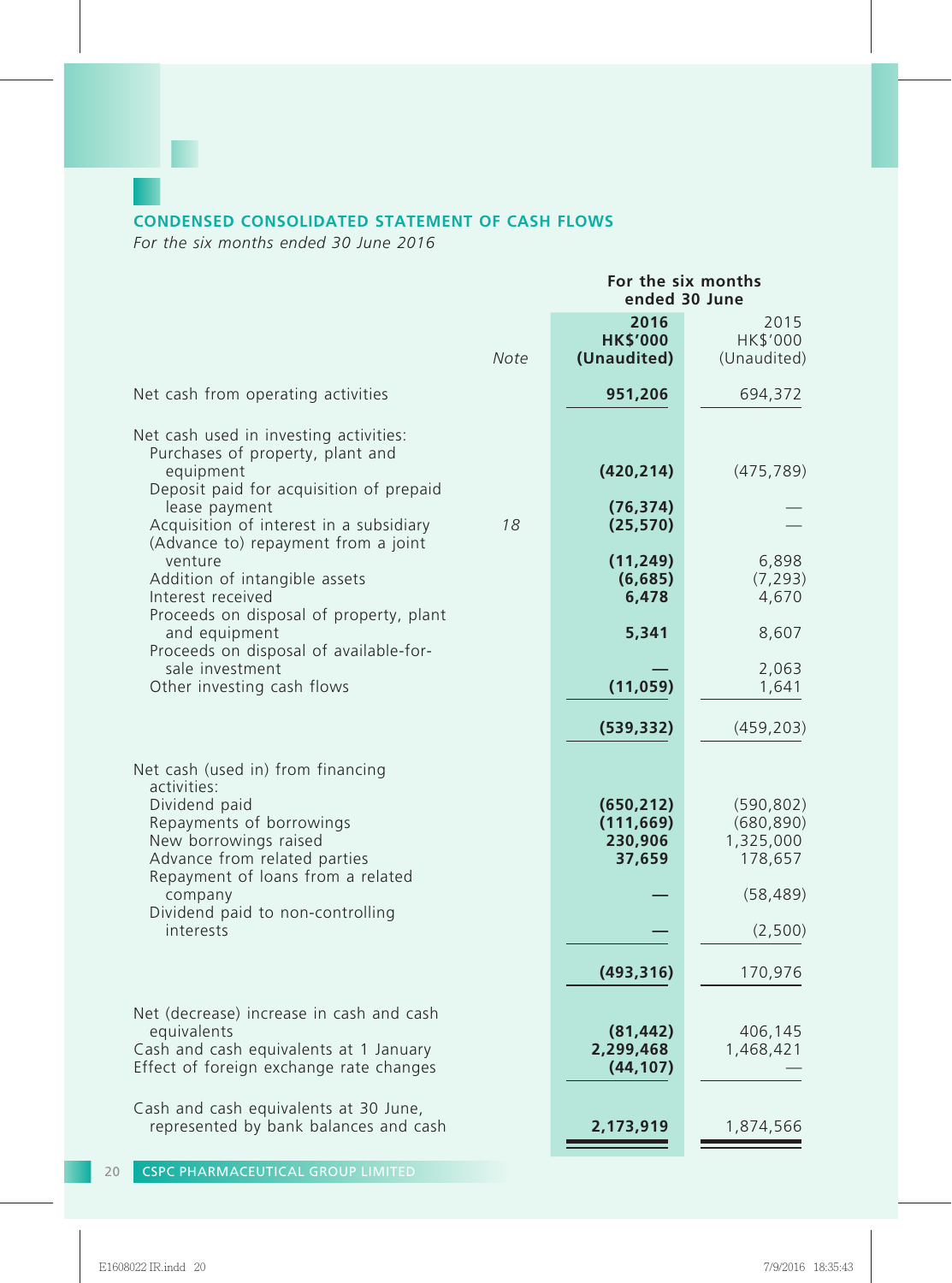

*For the six months ended 30 June 2016*

#### **1. BASIS OF PREPARATION**

The Company is a public limited company incorporated in Hong Kong and its shares are listed on The Stock Exchange of Hong Kong Limited.

The condensed consolidated financial statements have been prepared in accordance with Hong Kong Accounting Standard ("HKAS") 34 *Interim Financial Reporting* issued by the Hong Kong Institute of Certified Public Accountants (the "HKICPA") as well as with the applicable disclosure requirements of Appendix 16 to the Rules Governing the Listing of Securities on The Stock Exchange of Hong Kong Limited.

The financial information relating to the year ended 31 December 2015 that is presented in these condensed consolidated financial statements as comparative information does not constitute the Company's statutory annual consolidated financial statements for that year but is derived from those financial statements.

The Company has delivered the financial statements for the year ended 31 December 2015 to the Registrar of Companies as required by section 662(3) of and Part 3 of Schedule 6 to the Hong Kong Companies Ordinance. The Company's auditor has reported on those financial statements. The auditor's report was unqualified; did not include a reference to any matters to which the auditor drew attention by way of emphasis without qualifying its report; and did not contain a statement under sections 406(2), 407(2) or (3) of the Hong Kong Companies Ordinance.

#### **2. PRINCIPAL ACCOUNTING POLICIES**

The condensed consolidated financial statements have been prepared on the historical cost basis, except for certain financial instruments, which are measured at fair values, as appropriate.

Except as described below, the accounting policies and methods of computation used in the condensed consolidated financial statements for the six months ended 30 June 2016 are the same as those followed in the preparation of the Group's annual financial statements for the year ended 31 December 2015.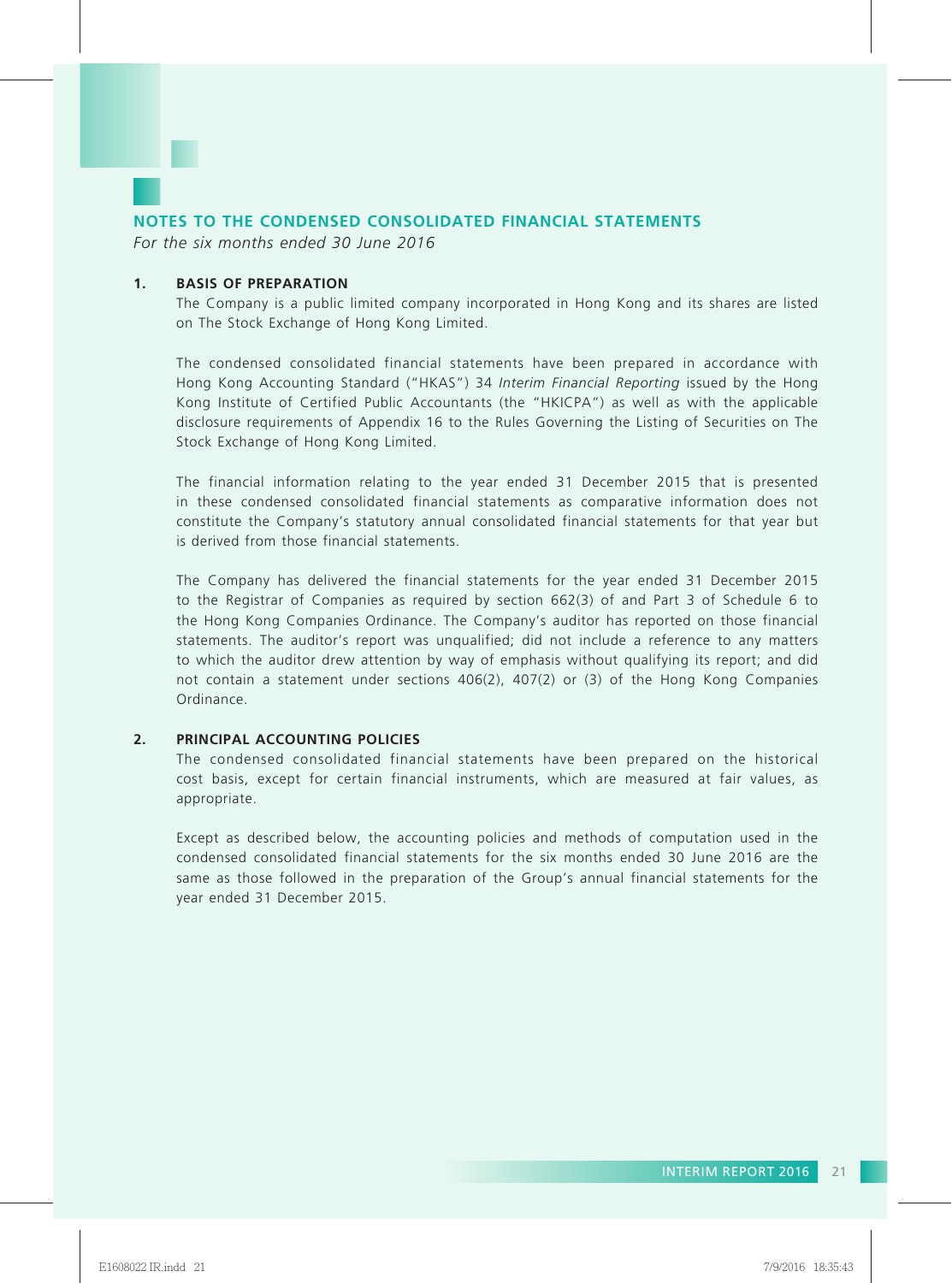#### **2. PRINCIPAL ACCOUNTING POLICIES** *(Continued)*

In the current interim period, the Group has applied, for the first time, the following amendments to Hong Kong Financial Reporting Standards ("HKFRSs") issued by the HKICPA that are effective during the current period:

| Amendments to HKFRS 11  | Accounting for Acquisitions of Interests in Joint Operations |
|-------------------------|--------------------------------------------------------------|
| Amendments to HKAS 1    | Disclosure Initiative                                        |
| Amendments to HKAS 16   | Clarification of Acceptable Methods of Depreciation and      |
| and HKAS 38             | Amortisation                                                 |
| Amendments to HKAS 16   | Agriculture: Bearer Plants                                   |
| and HKAS 41             |                                                              |
| Amendments to HKFRS 10, | Investment Entities: Applying the Consolidation Exception    |
| HKFRS 12 and HKAS 28    |                                                              |
| Amendments to HKFRSs    | Annual Improvements to HKFRSs 2012 - 2014 Cycle              |

The application of the above amendments to HKFRSs in the current interim period has had no material effect on the amounts reported in these condensed consolidated financial statements and/or disclosures set out in these condensed consolidated financial statements.

#### **3. SEGMENT INFORMATION**

The Group's operating segments are identified on the basis of internal reports about components of the Group that are regularly reviewed by the board of directors, being chief operating decision makers, for the purpose of resources allocation and assessment of segment performance.

The Group's reportable and operating segments for financial reporting purposes are as follows:

- (a) Finished drugs
- (b) Antibiotics (intermediates and bulk drugs)
- (c) Vitamin C (bulk drugs)
- (d) Caffeine and others (bulk drugs)

All reportable and operating segments are engaged in the manufacture and sales of pharmaceutical products.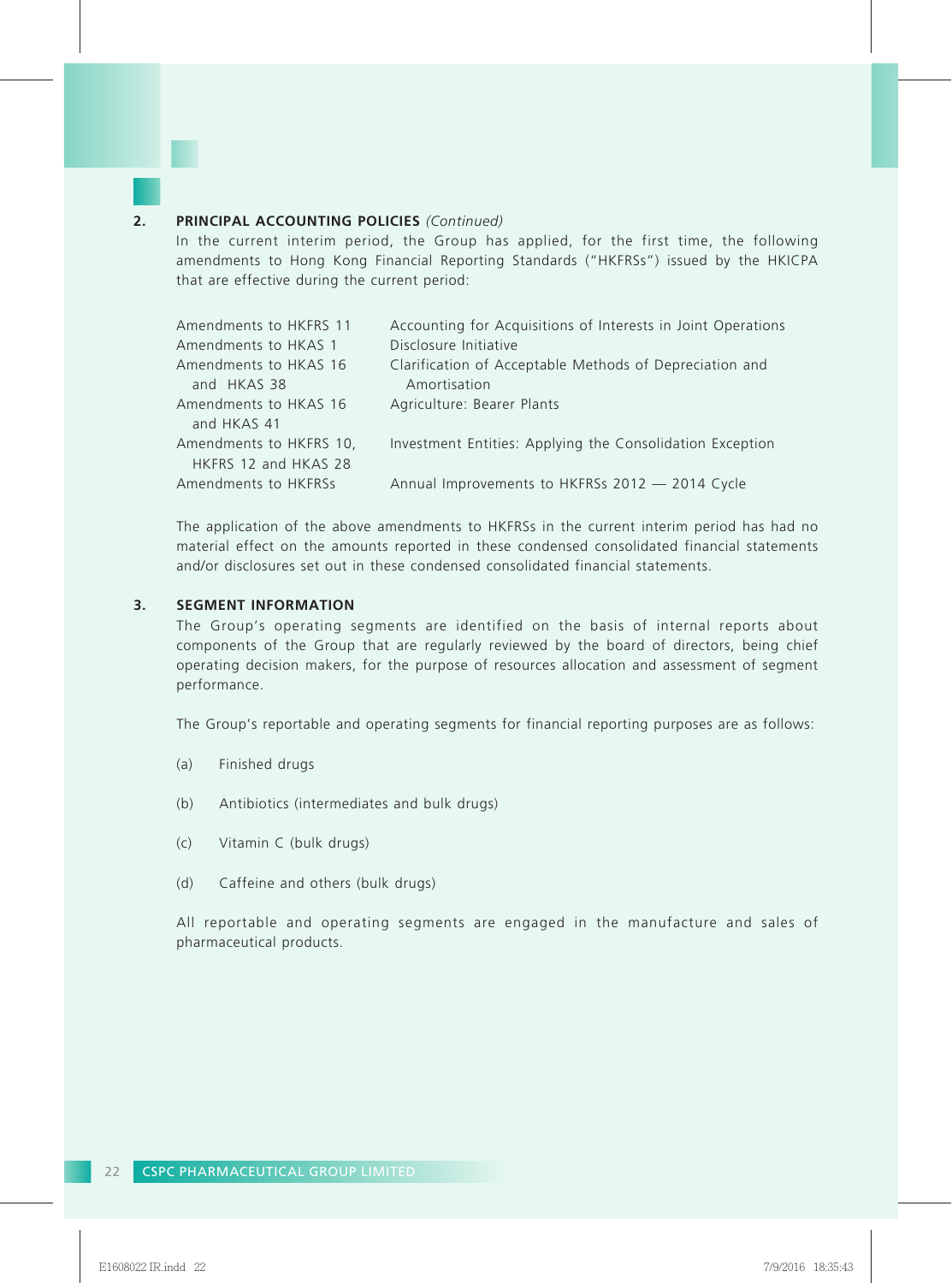# **3. SEGMENT INFORMATION** *(Continued)*

The following is an analysis of the Group's revenue and results by reportable and operating segments:

# **For the six months ended 30 June 2016 (Unaudited)**

|                                                                  | <b>Finished</b><br><b>Drugs</b><br><b>HK\$'000</b> | <b>Antibiotics</b><br><b>HK\$'000</b> | Vitamin C<br><b>HK\$'000</b> | <b>Caffeine</b><br>and others<br><b>HK\$'000</b> | Segment<br><b>HK\$'000</b> | <b>HK\$'000</b> | total Eliminations Consolidated<br><b>HK\$'000</b> |
|------------------------------------------------------------------|----------------------------------------------------|---------------------------------------|------------------------------|--------------------------------------------------|----------------------------|-----------------|----------------------------------------------------|
| SEGMENT REVENUE<br>External sales<br>Inter-segment sales         | 4,379,798                                          | 729,020<br>26,289                     | 679,027<br>1,881             | 358,021<br>3,308                                 | 6,145,866<br>31,478        | (31, 478)       | 6,145,866                                          |
| <b>TOTAL REVENUE</b>                                             | 4,379,798                                          | 755,309                               | 680,908                      | 361,329                                          | 6,177,344                  | (31, 478)       | 6,145,866                                          |
| Inter-segment sales are charged<br>at prevailing market rates.   |                                                    |                                       |                              |                                                  |                            |                 |                                                    |
| <b>SEGMENT PROFIT</b>                                            | 1,275,454                                          | 22,973                                | 1,484                        | 83,089                                           |                            |                 | 1,383,000                                          |
| Unallocated income<br>Unallocated expenses                       |                                                    |                                       |                              |                                                  |                            |                 | 2,899<br>(75, 619)                                 |
| Operating profit<br>Finance costs<br>Share of results of a joint |                                                    |                                       |                              |                                                  |                            |                 | 1,310,280<br>(22, 212)                             |
| venture<br>Profit before tax                                     |                                                    |                                       |                              |                                                  |                            |                 | 9,009<br>1,297,077                                 |
|                                                                  |                                                    |                                       |                              |                                                  |                            |                 |                                                    |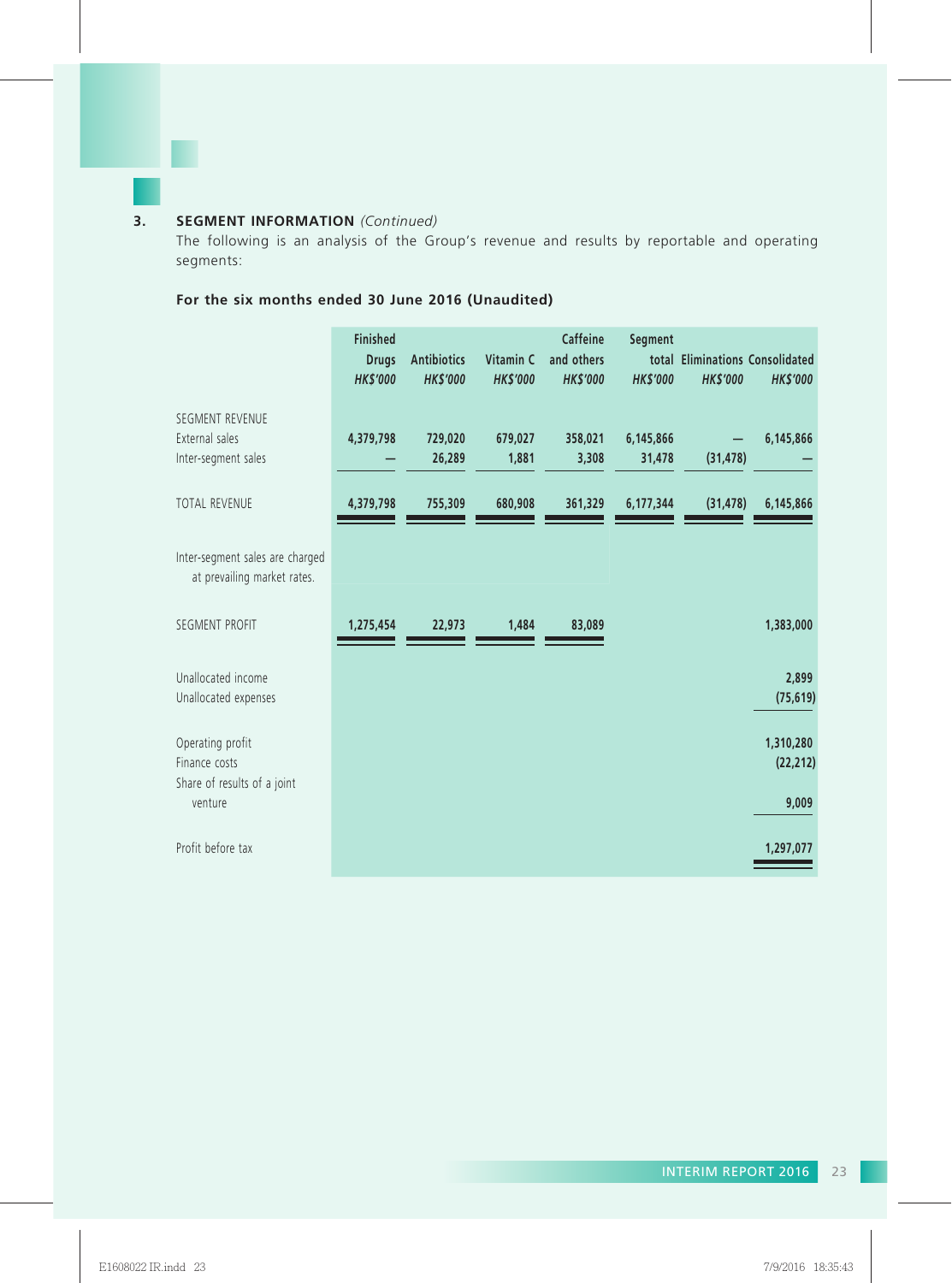# **3. SEGMENT INFORMATION** *(Continued)*

**For the six months ended 30 June 2015 (Unaudited)**

|                                                                | Finished<br>Drugs<br>HK\$'000 | Antibiotics<br>HK\$'000 | Vitamin C<br>HK\$'000 | Caffeine<br>and others<br>HK\$'000 | Segment<br>total<br>HK\$'000 | HK\$'000  | Eliminations Consolidated<br>HK\$'000 |
|----------------------------------------------------------------|-------------------------------|-------------------------|-----------------------|------------------------------------|------------------------------|-----------|---------------------------------------|
| SEGMENT REVENUE<br>External sales<br>Inter-segment sales       | 3,799,520                     | 974,490<br>26,797       | 610,241<br>2,391      | 346,124<br>2,067                   | 5,730,375<br>31,255          | (31, 255) | 5,730,375                             |
| <b>TOTAL REVENUE</b>                                           | 3,799,520                     | 1,001,287               | 612,632               | 348,191                            | 5,761,630                    | (31, 255) | 5,730,375                             |
| Inter-segment sales are charged<br>at prevailing market rates. |                               |                         |                       |                                    |                              |           |                                       |
| SEGMENT PROFIT (LOSS)                                          | 944,501                       | 140,016                 | (32, 119)             | 61,242                             |                              |           | 1,113,640                             |
| Unallocated income<br>Unallocated expenses                     |                               |                         |                       |                                    |                              |           | 5,028<br>(47, 701)                    |
| Operating profit<br>Finance costs<br>Share of results of       |                               |                         |                       |                                    |                              |           | 1,070,967<br>(27, 885)                |
| $-$ a joint venture<br>- an associate                          |                               |                         |                       |                                    |                              |           | 4,196<br>141                          |
| Profit before tax                                              |                               |                         |                       |                                    |                              |           | 1,047,419                             |

Segment profit (loss) represents the profit earned/loss recognised by each segment without allocation of interest income, finance costs, central administrative expenses, share of results of a joint venture and an associate. This is the measure reported to the board of directors for the purposes of resource allocation and performance assessment.

Segment assets and liabilities are not regularly provided to chief operating decision maker for review.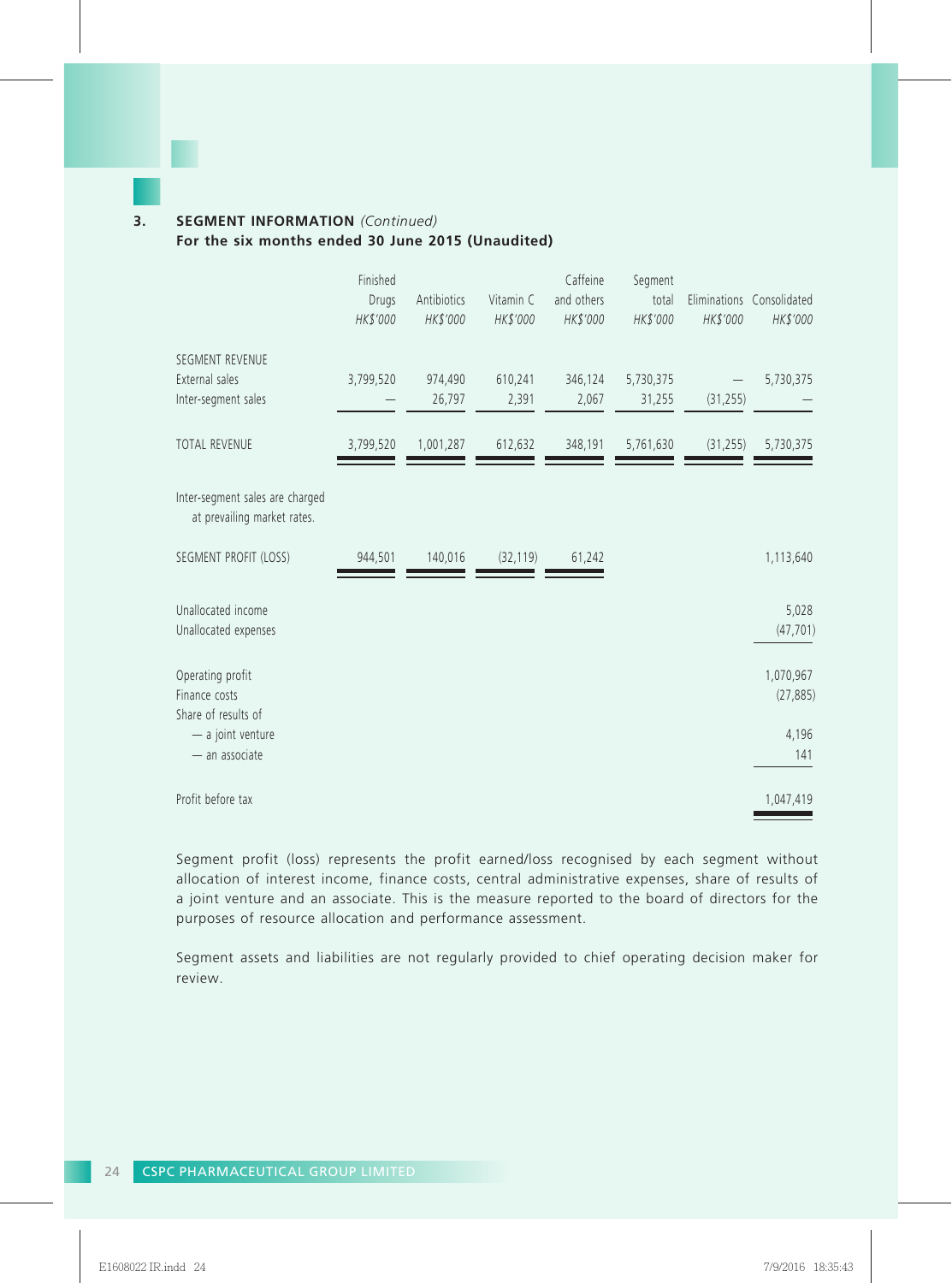#### **4. PROFIT BEFORE TAX**

#### **For the six months ended 30 June**

|                                                                                       | 2016<br><b>HK\$'000</b><br>(Unaudited) | 2015<br>HK\$'000<br>(Unaudited) |
|---------------------------------------------------------------------------------------|----------------------------------------|---------------------------------|
| Profit before tax has been arrived at after charging<br>(crediting):                  |                                        |                                 |
| Amortisation of intangible assets (included in cost of<br>sales)                      | 7,834                                  | 10,480                          |
| Amortisation of prepaid lease payments                                                | 7,051                                  | 7,346                           |
| Depreciation of property, plant and equipment                                         | 270,371                                | 284,398                         |
| Total depreciation and amortisation<br>(Gain) loss on disposal of property, plant and | 285,256                                | 302,224                         |
| equipment (included in other income/other<br>expenses)                                | (549)                                  | 2,400                           |
|                                                                                       | (10, 294)                              | (9,462)                         |
| Government grant income (note ii)                                                     |                                        |                                 |
| Interest income                                                                       | (6, 478)                               | (4,670)                         |
| Net foreign exchange loss (gain)                                                      | 4,626                                  | (2,674)                         |
| Impairment loss on trade receivables                                                  | 705                                    | 8,199                           |
| Research and development expenditure (included in<br>other expenses)                  | 192,164                                | 171,325                         |

*Notes:*

- (i) For the six months ended 30 June 2015 and 2016, cost of inventories recognised as expense approximated cost of sales as shown in the condensed consolidated statement of profit or loss and other comprehensive income.
- (ii) Government grants include cash subsidies from the PRC government which are specific for (i) the purchase of plant and machineries and are recognised over the useful lives of the related assets and (ii) the development of pharmaceutical products or improvement of production efficiency which are recognised upon compliance with the attached condition.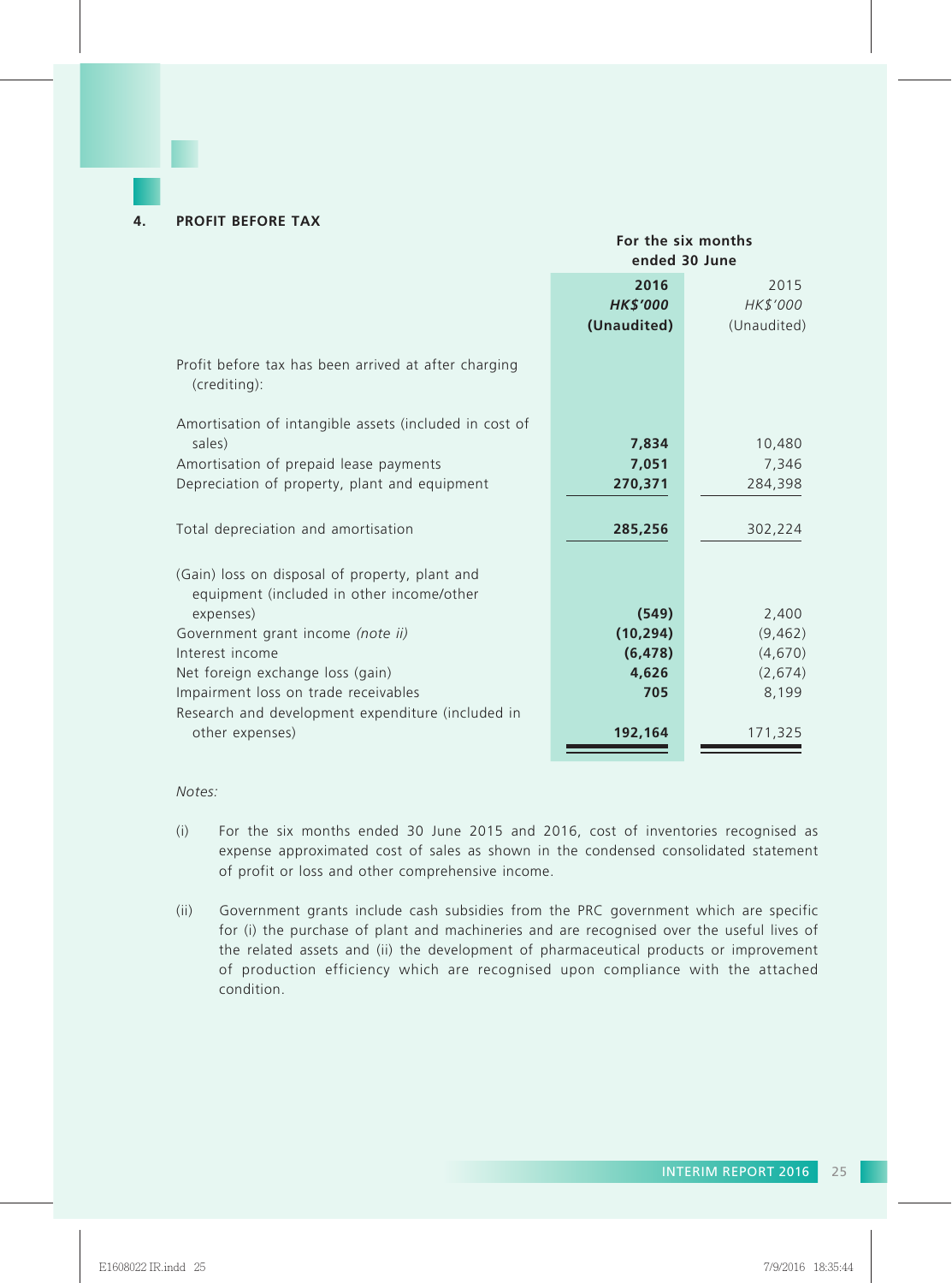|                                                  | For the six months<br>ended 30 June    |                                 |
|--------------------------------------------------|----------------------------------------|---------------------------------|
|                                                  | 2016<br><b>HK\$'000</b><br>(Unaudited) | 2015<br>HK\$'000<br>(Unaudited) |
| The tax charge comprises:<br>Current taxation    |                                        |                                 |
| - PRC Enterprise Income Tax<br>Deferred taxation | 224,023<br>33,252                      | 189,438<br>27,961               |
|                                                  | 257,275                                | 217,399                         |

The Company and its subsidiaries incorporated in Hong Kong are subject to 16.5% of the estimated assessable profits under Hong Kong Profits Tax. No Hong Kong Profits Tax has been recognised as the Company and its subsidiaries incorporated in Hong Kong had no assessable profits for both periods.

The basic tax rate of the Company's PRC subsidiaries is 25% under the Law of the PRC on Enterprise Income Tax (the "EIT Law") and implementation regulations of the EIT Law. Certain subsidiaries of the Company are qualified as advanced technology enterprises and have obtained approvals from the relevant tax authorities for the applicable tax rate reduced to 15% for a period of 3 years up to 2018.

Under the EIT Law of the PRC, withholding tax is imposed on dividends distributed in respect of profits earned by PRC subsidiaries from 1 January 2008 onwards. PRC withholding tax is applicable to dividends payable to investors that are "non-PRC tax resident enterprises", which do not have an establishment or place of business in the PRC, or which have such establishment or place of business but the relevant income is not effectively connected with the establishment or place of business, to the extent such dividends have their sources within the PRC. Under such circumstances, dividends distributed from the PRC subsidiaries in respect of profits earned from 1 January 2008 onwards to non-PRC tax resident entities shall be subject to the withholding income tax at 10% or a lower tax rate, if applicable.

Deferred taxation has not been provided for in the condensed consolidated financial statements in respect of temporary differences attributable to accumulated profits of the PRC subsidiaries amounting to approximately HK\$3,388,684,000 (31 December 2015: HK\$3,248,175,000) as the Group is able to control the timing of the reversal of the temporary differences and it is probable that the temporary differences will not reverse in the foreseeable future.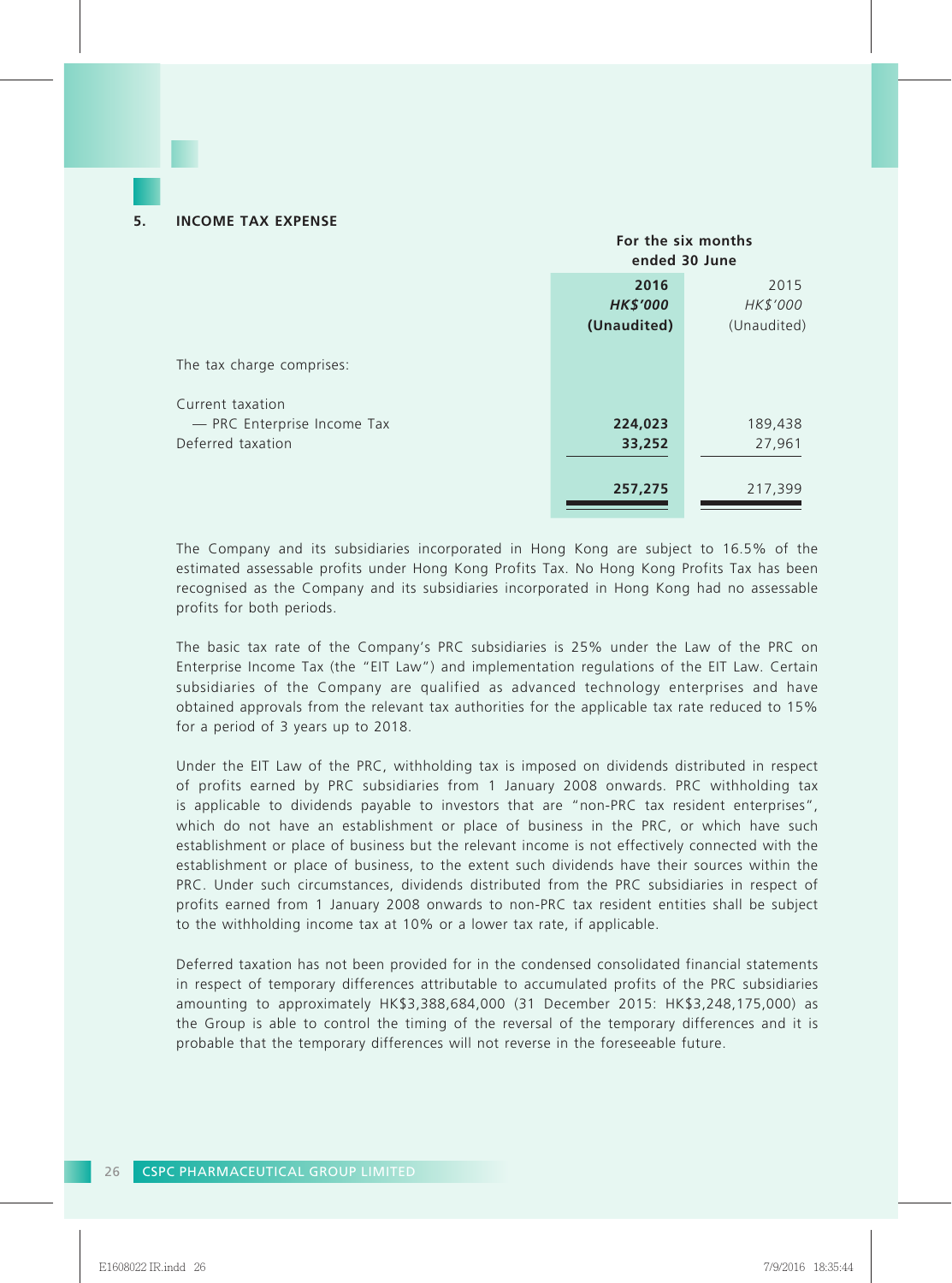|                                                                                  | For the six months<br>ended 30 June    |                                 |
|----------------------------------------------------------------------------------|----------------------------------------|---------------------------------|
|                                                                                  | 2016<br><b>HK\$'000</b><br>(Unaudited) | 2015<br>HK\$'000<br>(Unaudited) |
| Dividends recognised as distribution during the<br>period:                       |                                        |                                 |
| 2015 Final, paid - HK11 cents<br>(2015: 2014 Final, paid - HK10 cents) per share | 650,212                                | 590,802                         |

The directors do not declare the payment of an interim dividend for the six months ended 30 June 2016 (2015: nil).

## **7. EARNINGS PER SHARE**

The calculation of the basic and diluted earnings per share attributable to the owners of the Company is based on the following data:

|                                                                      | For the six months<br>ended 30 June |             |
|----------------------------------------------------------------------|-------------------------------------|-------------|
|                                                                      | 2016                                | 2015        |
|                                                                      | <b>HK\$'000</b>                     | HK\$'000    |
|                                                                      | (Unaudited)                         | (Unaudited) |
| Earnings                                                             |                                     |             |
| Earnings for the purposes of basic and diluted<br>earnings per share | 1,032,813                           | 822,014     |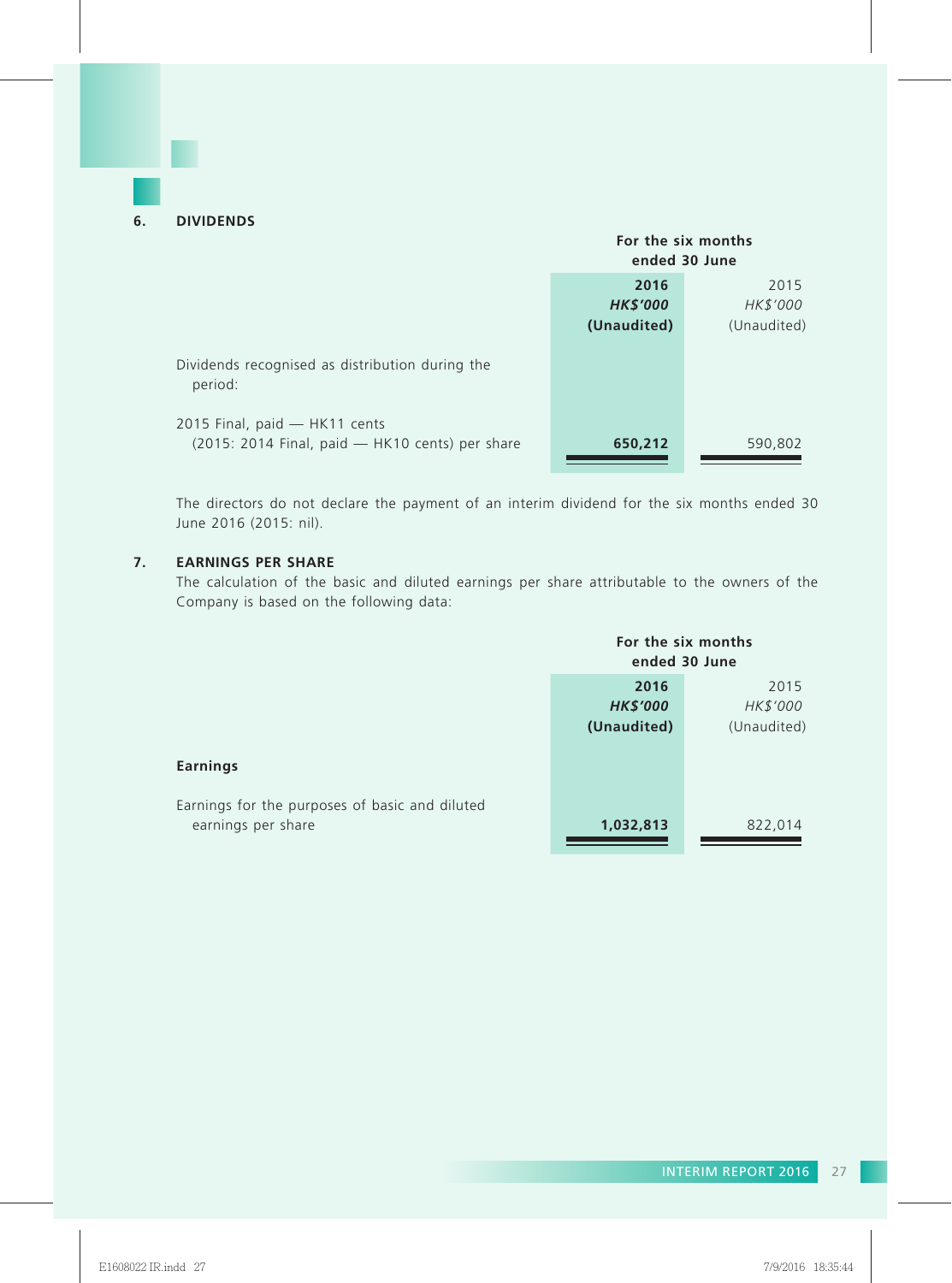|                                                                                             | For the six months<br>ended 30 June |               |
|---------------------------------------------------------------------------------------------|-------------------------------------|---------------|
|                                                                                             | 2016<br><b>'000</b>                 | 2015<br>'000' |
| Number of shares                                                                            |                                     |               |
| Weighted average number of ordinary shares for<br>the purpose of basic earnings per share   | 5,911,018                           | 5,908,018     |
| Effect of dilutive potential ordinary shares:<br>Share options granted by the Company       | 58,957                              | 65,284        |
| Weighted average number of ordinary shares for<br>the purpose of diluted earnings per share | 5,969,975                           | 5,973,302     |

### **8. MOVEMENTS IN PROPERTY, PLANT AND EQUIPMENT**

During the period, the Group had addition of property, plant and equipment of approximately HK\$395,618,000 (2015: HK\$401,362,000) in order to upgrade its manufacturing capabilities.

In addition, the Group disposed of certain property, plant and equipment with a carrying amount of approximately HK\$4,792,000 (2015: HK\$11,007,000), resulting in a gain of approximately HK\$549,000 (2015: loss of approximately HK\$2,400,000).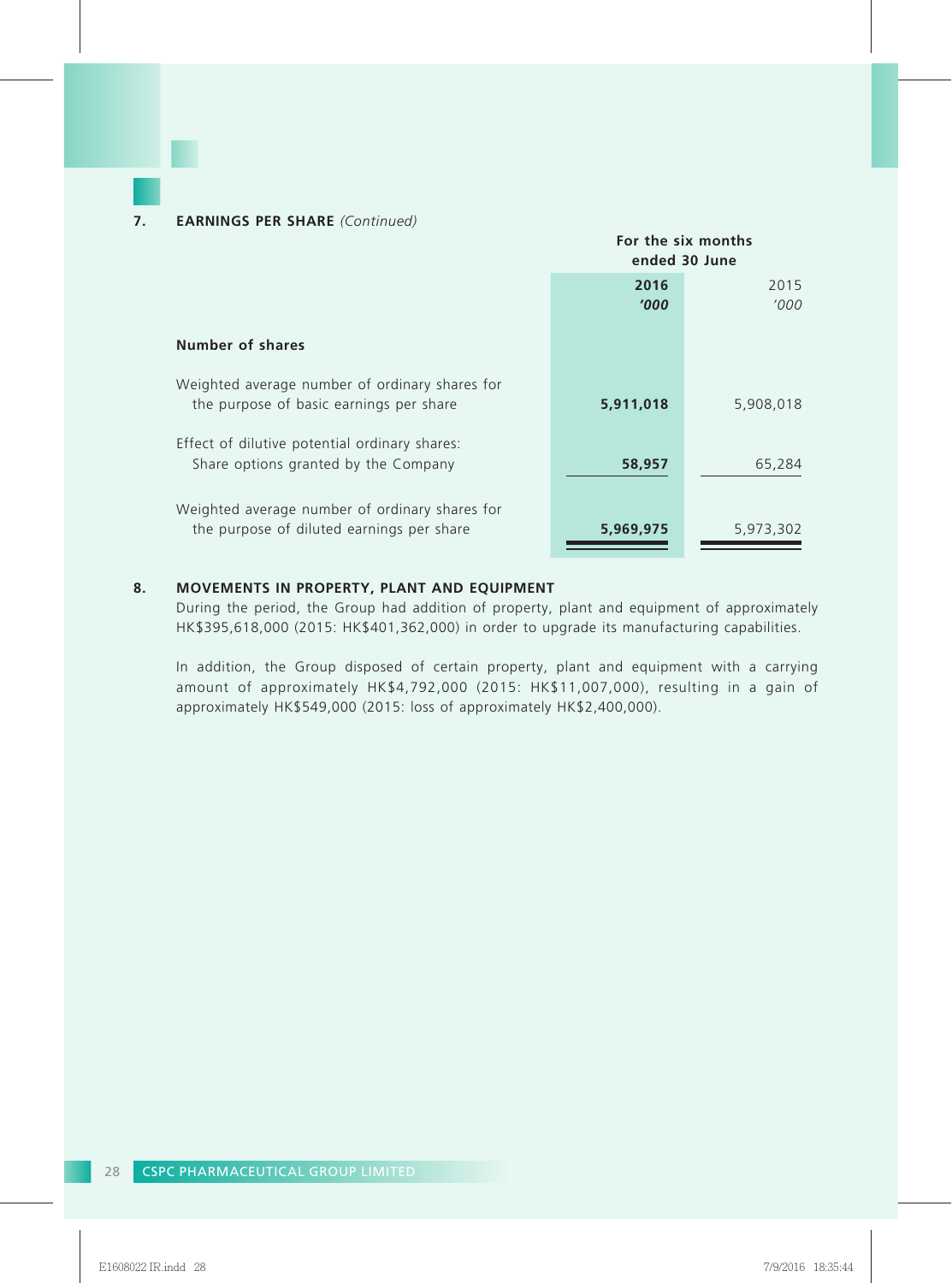## **9. TRADE AND OTHER RECEIVABLES/BILLS RECEIVABLES**

|                                          | As at           | As at       |
|------------------------------------------|-----------------|-------------|
|                                          | 30 June         | 31 December |
|                                          | 2016            | 2015        |
|                                          | <b>HK\$'000</b> | HK\$'000    |
|                                          | (Unaudited)     | (Audited)   |
|                                          |                 |             |
| Trade receivables                        | 1,719,605       | 1,560,948   |
| Less: allowance for doubtful debts       | (13, 612)       | (13, 181)   |
|                                          |                 |             |
|                                          | 1,705,993       | 1,547,767   |
| Prepayment for purchase of raw materials | 147,027         | 176,527     |
| Deposits and prepayment for utilities    | 62,373          | 62,798      |
| Other tax recoverable                    | 36,792          | 29,325      |
| Others                                   | 91,549          | 61,200      |
|                                          |                 |             |
|                                          | 2,043,734       | 1,877,617   |

The Group allows a general credit period of up to 90 days to its trade customers. The following is an aged analysis of trade receivables (net of allowance for doubtful debts) presented based on invoice dates at the end of the reporting period which approximated the respective revenue recognition dates:

|                 | As at           | As at       |
|-----------------|-----------------|-------------|
|                 | 30 June         | 31 December |
|                 | 2016            | 2015        |
|                 | <b>HK\$'000</b> | HK\$'000    |
|                 | (Unaudited)     | (Audited)   |
|                 |                 |             |
| 0 to 90 days    | 1,434,249       | 1,375,675   |
| 91 to 180 days  | 233,715         | 129,875     |
| 181 to 365 days | 23,075          | 42,217      |
| Over 365 days   | 14,954          |             |
|                 |                 |             |
|                 | 1,705,993       | 1,547,767   |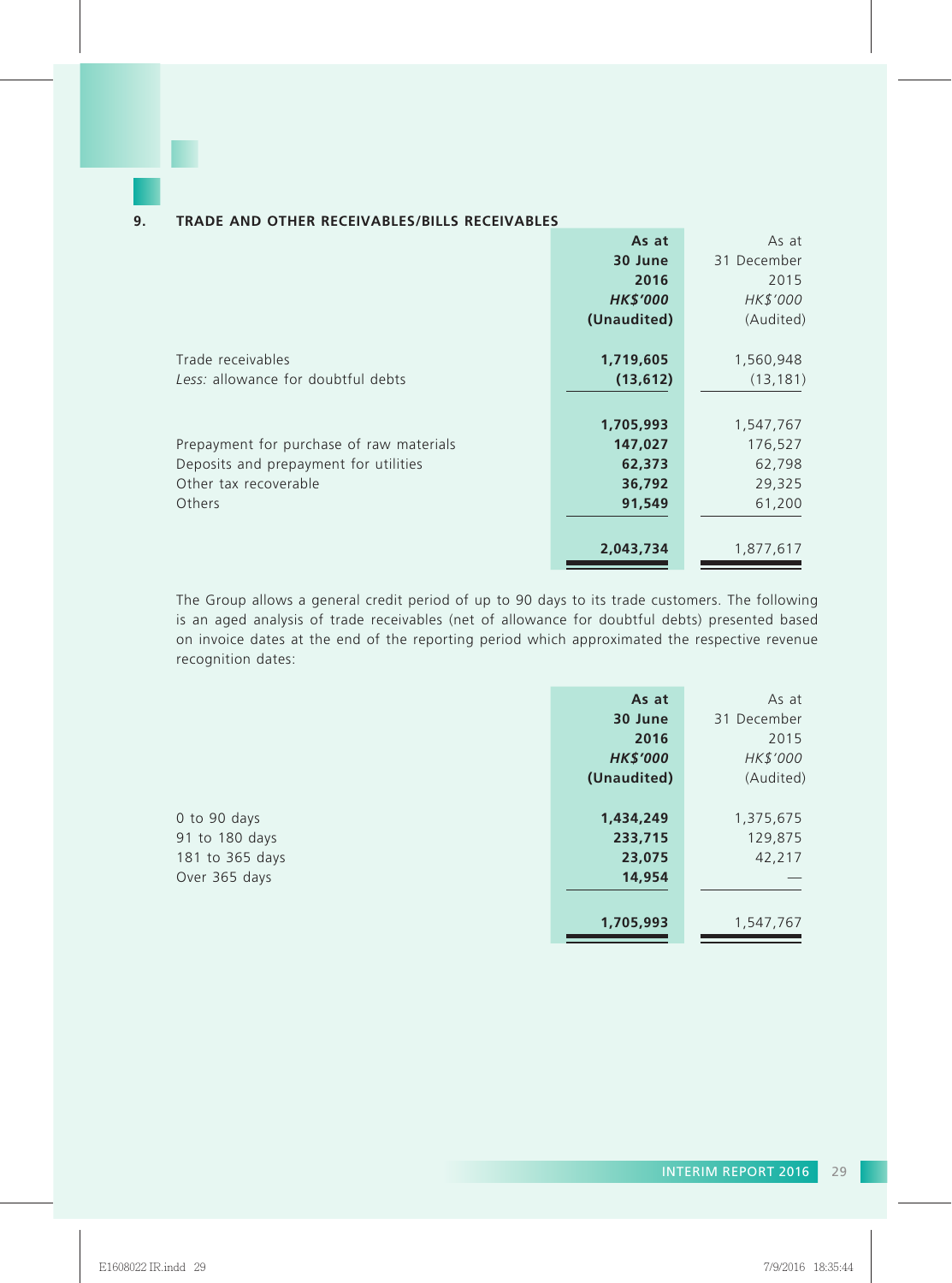#### **9. TRADE AND OTHER RECEIVABLES/BILLS RECEIVABLES** *(Continued)*

Bills receivables represent bills on hand. All bills receivables of the Group are with a maturity period of less than 180 days (31 December 2015: less than 180 days) and not yet due at the end of the reporting period. The management considers the default rate is low based on historical information and experience.

#### **10. RELATED PARTIES DISCLOSURES**

During the period, the Group had significant transactions and balances with related parties. Other than the acquisition of a subsidiary as disclosed in note 18 and note (iii) of the condensed consolidated statement of changes in equity, the Group had also entered into the following transactions. The significant transactions with these companies during the period, and balances with them at the end of the reporting period, are as follows:

|                          |                                     |                 | For the six months |
|--------------------------|-------------------------------------|-----------------|--------------------|
|                          |                                     |                 | ended 30 June      |
| Name of company          | Nature of transactions/balances     | 2016            | 2015               |
|                          |                                     | <b>HK\$'000</b> | HK\$'000           |
|                          |                                     | (unaudited)     | (unaudited)        |
|                          |                                     |                 |                    |
| CHL and its subsidiaries | Purchase of pharmaceutical products | 80,028          | 93,139             |
| and associates (note i)  | Sales of pharmaceutical products    | 207,372         | 103,528            |
|                          | Rental expense                      | 7,809           | 8,207              |
|                          | Interest expense (note iii)         | 1,562           | 2,731              |
|                          | Purchase of steam                   | 5,879           | 5,005              |
|                          | Warehouse service income            | 2,620           | 3,904              |
|                          |                                     |                 |                    |

#### **(I) Related Companies**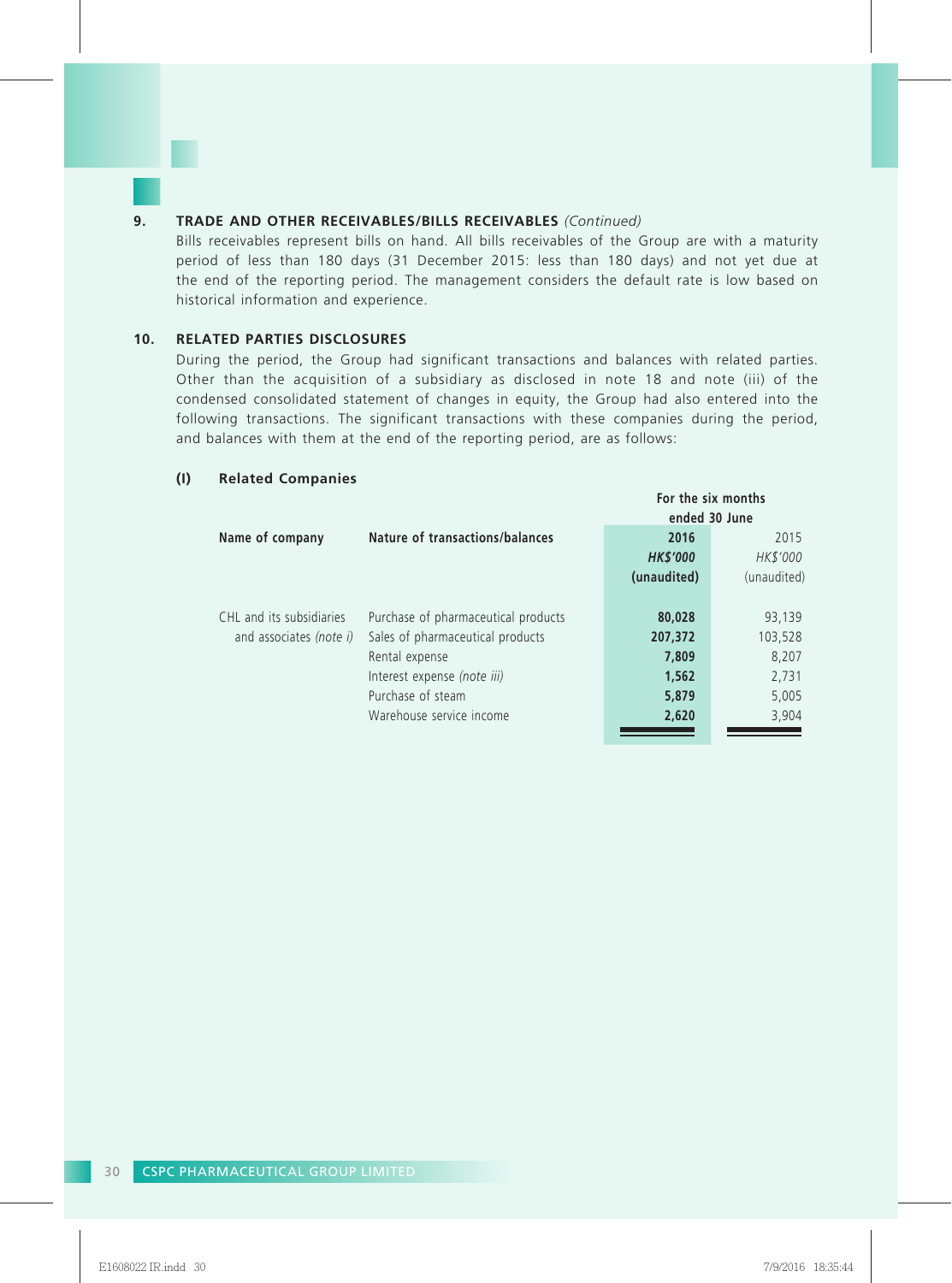

#### **10. RELATED PARTIES DISCLOSURES** *(Continued)*

**(I) Related Companies** *(Continued)*

|                                      | As at           | As at       |
|--------------------------------------|-----------------|-------------|
|                                      | 30 June         | 31 December |
|                                      | 2016            | 2015        |
|                                      | <b>HK\$'000</b> | HK\$'000    |
|                                      | (unaudited)     | (Audited)   |
| Balance due from/to                  |                 |             |
| - trade receivables                  |                 |             |
| aged 0-90 days                       | 200,802         | 146,248     |
| aged 91-180 days                     | 52,860          | 15,964      |
| aged 181-365 days                    | 6,186           |             |
| aged over 365 days                   | 1,441           |             |
|                                      |                 |             |
|                                      | 261,289         | 162,212     |
|                                      |                 |             |
|                                      |                 |             |
| - trade payables                     |                 |             |
| aged 0-90 days                       | 402             | 1,108       |
|                                      |                 |             |
|                                      |                 |             |
| - other payables - current (note ii) | 120,220         | 3,060       |
|                                      |                 |             |
| borrowings (note iii)                |                 |             |
| $-$ current                          | 35,088          | 35,800      |
|                                      |                 |             |
| - non-current                        | 26,316          | 44,749      |
|                                      |                 |             |
|                                      | 61,404          | 80,549      |
|                                      |                 |             |

*Notes:*

- (i) CHL is owned through a chain of companies as to 40% by True Ally Holdings Limited ("True Ally") and 60% by Beijing Zhongyihe Hezhong Investment Management Center (Limited Partnership) ("Zhongyihe"). True Ally and Zhongyihe are both substantial shareholders of the Company and collectively have significant influence over the Group.
- (ii) Amounts are unsecured, non-interest bearing and repayable on demand.
- (iii) The details of these loans from a related company are set out in note 13 to the condensed consolidated financial statements.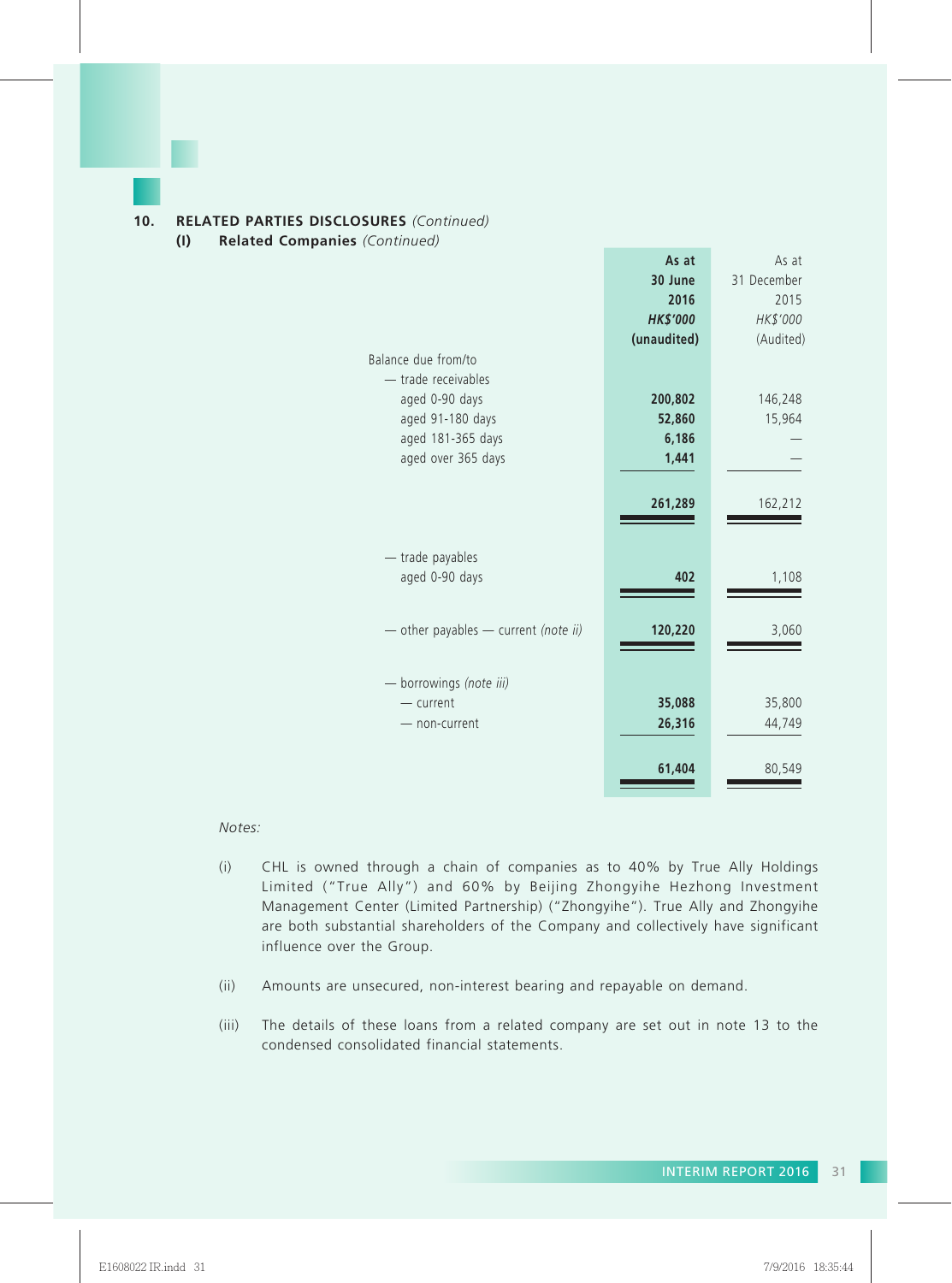## **10. RELATED PARTIES DISCLOSURES** *(Continued)*

**(II) A Joint Venture**

|                 |                                 |                 | For the six months |
|-----------------|---------------------------------|-----------------|--------------------|
|                 |                                 |                 | ended 30 June      |
| Name of company | Nature of transactions/balances | 2016            | 2015               |
|                 |                                 | <b>HK\$'000</b> | HK\$'000           |
|                 |                                 | (unaudited)     | (unaudited)        |
| Hebei Huarong   | Purchase of raw materials       | 3,622           | 10,373             |
| Pharmaceutical  | Provision of utility services   | 43,947          | 24,934             |
| Co., Ltd.       | Sales of raw materials          | 82,738          | 86,457             |
|                 |                                 |                 |                    |
|                 |                                 |                 |                    |
|                 |                                 | As at           | As at              |
|                 |                                 | 30 June         | 31 December        |
|                 |                                 | 2016            | 2015               |
|                 |                                 | <b>HK\$'000</b> | HK\$'000           |
|                 |                                 | (unaudited)     | (Audited)          |
|                 |                                 |                 |                    |
|                 | Balance due from/to             |                 |                    |
|                 | - other receivables (note)      | 91,259          | 75,179             |
|                 | - trade payables                |                 |                    |
|                 | aged 0-90 days                  |                 | 1,591              |
|                 |                                 |                 |                    |

*Note:* Amounts are unsecured, non-interest bearing and repayable on demand.

# **(III) An Associate**

|                        |                                 | For the six months |             |
|------------------------|---------------------------------|--------------------|-------------|
|                        |                                 | ended 30 June      |             |
| Name of company        | Nature of transactions/balances | 2016               | 2015        |
|                        |                                 | <b>HK\$'000</b>    | HK\$'000    |
|                        |                                 | (unaudited)        | (unaudited) |
|                        |                                 |                    |             |
| Siping City Fine       | Purchase of raw materials       | N/A                | 3,411       |
| Chemicals Products     | Sales of raw materials          | N/A                | 20,192      |
| Co. Ltd. (ceased to be |                                 |                    |             |
| an associate since 28  |                                 |                    |             |
| July 2015)             |                                 |                    |             |
|                        |                                 |                    |             |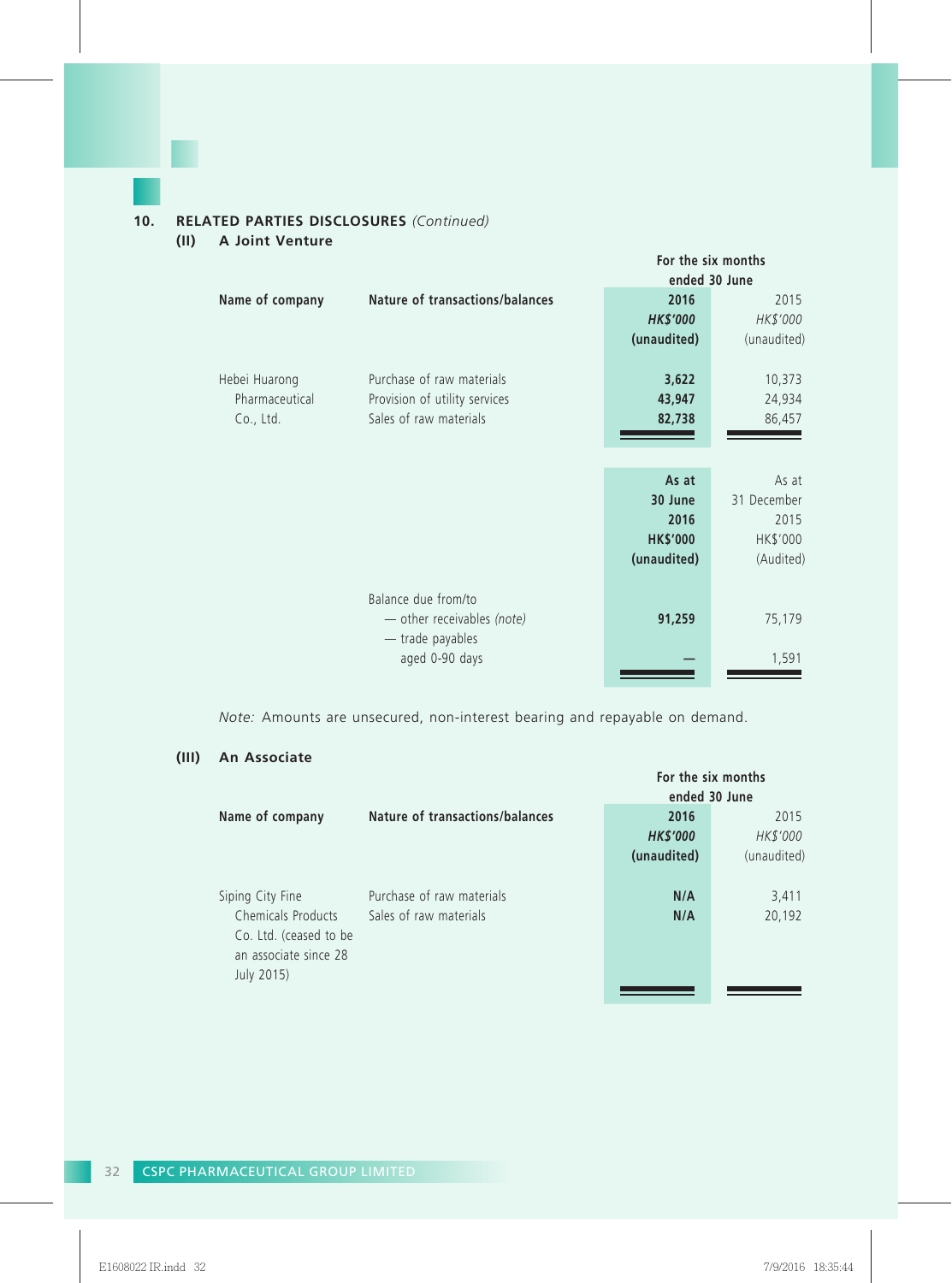#### **10. RELATED PARTIES DISCLOSURES** *(Continued)*

#### **(IV) Compensation of Key Management Personnel**

The remuneration of key management personnel, which represents the Company's directors during the period is as follows:

|                          | For the six months<br>ended 30 June |             |
|--------------------------|-------------------------------------|-------------|
|                          | 2016                                | 2015        |
|                          | <b>HK\$'000</b>                     | HK\$'000    |
|                          | (unaudited)                         | (unaudited) |
|                          |                                     |             |
| Short-term benefits      | 5,899                               | 6,046       |
| Post-employment benefits | 489                                 | 471         |
|                          |                                     |             |
|                          | 6,388                               | 6,517       |

#### **11. BANK BALANCES/RESTRICTED BANK DEPOSITS**

Bank balances and restricted bank deposits carry interest at market interest rates, ranging from 0.01% to 1.35% (31 December 2015: 0.01% to 1.3%) per annum.

As at 30 June 2016 and 31 December 2015, restricted bank deposits represent deposits required to be placed in banks for securing letters of credit and guarantee for trade and other payables and are classified as current assets. The restricted bank deposits will be released upon settlement or discharge of the relevant letters of credit and guarantee.

### **12. TRADE AND OTHER PAYABLES/BILLS PAYABLES**

|                                                      | As at           | As at       |
|------------------------------------------------------|-----------------|-------------|
|                                                      | 30 June         | 31 December |
|                                                      | 2016            | 2015        |
|                                                      | <b>HK\$'000</b> | HK\$'000    |
|                                                      | (Unaudited)     | (Audited)   |
|                                                      |                 |             |
| Trade payables                                       | 1,026,524       | 752,256     |
| Customer deposits and advance from customers         | 423,062         | 441,063     |
| Other tax payables                                   | 95,076          | 113,088     |
| Freight and utilities charges payables               | 74,984          | 70,562      |
| Construction cost and acquisition of property, plant |                 |             |
| and equipment payable                                | 650,525         | 678,785     |
| Government grants                                    | 130,788         | 109,537     |
| Staff welfare payable                                | 103,139         | 111,950     |
| Selling expense payable                              | 183,707         | 145,430     |
| Others                                               | 71,609          | 65,974      |
|                                                      |                 |             |
|                                                      | 2,759,414       | 2,488,645   |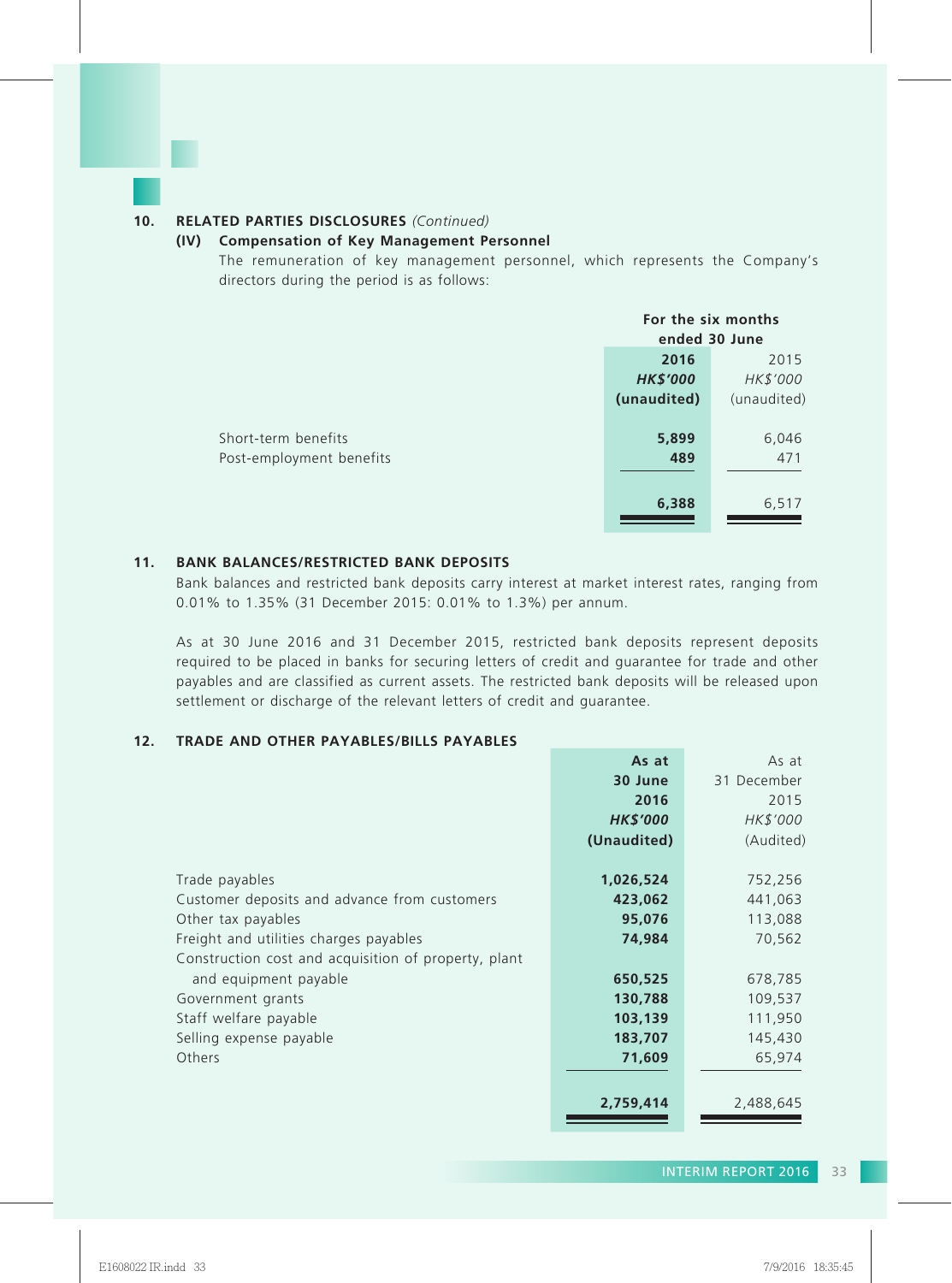# **12. TRADE AND OTHER PAYABLES/BILLS PAYABLES** *(Continued)*

The following is an aged analysis of trade payables presented based on the invoice dates at the end of the reporting period:

|                    | As at           | As at       |
|--------------------|-----------------|-------------|
|                    | 30 June         | 31 December |
|                    | 2016            | 2015        |
|                    | <b>HK\$'000</b> | HK\$'000    |
|                    | (Unaudited)     | (Audited)   |
|                    |                 |             |
| 0 to 90 days       | 768,287         | 613,893     |
| 91 to 180 days     | 71,759          | 65,471      |
| More than 180 days | 186,478         | 72,892      |
|                    |                 |             |
|                    | 1,026,524       | 752,256     |

All bills payables of the Group are aged within 180 days and not yet due at the end of the reporting period.

#### **13. BORROWINGS**

|                                                         | As at           | As at       |
|---------------------------------------------------------|-----------------|-------------|
|                                                         | 30 June         | 31 December |
|                                                         | 2016            | 2015        |
|                                                         | <b>HK\$'000</b> | HK\$'000    |
|                                                         | (unaudited)     | (audited)   |
| Unsecured                                               |                 |             |
| - floating-rate HK\$ bank loans                         | 620,334         | 648,667     |
| - floating-rate USD bank loans                          | 279,000         | 232,500     |
| - floating-rate RMB bank loans                          | 612,047         | 501,194     |
| - fixed-rate RMB loans from a related company (note 10) | 61,404          | 80,549      |
|                                                         |                 |             |
|                                                         | 1,572,785       | 1,462,910   |
|                                                         |                 |             |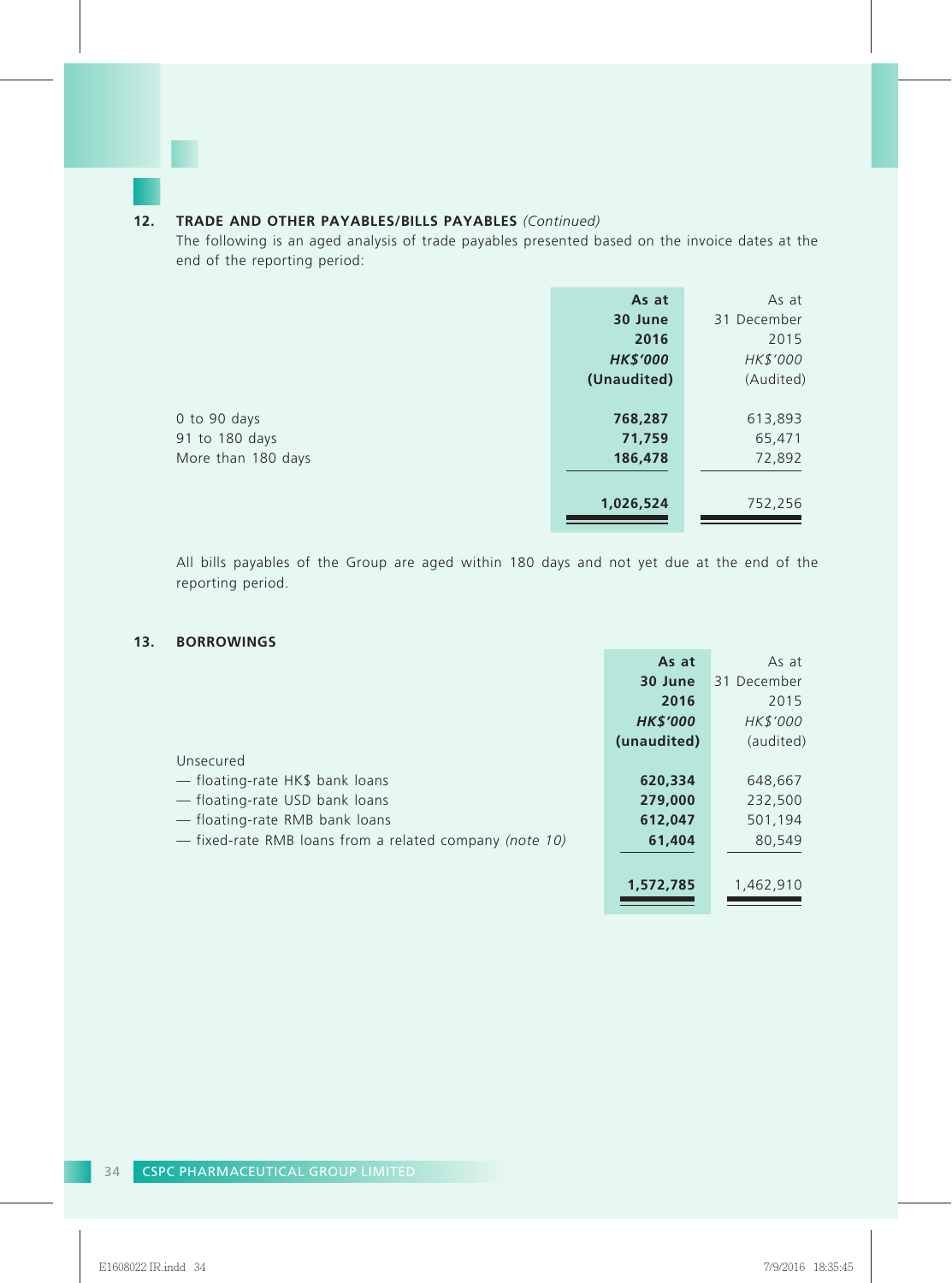## **13. BORROWINGS** *(Continued)*

The above borrowings are repayable as follows:

|                                                       | As at           | As at       |
|-------------------------------------------------------|-----------------|-------------|
|                                                       | 30 June         | 31 December |
|                                                       | 2016            | 2015        |
|                                                       | <b>HK\$'000</b> | HK\$'000    |
|                                                       | (unaudited)     | (audited)   |
|                                                       |                 |             |
| Within one year                                       | 1,098,001       | 451,966     |
| More than one year, but not more than two years       | 223,384         | 791,659     |
| More than two years, but not more than five years     | 251,400         | 219,285     |
|                                                       |                 |             |
|                                                       | 1,572,785       | 1,462,910   |
|                                                       |                 |             |
| Less: Amounts due within one year shown under current |                 |             |
| liabilities                                           | (1,098,001)     | (451, 966)  |
|                                                       |                 |             |
| Amounts shown under non-current liabilities           | 474,784         | 1,010,944   |
|                                                       |                 |             |
|                                                       |                 |             |

The ranges of effective interest rates (which are also equal to contracted interest rates) on the Group's borrowings are as follows:

| Effective interest rate:                       | As at<br>30 June<br>2016            | As at<br>31 December<br>2015        |
|------------------------------------------------|-------------------------------------|-------------------------------------|
| Floating-rate HK\$ bank loans                  | From 2.03% to 2.86% per annum       | From $2.19\%$ to $2.82\%$ per annum |
| Floating-rate USD bank loans                   | From $2.53\%$ to $2.96\%$ per annum | From 2.45% to 2.75% per annum       |
| Floating-rate RMB bank loans                   | From 3.15% to 4.085% per annum      | 3.15% per annum                     |
| Fixed-rate RMB loans from a<br>related company | 4.60% per annum                     | 4.60% per annum                     |

The floating-rate of HK\$, USD and RMB borrowings are subject to interest at Hong Kong Interbank Offered Rate ("HIBOR") plus a spread, London Interbank Offered Rate ("LIBOR") plus a spread and benchmark interest rate of the PRC plus a spread, respectively.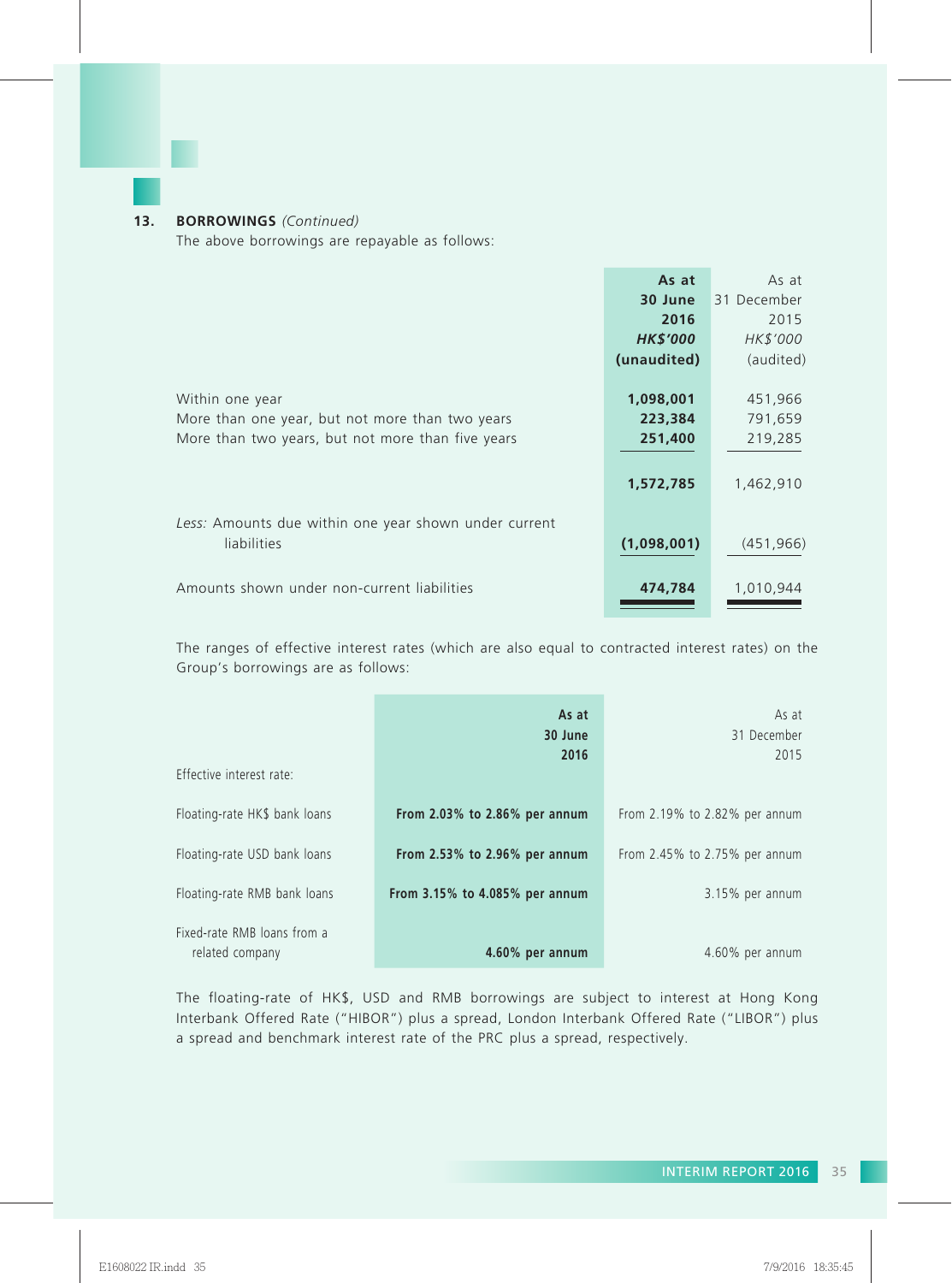|                                       | Number of<br>shares | <b>Share</b><br>capital<br><b>HK\$'000</b> |
|---------------------------------------|---------------------|--------------------------------------------|
| Issued and fully paid ordinary shares |                     |                                            |
| At 1 January 2015 and 30 June 2015    | 5,908,018,403       | 9,819,731                                  |
| Exercise of share option (note)       | 3,000,000           | 15,568                                     |
| At 1 January 2016 and 30 June 2016    | 5,911,018,403       | 9,835,299                                  |

*Note:* In September 2015, the Company issued 3,000,000 shares upon exercise of share options at an exercise price of HK\$3.98 under the 2004 Scheme (as set out in note 15). These new shares ranked pari passu in all respects with other shares in issue.

### **15. SHARE OPTION SCHEME**

#### **(I) 2004 Share Option Scheme**

The Company's share option scheme was adopted on 6 July 2004 for the purpose of providing incentive to directors (or any persons proposed to be appointed as such, whether executive or non-executive) and employees (whether full-time or part-time) of each member of the Group; eligible business consultants, professionals and other advisers who have rendered service or will render service to the Group as determined by the board of directors. The scheme shall be valid and effective for a period of 10 years from its adoption and has expired on 5 July 2014.

On 17 April 2013, the Company granted a total of 150,000,000 options to its directors and eligible employees. The options granted were fully vested on 17 April 2014.

|                                       | Number of<br><b>Share options</b><br>outstanding |
|---------------------------------------|--------------------------------------------------|
| As at 1 January 2015 and 30 June 2015 | 150,000,000                                      |
| Exercised                             | (3,000,000)                                      |
| Lapsed                                | (3,000,000)                                      |
| As at 1 January 2016                  | 144,000,000                                      |
| Lapsed                                | (1,000,000)                                      |
| As at 30 June 2016                    | 143,000,000                                      |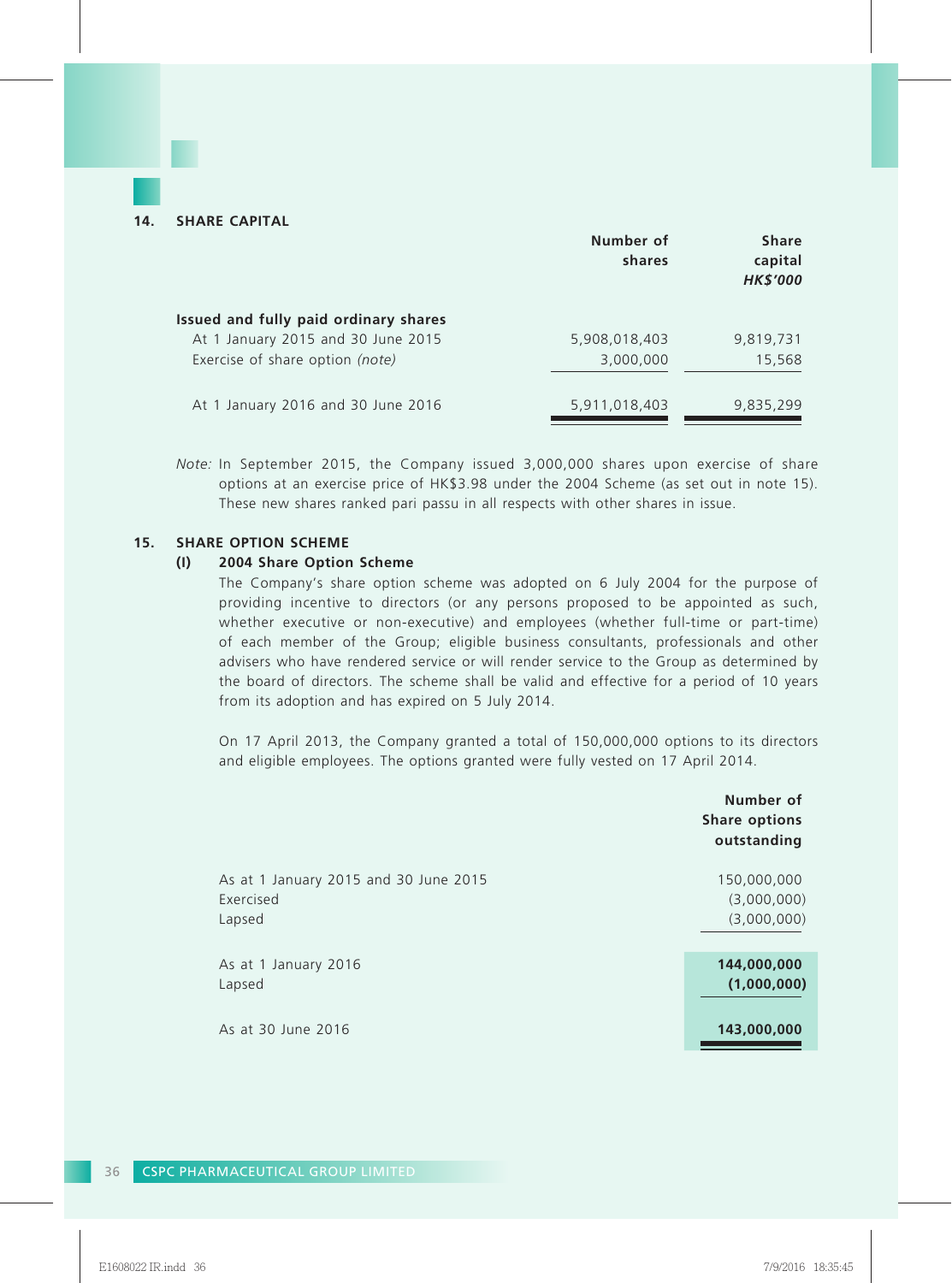#### **15. SHARE OPTION SCHEME** *(Continued)*

#### **(II) 2015 Share Option Scheme**

The shareholders of the Company approved the adoption of a new 2015 share option scheme (the "2015 Scheme") at an extraordinary general meeting on 9 December 2015. No share options has been granted under 2015 Scheme since its adoption.

#### **16. CAPITAL AND OTHER COMMITMENTS**

At the end of the reporting period, the Group had the following capital commitments:

|                                                                                                                                                               | As at           | As at       |
|---------------------------------------------------------------------------------------------------------------------------------------------------------------|-----------------|-------------|
|                                                                                                                                                               | 30 June         | 31 December |
|                                                                                                                                                               | 2016            | 2015        |
|                                                                                                                                                               | <b>HK\$'000</b> | HK\$'000    |
|                                                                                                                                                               | (unaudited)     | (audited)   |
| Capital expenditure contracted for but not provided<br>in the condensed consolidated financial statements<br>in respect of acquisition of property, plant and |                 |             |
| equipment                                                                                                                                                     | 573,833         | 526,512     |
| Other commitment (note)                                                                                                                                       | 135,270         | 141,296     |

*Note:* Amount refers to commitment arising from research and development projects.

#### **17. FAIR VALUE MEASUREMENT OF FINANCIAL INSTRUMENT**

Some of the Group's financial assets are measured at fair value at the end of each reporting period and the directors consider that the relevant financial assets are insignificant.

There is no transfer between the different levels of the fair value hierarchy during the period.

The directors consider that the carrying amounts of other financial assets and financial liabilities recorded at amortised cost in the condensed consolidated financial statements approximate their fair values.

#### **18. ACQUISITION OF A SUBSIDIARY**

On 14 April 2016, the Group entered into an agreement with CHL to acquire 93.18% equity interest in CSPC Shengxue Glucose Co., Ltd ("Shengxue") for a cash consideration of RMB36,440,000 (equivalent to approximately HK\$42,620,000).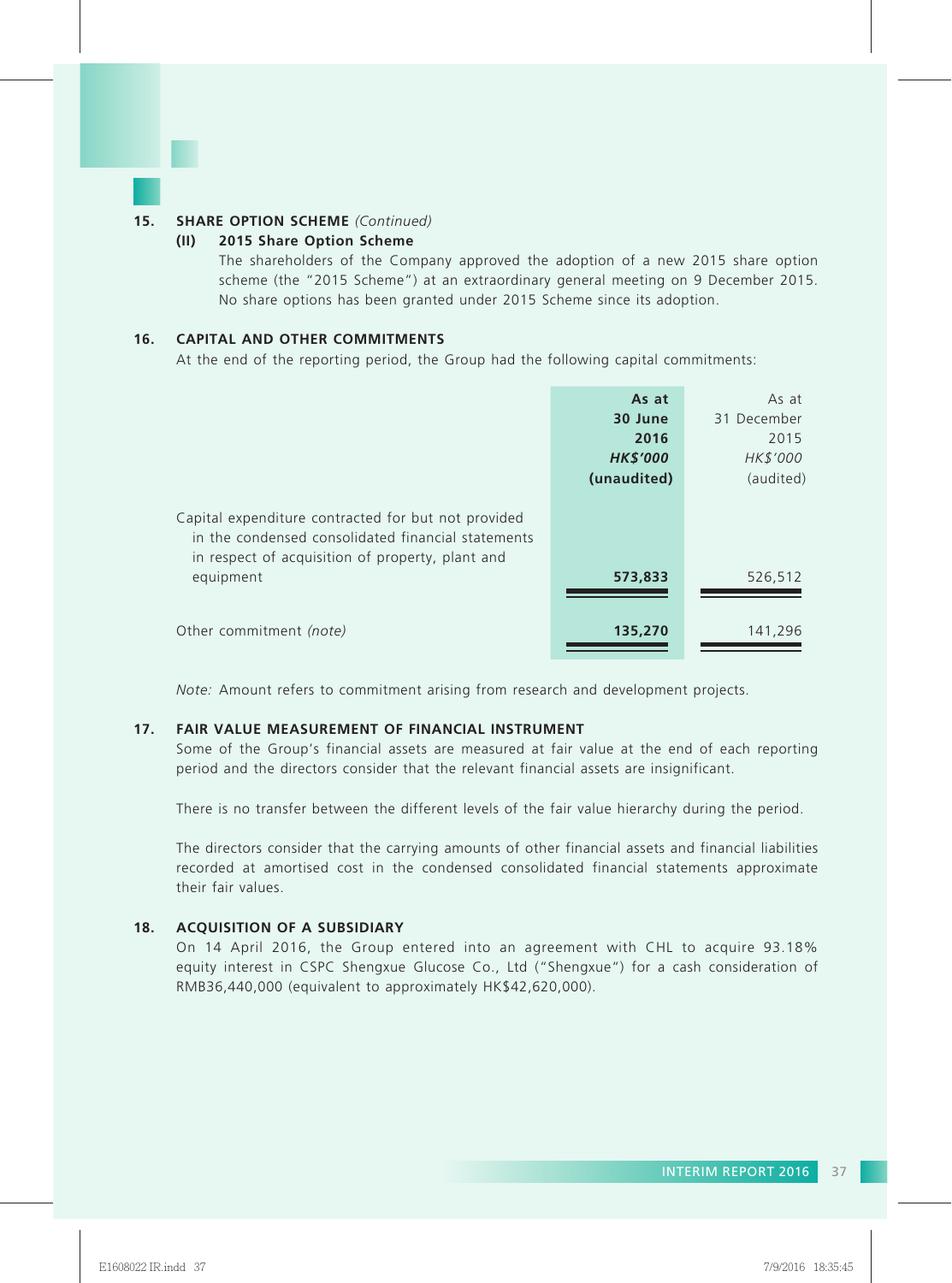#### **18. ACQUISITION OF A SUBSIDIARY** *(Continued)*

This acquisition was completed on 7 June 2016 and accounted for using the acquisition method of accounting. The amount of deemed capital contribution from this acquisition was approximately HK\$11,879,000. Shengxue is engaged in the manufacture and sale of products processed from corn, such as dextrose, starch, starch sugar, sorbitol and xylitol and was acquired so as to further strengthen the Group's bulk drugs business and its product portfolio.

| <b>Consideration transferred</b> | HK\$'000<br>(Unaudited) |
|----------------------------------|-------------------------|
| Cash                             | 42.620                  |

Acquisition-related costs amounting to approximately HK\$116,000 were excluded from the consideration transferred and were recognised as an expense in the current period and included in the 'other expense' line item in the condensed consolidated statement of profit or loss.

#### **Assets acquired and liabilities recognised at the date of acquisition**

|                                 | HK\$'000<br>(Unaudited) |
|---------------------------------|-------------------------|
| Non-current assets              |                         |
| Property, plant and equipment   | 72,894                  |
| Prepaid lease payments          | 34,285                  |
| <b>Current assets</b>           |                         |
| Inventories                     | 43,103                  |
| Trade and other receivables     | 28,728                  |
| <b>Bills receivables</b>        | 1,346                   |
| Bank balances and cash          | 17,050                  |
| <b>Current liabilities</b>      |                         |
| Trade and other payables        | (49, 501)               |
| Amount due to a related company | (80, 178)               |
| Bank borrowings                 | (3,860)                 |
| <b>Non-current liability</b>    |                         |
| Deferred tax liabilities        | (5, 379)                |
|                                 | 58,488                  |

The fair values of trade and other receivables at the date of acquisition amounted to approximately HK\$28,728,000. The gross contractual amounts of those trade and other receivables acquired amounted to approximately HK\$40,287,000 at the date of acquisition. The best estimate at acquisition date of the contractual cash flows not expected to be collected amounted to approximately HK\$11,559,000.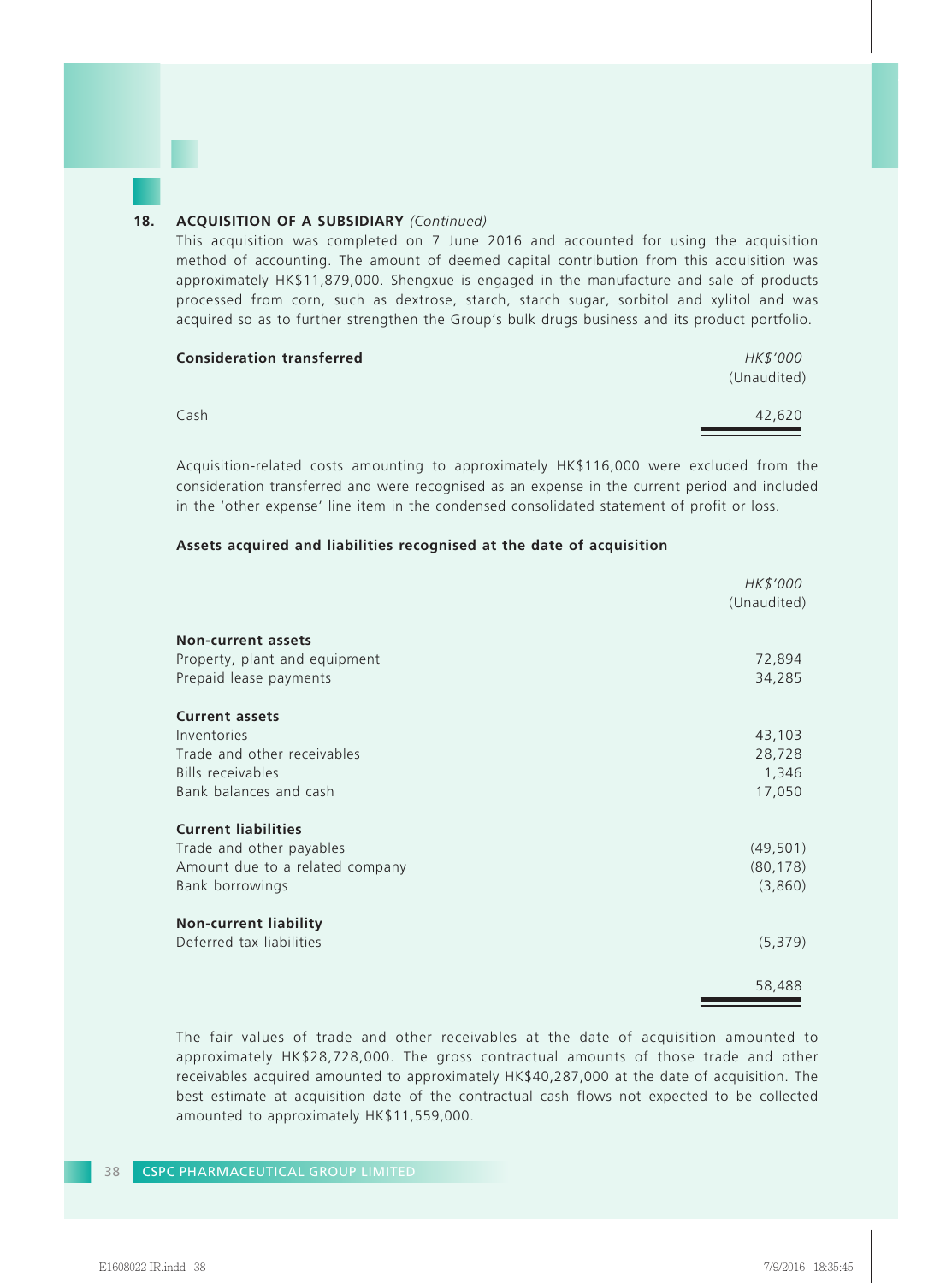

#### **18. ACQUISITION OF A SUBSIDIARY** *(Continued)*

The fair values of property, plant and equipment and prepaid lease payments were estimated by applying depreciated replacement cost approach and cost approximation approach respectively.

#### **Deemed capital contribution arising on acquisition**

|                                                             | HK\$'000    |
|-------------------------------------------------------------|-------------|
|                                                             | (Unaudited) |
|                                                             |             |
| Consideration transferred                                   | 42,620      |
| <i>Plus:</i> non-controlling interests (6.82% in Shengxue)  | 3.989       |
| Less: recognised amount of identifiable net assets acquired | (58, 488)   |
|                                                             |             |
| Deemed capital contribution arising on acquisition          | (11, 879)   |
|                                                             |             |

Since the consideration is reference to carrying amount of assets of Shengxue, the deemed capital contribution arose in the acquisition mainly due to the fair value adjustments on operating land lease held by Shengxue at the date of completion of the acquisition and was recognised as capital contribution from CHL during the period in the consolidated statement of changes in equity.

#### **Non-controlling interests**

The non-controlling interests in Shengxue recognised at the acquisition date were measured by reference to the non-controlling interests' proportionate share of the recognised amount of the net assets of Shengxue and amounted to approximately HK\$3,989,000.

#### **Net cash outflow on acquisition of Shengxue**

|                                       | HK\$'000 |
|---------------------------------------|----------|
| Cash consideration paid               | 42,620   |
| Less: bank balances and cash acquired | (17,050) |
|                                       | 25,570   |

#### **Impact of acquisition on the results of the Group**

Shengxue did not have any significant contribution to the Group's revenue or results for the six months period ended 30 June 2016.

Had the acquisition of Shengxue been effected at the beginning of the interim period, the total amount of revenue of the Group for the six months ended 30 June 2016 would have been HK\$6,206,809,000, and the amount of the profit for the interim period would have been HK\$1,040,137,000.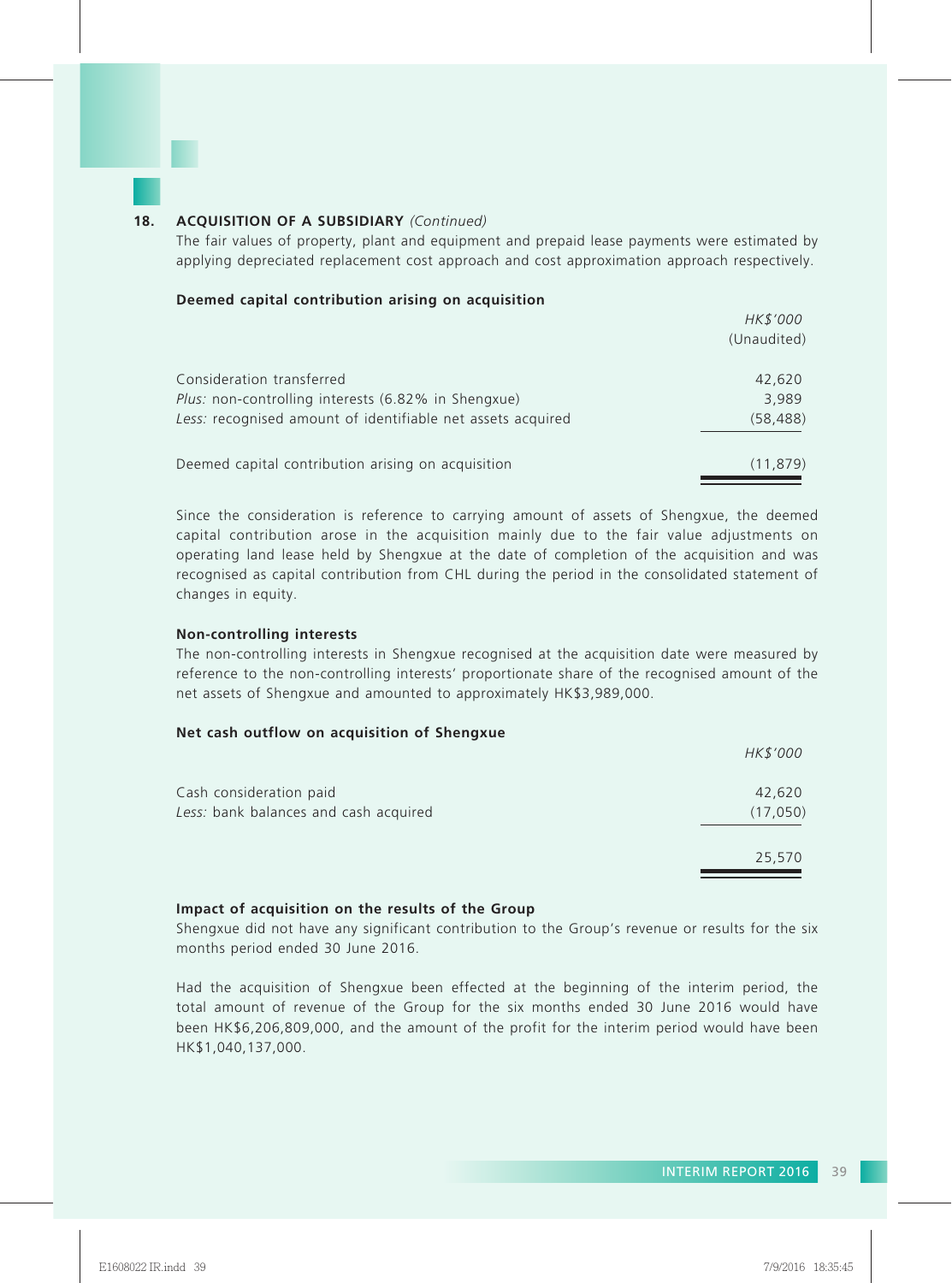# **Directors' Interest in Shares, Underlying Shares and Debentures**

As at 30 June 2016, the interests of the directors and their associates in the shares, underlying shares and debentures of the Company and its associated corporations (within the meaning of Part XV of the Securities and Future Ordinance ("SFO"), as recorded in the register maintained by the Company pursuant to Section 352 of the SFO, or as otherwise notified to the Company and The Stock Exchange of Hong Kong Limited (the "Stock Exchange") pursuant to the Model Code for Securities Transactions by Directors of Listed Companies (the "Model Code") contained in the Listing Rules, were as follows:

# *Long Positions*

| Name of<br>director | Capacity                              | Number of<br>issued ordinary<br>shares held | Number of<br>underlying<br>shares of share<br>options held<br>(Note i) | Total         | Percentage<br>of shares in<br>issue of<br>the Company |
|---------------------|---------------------------------------|---------------------------------------------|------------------------------------------------------------------------|---------------|-------------------------------------------------------|
| Cai Dongchen        | Beneficial owner                      | 6,538,000                                   | 80,000,000                                                             | 86,538,000    | 1.46%                                                 |
|                     | Interest of controlled<br>corporation | 1,765,825,534<br>(Note ii)                  |                                                                        | 1,765,825,534 | 29.87%                                                |
| Chak Kin Man        | Beneficial owner                      | 4,000                                       | 3,000,000                                                              | 3,004,000     | 0.05%                                                 |
| Pan Weidong         | Beneficial owner                      |                                             | 10,000,000                                                             | 10,000,000    | 0.17%                                                 |
| Wang Huaiyu         | Beneficial owner                      |                                             | 15,000,000                                                             | 15,000,000    | 0.25%                                                 |
| Lu Jianmin          | Beneficial owner                      |                                             | 10,000,000                                                             | 10,000,000    | 0.17%                                                 |
| Wang Zhenguo        | Beneficial owner                      |                                             | 3,000,000                                                              | 3,000,000     | 0.05%                                                 |
| Wang Jinxu          | Beneficial owner                      |                                             | 3,000,000                                                              | 3,000,000     | 0.05%                                                 |
| Lu Hua              | Beneficial owner                      |                                             | 3,000,000                                                              | 3,000,000     | 0.05%                                                 |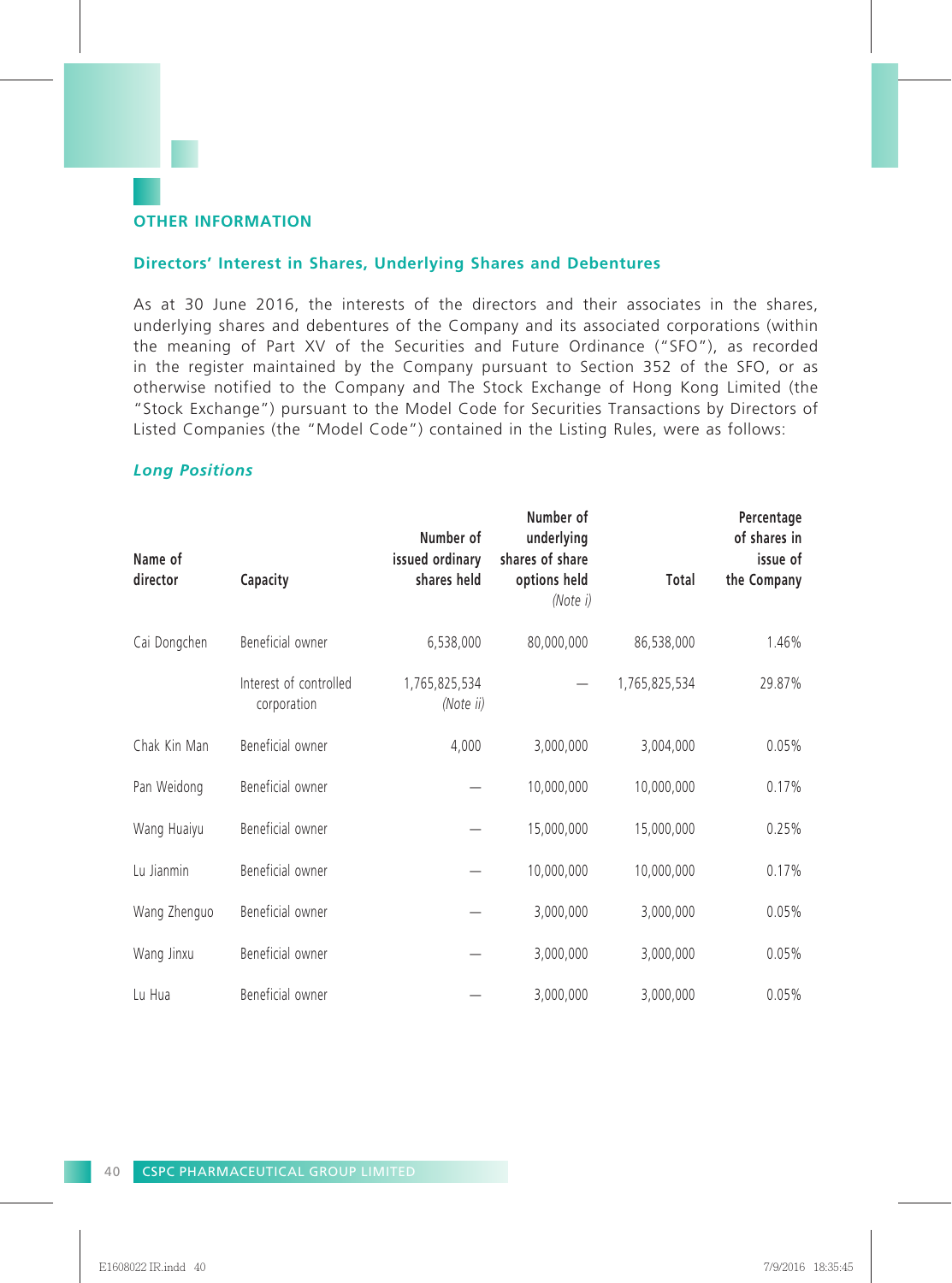# **Directors' Interest in Shares, Underlying Shares and Debentures** *(Continued)*

# *Long Positions (Continued)*

*Notes:*

- (i) The share options were granted pursuant to the share option scheme of the Company as set out in the section below headed "Share Option Scheme".
- (ii) Mr. Cai Dongchen is deemed to be interested in 1,765,825,534 shares, comprising (i) 493,880,000 shares directly held by True Ally Holdings Limited ("True Ally"), a direct whollyowned subsidiary of Mr. Cai Dongchen; (ii) 213,929,500 shares directly held by Key Honesty Limited, an indirect wholly-owned subsidiary of Mr. Cai Dongchen; and (iii) 1,058,016,034 shares directly held by Massive Giant Group Limited by virtue of his interests in a chain of corporations holding Massive Giant Group Limited, namely Massive Top Limited, of which March Rise Limited, Beijing Zhongyihe Hezhong Investment Management Centre (Limited Partnership) ( 北京中宜和合眾投資管理中心 ( 有限合夥 )) ("Zhongyihe") and True Ally own 75%, 15% and 10%, respectively. March Rise Limited in turn is owned as to 40% by True Ally and 60% by Zhongyihe, the general partner of which is Mr. Cai Dongchen.

Other than as disclosed above, none of the directors nor their associates had any interests or short positions in the shares, underlying shares and debentures of the Company or any of its associated corporations as at 30 June 2016.

## **Arrangements to Purchase Shares or Debentures**

Other than the share option scheme disclosed below, at no time during the period was the Company, or any of its holding companies, subsidiaries or fellow subsidiaries, a party to any arrangements to enable the directors of the Company to acquire benefits by means of the acquisition of shares in, or debentures of, the Company or any other body corporate.

# **Substantial Shareholders**

As at 30 June 2016, the register of substantial shareholders maintained by the Company pursuant to Section 336 of the SFO shows that the following shareholders (other than interests disclosed under the section "Directors' interests in shares, underlying shares and debentures"above) had notified the Company of relevant interests in the shares in issue of the Company.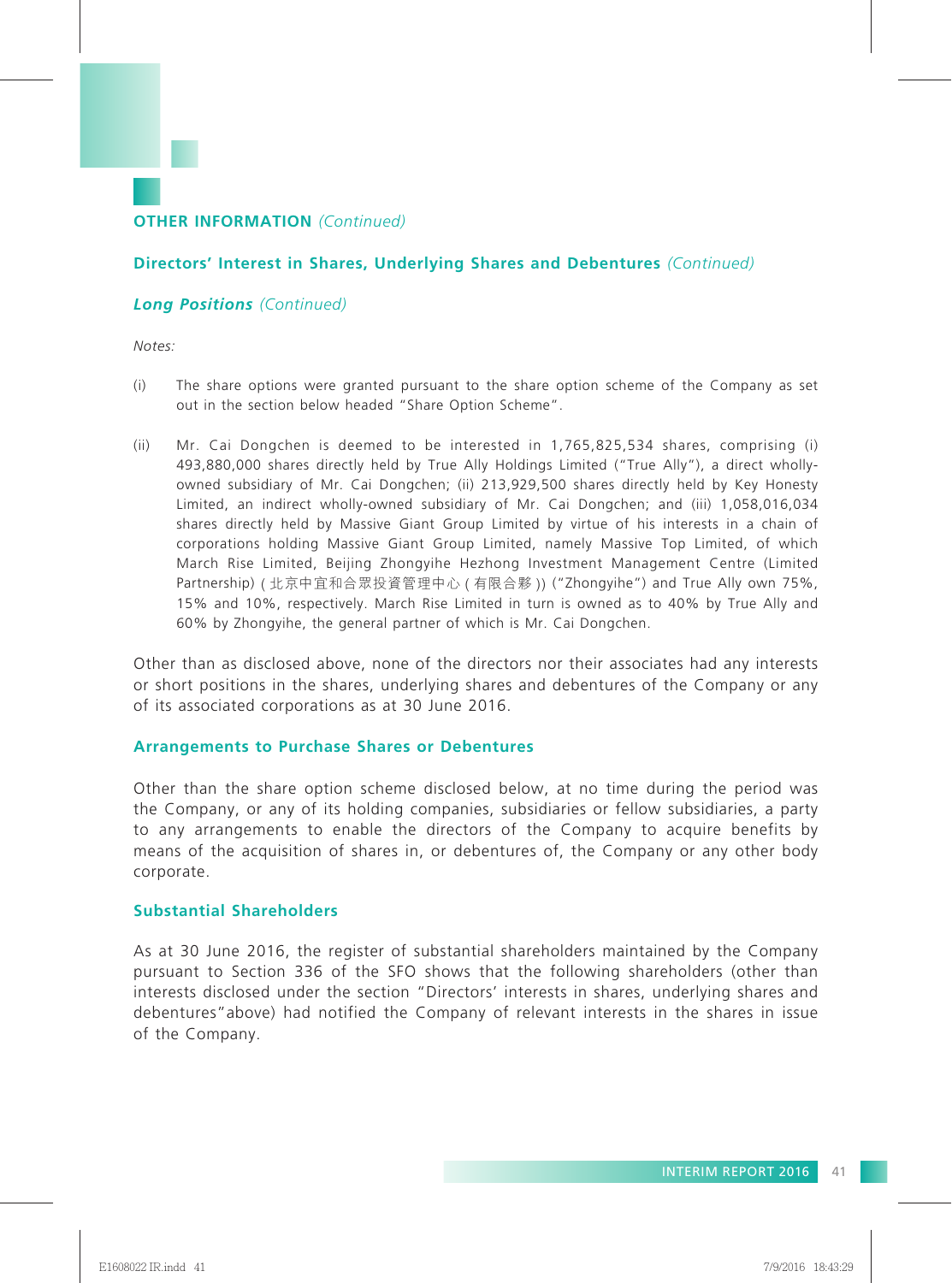# **Substantial Shareholders** *(Continued)*

# *Long Positions*

| Name of substantial shareholder                                                 | Capacity                                                                           | Number of issued<br>ordinary shares held |             | Percentage<br>of shares in issue<br>of the Company |
|---------------------------------------------------------------------------------|------------------------------------------------------------------------------------|------------------------------------------|-------------|----------------------------------------------------|
| True Ally Holdings Limited                                                      | Beneficial owner                                                                   | 493,880,000                              |             |                                                    |
|                                                                                 | Interest in controlled corporation                                                 | 1,271,945,534                            |             |                                                    |
|                                                                                 |                                                                                    | 1,765,825,534                            | (Note (i))  | 29.87%                                             |
| Beijing Zhongyihe Hezhong Investment<br>Management Centre (Limited Partnership) | Interest in controlled corporation                                                 | 1,058,016,034                            | (Note (ii)) | 17.90%                                             |
| March Rise Limited                                                              | Interest in controlled corporation                                                 | 1,058,016,034                            | (Note (ii)) | 17.90%                                             |
| Massive Top Limited                                                             | Interest in controlled corporation                                                 | 1,058,016,034                            | (Note (ii)) | 17.90%                                             |
| Massive Giant Group Limited                                                     | Beneficial owner                                                                   | 1,058,016,034                            | (Note (ii)) | 17.90%                                             |
| JPMorgan Chase & Co.                                                            | Beneficial owner<br>Investment manager<br>Custodian/approved lending agent         | 12,989,221<br>116.890.000<br>220,677,864 |             |                                                    |
|                                                                                 |                                                                                    | 350,557,085                              |             | 5.93%                                              |
| <b>UBS Group AG</b>                                                             | Persons having a security interest in shares<br>Interest in controlled corporation | 311,860,551<br>55,321,893                |             |                                                    |
|                                                                                 |                                                                                    | 367, 182, 444                            |             | 6.21%                                              |
| Commonwealth Bank of Australia                                                  | Interest in controlled corporation                                                 | 295,852,000                              |             | 5.01%                                              |

*Note:*

- (i) The interests comprise 213,929,500 shares directly held by Key Honesty Limited, a direct wholly-owned subsidiary of True Ally Holdings Limited ("Ture Ally") and 1,058,016,034 shares directly held by Massive Giant Group Limited described in Note (ii) below.
- (ii) The interests represent 1,058,016,034 shares directly held by Massive Giant Group Limited, of which Massive Top Limited owns 100%. Massive Top Limited in turn is owned as to 75% by March Rise Limited, 15% by Beijing Zhongyihe Hezhong Investment Management Centre (Limited Partnership) ( 北京中宜和合眾投資管理中心 ( 有限合夥 )) ("Zhongyihe") and 10% by True Ally. March Rise Limited is owned as to 40% by True Ally and 60% by Zhongyihe.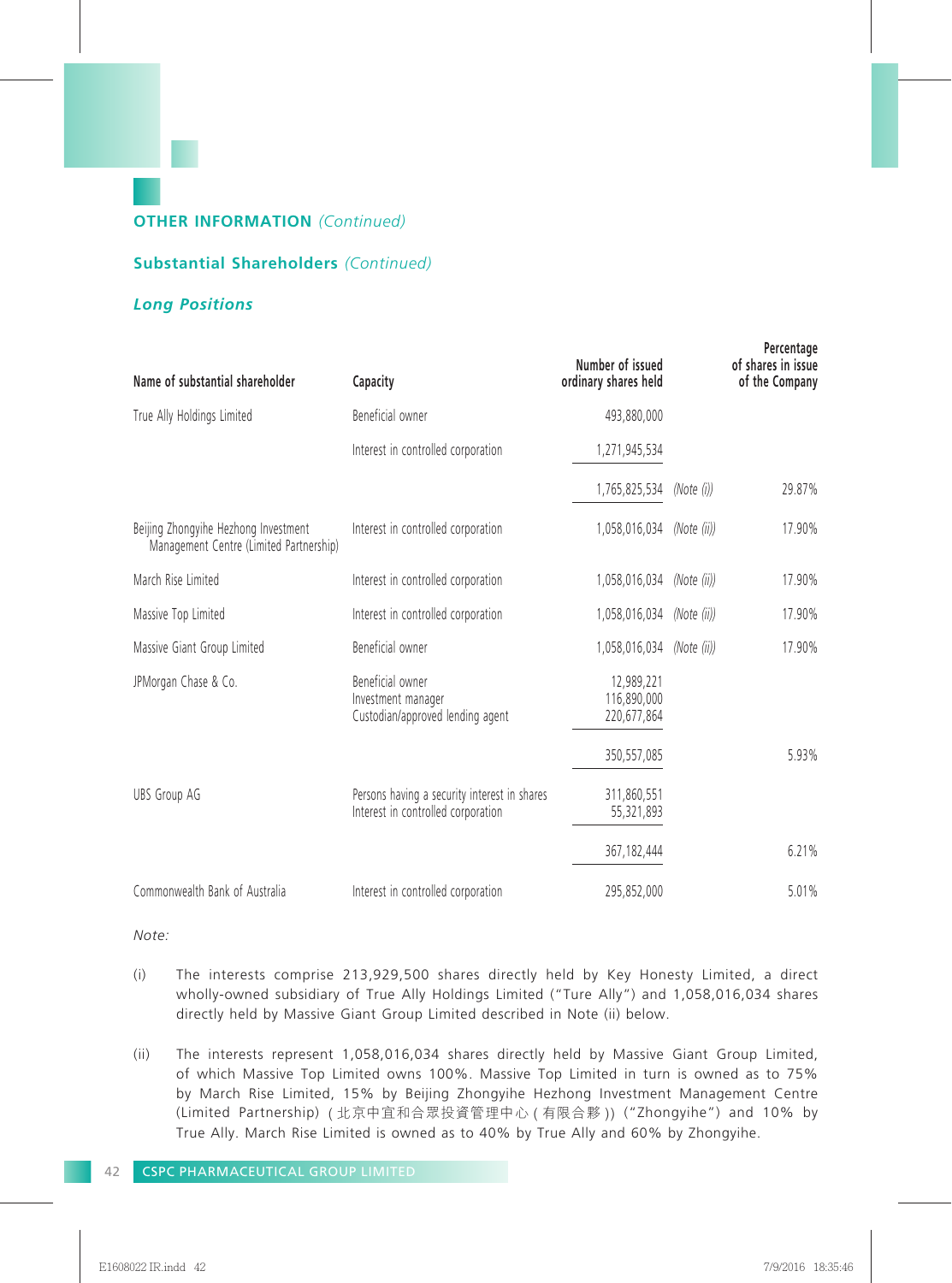# **Substantial Shareholders** *(Continued)*

# *Short Positions*

| Name of substantial shareholder | Capacity                           | Number of issued<br>ordinary shares held | Percentage<br>of shares in issue<br>of the Company |
|---------------------------------|------------------------------------|------------------------------------------|----------------------------------------------------|
| JPMorgan Chase & Co.            | Beneficial owner                   | 30.000                                   | $0.00\%$                                           |
| <b>UBS Group AG</b>             | Interest in controlled corporation | 1,218,162                                | 0.02%                                              |

# *Lending Pool*

| Name of substantial shareholder | Capacitv                         | Number of issued<br>ordinary shares held | Percentage<br>of shares in issue<br>of the Company |  |
|---------------------------------|----------------------------------|------------------------------------------|----------------------------------------------------|--|
| JPMorgan Chase & Co.            | Custodian/approved lending agent | 220.677.864                              | 3.73%                                              |  |

Other than as disclosed above, the Company has not been notified of any other relevant interests or short positions in the shares in issue of the Company or any other interests representing 5% or more of the shares in issue of the Company as at 30 June 2016.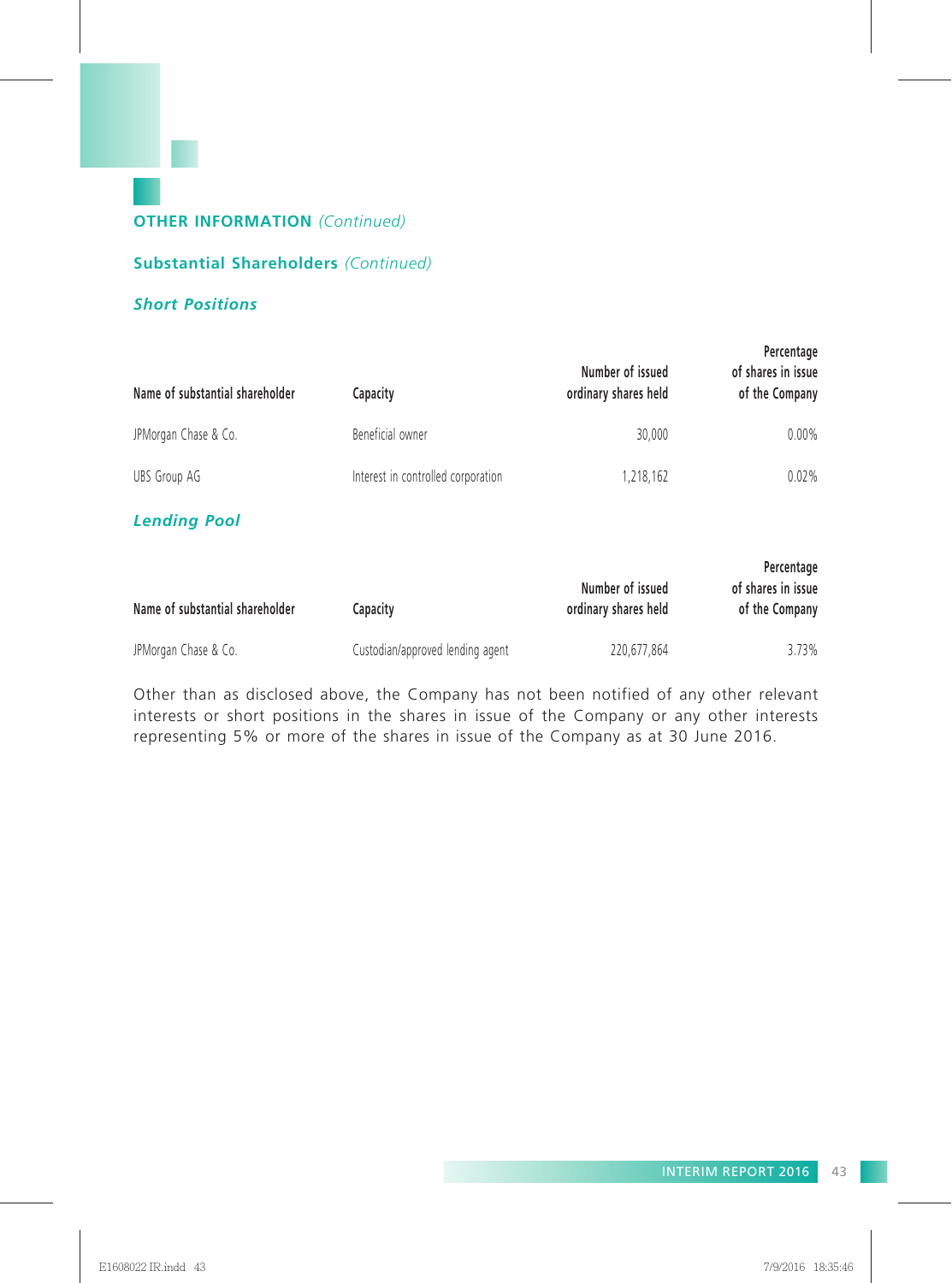#### **Share Option Scheme**

#### *(i) 2004 share option scheme*

The share option scheme was adopted on 6 July 2004 (the "2004 Scheme") for the purpose of providing incentive to directors (or any persons proposed to be appointed as such, whether executive or non-executive) and employees (whether full-time or part-time) of each member of the Group, eligible business consultants, professionals and other advisers who have rendered services or will render service to the Group as determined by the board of directors. The scheme is valid and effective for a period of 10 years since its adoption and has expired on 5 July 2014.

The following table discloses movements in the Company's shares options granted under the 2004 Scheme during the period:

|                  |                |                                  | Number of Share Options    |                            |           |           |             |                          |
|------------------|----------------|----------------------------------|----------------------------|----------------------------|-----------|-----------|-------------|--------------------------|
| Date of<br>grant | price<br>(HKS) | period                           | As at<br>1 January<br>2016 | Granted                    | Exercised | Cancelled | Lapsed      | As at<br>30 June<br>2016 |
|                  |                |                                  |                            |                            |           |           |             |                          |
| 17 April 2013    | 3.98           | 16 April 2023                    |                            |                            |           |           |             | 80,000,000               |
| 17 April 2013    | 3.98           | 17 April 2014 -<br>16 April 2023 | 3,000,000                  |                            |           |           |             | 3,000,000                |
| 17 April 2013    | 3.98           | 17 April 2014 -<br>16 April 2023 | 10,000,000                 |                            |           |           |             | 10,000,000               |
| 17 April 2013    | 3.98           | 17 April 2014 -<br>16 April 2023 | 15,000,000                 |                            |           |           |             | 15,000,000               |
| 17 April 2013    | 3.98           | 17 April 2014 -<br>16 April 2023 | 10,000,000                 |                            |           |           |             | 10,000,000               |
| 17 April 2013    | 3.98           | 17 April 2014 -<br>16 April 2023 | 3,000,000                  |                            |           |           | -           | 3,000,000                |
| 17 April 2013    | 3.98           | 17 April 2014 -<br>16 April 2023 | 3,000,000                  |                            |           |           | -           | 3,000,000                |
| 17 April 2013    | 3.98           | 17 April 2014 -<br>16 April 2023 | 3,000,000                  |                            |           |           |             | 3,000,000                |
|                  |                |                                  |                            |                            |           |           |             |                          |
| 17 April 2013    | 3.98           | 17 April 2014 -<br>16 April 2023 | 17,000,000                 |                            |           |           | (1,000,000) | 16,000,000               |
|                  |                |                                  | 144,000,000                |                            |           |           | (1,000,000) | 143,000,000              |
|                  |                |                                  | Exercise Exercisable       | 17 April 2014 - 80,000,000 |           |           |             |                          |

The closing price of the Company's shares immediately before the date of grant of the options was HK\$3.98.

As at 30 June 2016, options to subscribe for an aggregate of 143,000,000 shares of the Company were outstanding, representing 2.42% of the shares in issue of the Company as at the date of this report.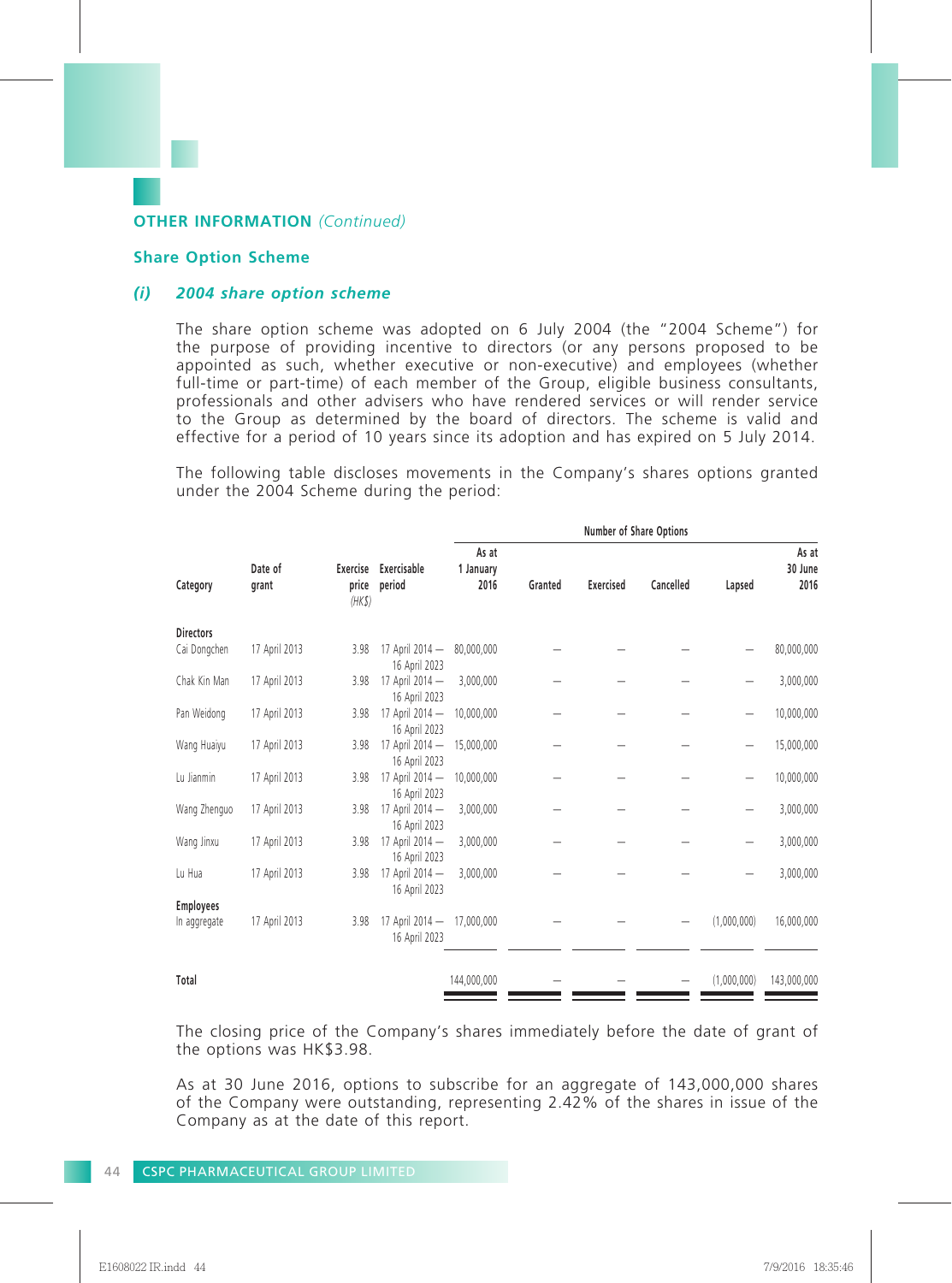#### **Share Option Scheme** *(Continued)*

#### *(ii) 2015 share option scheme*

Following the expiration of the "2004 Scheme", the shareholders of the Company approved the adoption of a new share option scheme on 9 December 2015 (the "2015 Scheme"). The purpose of 2015 Scheme is to provide the Company with a flexible means of giving incentive to directors (or any persons proposed to be appointed as such, whether executive or non-executive) and employees (whether full-time or part-time) of each member of the Group; eligible business consultants, professionals and other advisers who have rendered service or will render service to the Group as determined by the board of directors. The 2015 Scheme shall be valid and effective for a period of 10 years from its adoption. Further information of the 2015 Scheme has been disclosed in the Company's 2015 annual report.

No options have been granted under 2015 Scheme since its adoption.

#### **Corporate Governance**

The Company has complied with all the code provisions in the Corporate Governance Code (the "Code") contained in Appendix 14 of the Rules Governing the Listing of Securities on The Stock Exchange of Hong Kong Limited (the "Listing Rules") throughout the six months ended 30 June 2016 except the deviation from code provision A.2.1 as set out below.

Code provision A.2.1 of the Code stipulates that the roles of chairman and chief executive officer should be separate and should not be performed by the same individual. Mr. Cai Dongchen, the Company's Chairman, has also assumed the role as the chief executive officer of the Company. The Company believes that vesting both roles in Mr. Cai will allow for more effective planning and execution of business strategies. As all major decisions are made in consultation with members of the Board, the Company believes that there is adequate balance of power and authority in place.

During the period from 8 January 2016 to 5 June 2016, the composition of the Board comprised nine (9) executive directors, (1) non-executive director and four (4) independent non-executive directors. The independent non-executive directors represented less than one-third of the Board. Following the appointment of Mr. Chen Chuan as an independent non-executive director of the Company on 6 June 2016, the composition of the Board comprises nine (9) executive directors, one (1) non-executive director and five (5) independent non-executive directors. The independent non-executive directors represents not less than one-third of the Board as required under rule 3.10A of the Listing Rules.